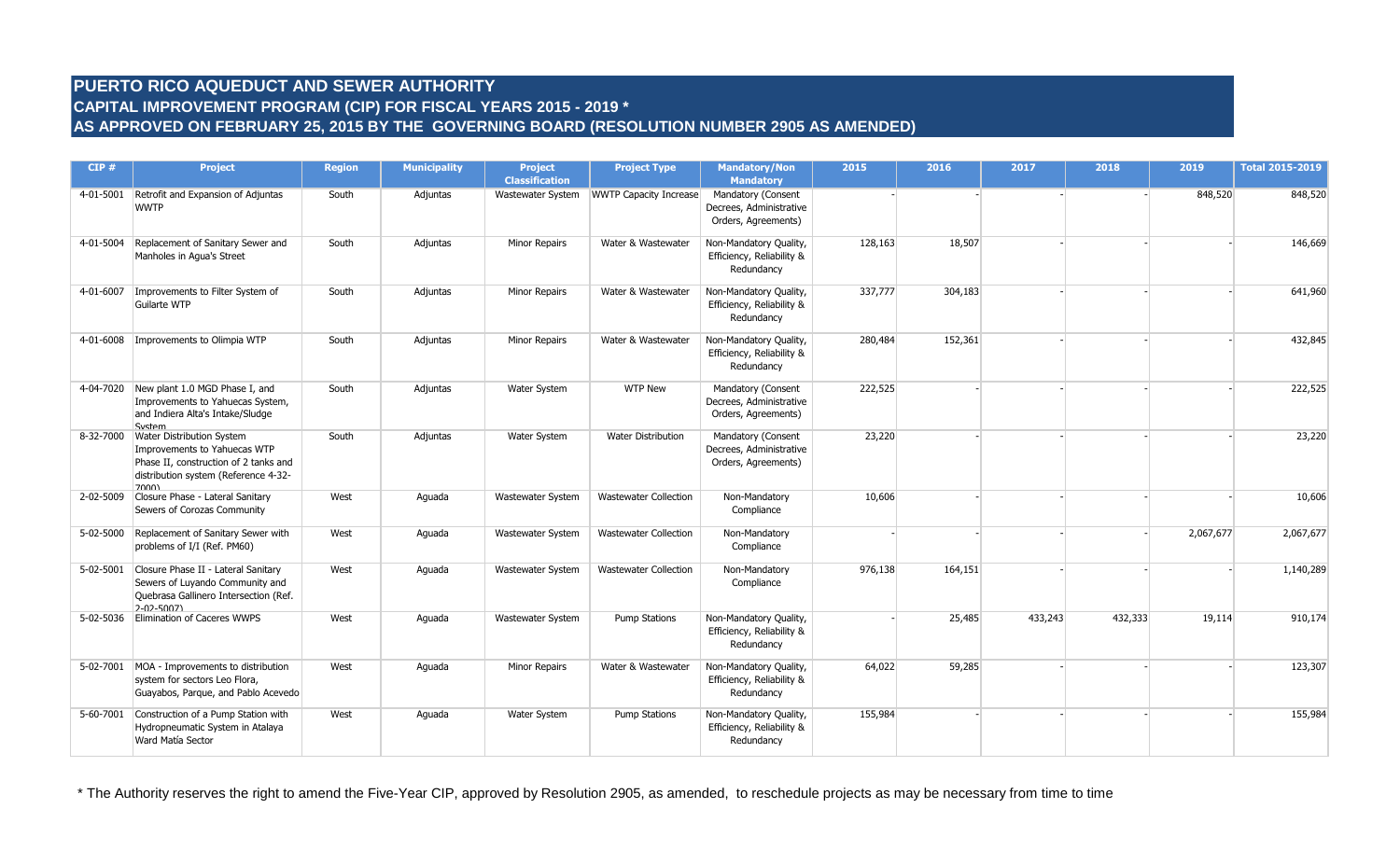| CIP#      | <b>Project</b>                                                                                                                                                                                                               | <b>Region</b> | <b>Municipality</b> | <b>Project</b><br><b>Classification</b> | <b>Project Type</b>          | <b>Mandatory/Non</b><br><b>Mandatory</b>                             | 2015    | 2016      | 2017      | 2018    | 2019    | <b>Total 2015-2019</b> |
|-----------|------------------------------------------------------------------------------------------------------------------------------------------------------------------------------------------------------------------------------|---------------|---------------------|-----------------------------------------|------------------------------|----------------------------------------------------------------------|---------|-----------|-----------|---------|---------|------------------------|
|           | 7-02-8001 Design and Construction of the<br>rehabilitation of the Automatic<br>Transfer Switch and STS of Aguada<br><b>WWTP</b>                                                                                              | West          | Aguada              | Wastewater System                       | <b>WWTP Improvements</b>     | Non-Mandatory Quality,<br>Efficiency, Reliability &<br>Redundancy    | 83,411  |           |           |         |         | 83,411                 |
|           | 2-01-7045   Improvements to Río Culebrinas<br><b>Intake and Degritter</b>                                                                                                                                                    | West          | Aguadilla           | Water System                            | <b>Water Supply</b>          | Non-Mandatory Quality,<br>Efficiency, Reliability &<br>Redundancy    | 569,633 | 957,944   | 1,557,547 | 684,753 | 74,507  | 3,844,384              |
| 5-03-6003 | Improvements to Culebrinas WTP in<br>Aguadilla, Puerto Rico                                                                                                                                                                  | West          | Aguadilla           | Renovation and<br>Replacement           | Water & Wastewater           | Non-Mandatory Quality,<br>Efficiency, Reliability &<br>Redundancy    | 258,186 | 315,560   |           |         |         | 573,746                |
|           | 5-03-6004 Installation of an Electric Generator to<br>the Pump Station of Calero's Raw<br>Water Intake in Aguadilla, Puerto Rico                                                                                             | West          | Aquadilla           | Minor Repairs                           | Water & Wastewater           | Non-Mandatory Quality,<br>Efficiency, Reliability &<br>Redundancy    | 148,902 | 299,721   |           |         |         | 448,622                |
|           | 5-03-6005 Rehabilitation of the existent bridge<br>for access to Río Culebrinas Raw<br>Water Intake in Aguadilla Puerto Rico                                                                                                 | West          | Aguadilla           | Water System                            | WTP Improvements             | Non-Mandatory Other                                                  |         | 45,754    | 335,528   | 54,469  |         | 435,750                |
| 5-03-7001 | Repairs and Dredging of Montaña's<br><b>WTP Regulator Lake</b>                                                                                                                                                               | West          | Aquadilla           | Water System                            | <b>Water Supply</b>          | Non-Mandatory Other                                                  |         |           | 79,772    | 554,260 | 389,536 | 1,023,568              |
|           | 5-03-7003 MOA with the Municipality of Aquadilla<br>for Bacora Street, Maleza Alta Ward;<br>Comedores Escolares Sector, Corrales<br>Ward; Los Corazones Sector, Caimital<br>Alto Ward; Los Morales Sector,<br>Camaceyes Ward | West          | Aquadilla           | Minor Repairs                           | Water & Wastewater           | Non-Mandatory Growth                                                 | 9,667   | 41,140    | 4,119     |         |         | 54,926                 |
|           | 7-03-6075 Electric Substation for Lago Calero's<br>Raw Water PS                                                                                                                                                              | West          | Aquadilla           | <b>Minor Repairs</b>                    | Water & Wastewater           | Non-Mandatory Quality,<br>Efficiency, Reliability &<br>Redundancy    | 103,509 | 375,953   | 8,789     |         |         | 488,250                |
|           | 8-03-5001 Development of a Sanitary Sewer<br>System for Vista Verde Community<br>(Ref. 5-03-5001)                                                                                                                            | West          | Aguadilla           | Wastewater System                       | <b>Wastewater Collection</b> | Non-Mandatory Growth                                                 | 477     |           |           |         |         | 477                    |
|           | 3-04-6002 Compliance Improvements of LT2 for<br>the Aguas Buenas Urbana WTP                                                                                                                                                  | East          | Aguas Buenas        | Water System                            | WTP Improvements             | Mandatory (Consent<br>Decrees, Administrative<br>Orders, Agreements) | 720,582 | 471,906   |           |         |         | 1,192,488              |
|           | 3-04-7002 Improvements to the potable water<br>system in Araña Street Juan Sánchez<br>Sector and in Monserrate Street<br>Paiillas Sector                                                                                     | East          | Aguas Buenas        | Minor Repairs                           | Water & Wastewater           | Non-Mandatory Quality,<br>Efficiency, Reliability &<br>Redundancy    | 36,000  |           |           |         |         | 36,000                 |
|           | 3-05-5016   Improvements to the tertiary filters<br>for the Aibonito WWTP                                                                                                                                                    | East          | Aibonito            | Wastewater System                       | <b>WWTP Improvements</b>     | Non-Mandatory Quality,<br>Efficiency, Reliability &<br>Redundancy    | 596,865 | 2,617,349 | 1,778,585 | 90,950  |         | 5,083,750              |
|           | 3-05-5017 Bypass of Urb. Kamilia WWPS and<br>Improvements to the Sanitary Sewer<br>System of Jatibonito of Asomante<br>Ward in Aibonito, Puerto Rico                                                                         | East          | Aibonito            | Wastewater System                       | <b>Wastewater Collection</b> | Non-Mandatory<br>Compliance                                          |         | 153,433   | 130,702   |         |         | 284,135                |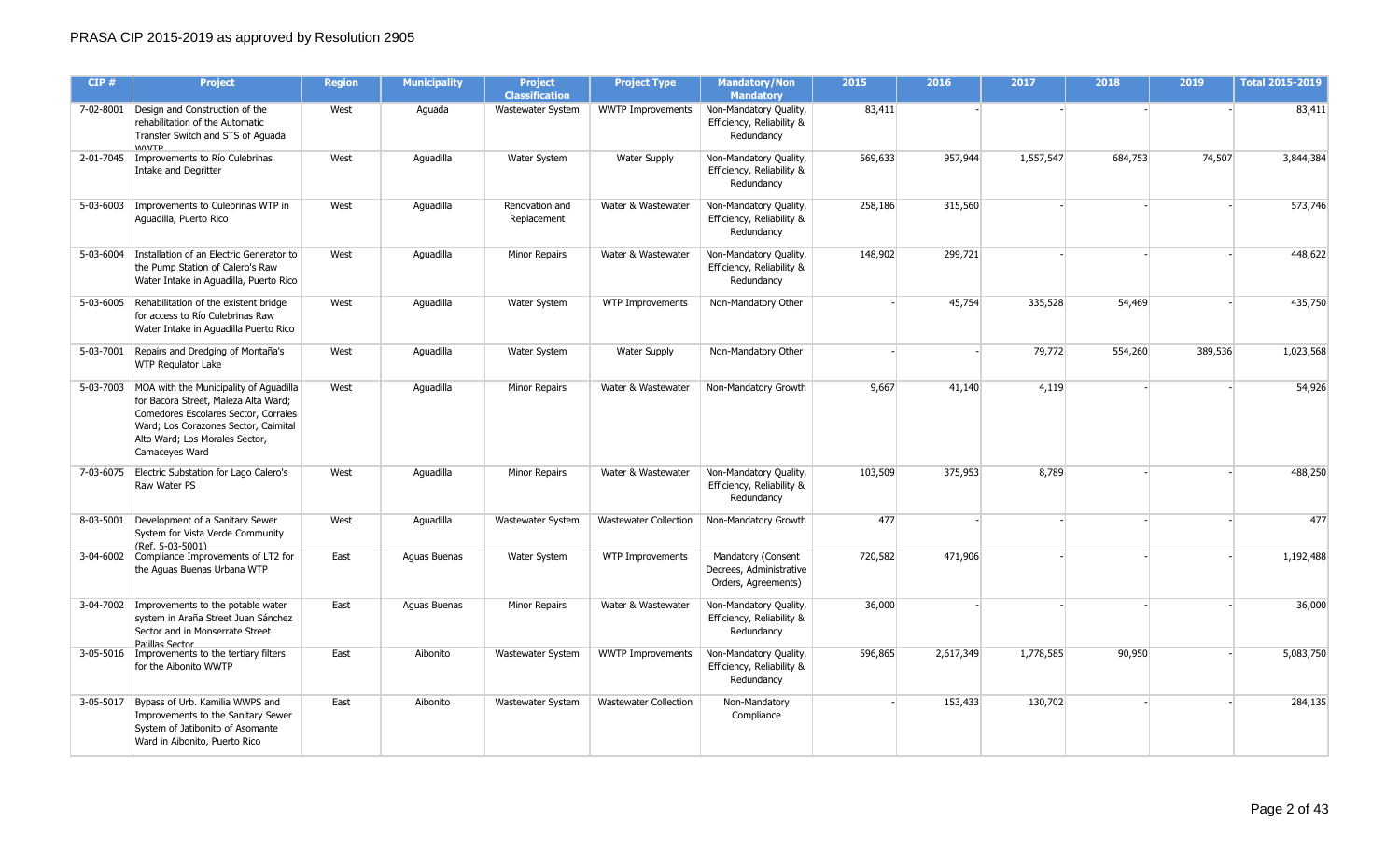| CIP#      | <b>Project</b>                                                                                                                                | <b>Region</b> | <b>Municipality</b> | <b>Project</b><br><b>Classification</b> | <b>Project Type</b>          | <b>Mandatory/Non</b><br><b>Mandatory</b>                          | 2015      | 2016      | 2017      | 2018      | 2019 | <b>Total 2015-2019</b> |
|-----------|-----------------------------------------------------------------------------------------------------------------------------------------------|---------------|---------------------|-----------------------------------------|------------------------------|-------------------------------------------------------------------|-----------|-----------|-----------|-----------|------|------------------------|
| 3-05-6001 | Replacement of Potable Water<br>Pipeline of Los Quesitos Sector in<br>Asomante Ward in Aibonito, Puerto<br>Rico                               | East          | Aibonito            | Minor Repairs                           | Water & Wastewater           | Non-Mandatory Quality,<br>Efficiency, Reliability &<br>Redundancy |           | 28,629    | 24,387    |           |      | 53,016                 |
| 7-05-9000 | Installation of 1,593 LM of pipeline of<br>4", 6", and 8" to transfer water from<br>La Plata System to Asomante Ward<br>from the Aibonito WTP | East          | Aibonito            | Minor Repairs                           | Water & Wastewater           | Non-Mandatory Quality,<br>Efficiency, Reliability &<br>Redundancy | 104,789   | 326,441   |           |           |      | 431,230                |
|           | 4-04-6010 Improvements to Río Añasco Intake,<br>Degritter and Regulator Lakes (Ref. 1-<br>$04 - 6015$                                         | West          | Añasco              | Water System                            | <b>Water Supply</b>          | Non-Mandatory Quality,<br>Efficiency, Reliability &<br>Redundancy | 158,356   | 982,893   | 3,911,783 | 1,701,923 |      | 6,754,955              |
|           | 4-04-7010   Improvements to Water Distribution<br>System and Elimination of Non-PRASA<br>Systems, Phase II-A Caguabo                          | West          | Añasco              | Water System                            | Water Distribution           | Non-Mandatory Growth                                              | 394       |           |           |           |      | 394                    |
|           | 4-04-7011   Improvements to Water Distribution<br>System and Elimination of Non-PRASA<br>Systems, Phase II-B Corcovada                        | West          | Añasco              | Water System                            | <b>Water Distribution</b>    | Non-Mandatory Growth                                              | 4,987     |           |           |           |      | 4,987                  |
|           | 4-06-5010 Trunk Sewer and Lateral Sanitary<br>Sewers of La Playa, Hatillo, Quebrada<br>Larga, Caracoles and Piñales                           | West          | Añasco              | Wastewater System                       | Wastewater Collection        | Non-Mandatory<br>Compliance                                       | 704       |           |           |           |      | 704                    |
| 5-06-5000 | Closure Phase - Trunk Sewer and<br>Lateral Sanitary Sewers of La Playa,<br>Hatillo, Quebrada Larga, Caracoles<br>and Piñales (Ref. 4-06-5010) | West          | Añasco              | Wastewater System                       | <b>Wastewater Collection</b> | Non-Mandatory<br>Compliance                                       | 1,266,537 | 4,713,029 | 1,354,643 |           |      | 7,334,209              |
| 5-06-5001 | Improvements to the WWPS of Urb.<br>Valles de Añasco, road PR-402                                                                             | West          | Añasco              | Minor Repairs                           | Water & Wastewater           | Non-Mandatory<br>Compliance                                       | 418,831   | 248,755   |           |           |      | 667,585                |
|           | 5-06-5002 Rellocation and Capcity Increase of<br>existent Trunk Sewer in Nueva Casco<br>Urbano Street                                         | West          | Añasco              | Minor Repairs                           | Water & Wastewater           | Non-Mandatory<br>Compliance                                       | 887,181   | 1,841,565 | 133,271   |           |      | 2,862,018              |
|           | 5-06-5003   Improvements to Sanitary Sewer<br>System of Urb. Flamboyanes in<br>Añasco. Puerto Rico                                            | West          | Añasco              | Renovation and<br>Replacement           | Water & Wastewater           | Non-Mandatory<br>Compliance                                       | 112,066   | 223,461   |           |           |      | 335,528                |
|           | 5-06-7002   Improvements to Water Distribution<br>System of Del Hoyo de los Feos<br>Community                                                 | West          | Añasco              | Minor Repairs                           | Water & Wastewater           | Non-Mandatory Quality,<br>Efficiency, Reliability &<br>Redundancy | 134,514   | 268,223   |           |           |      | 402,737                |
| 2-07-6021 | Design and Construction of three well<br>facilities to improve Water Distribution<br>System of the Municipality of Arecibo                    | North         | Arecibo             | Water System                            | <b>Water Supply</b>          | Non-Mandatory Quality,<br>Efficiency, Reliability &<br>Redundancy | 47,015    |           |           |           |      | 47,015                 |
|           | 2-07-6022 Installation of 20 wells and extraction<br>up to 10 MGD of groundwater in the<br>Areciho Area                                       | North         | Arecibo             | Water System                            | <b>Water Supply</b>          | Non-Mandatory Growth                                              | 94,012    |           |           |           |      | 94,012                 |
|           | 2-07-6024   Installation of a continuously<br>monitoring system in distribution<br>tanks of the North Region of Puerto<br>Rico                | North         | Arecibo             | Minor Repairs                           | Water & Wastewater           | Non-Mandatory Quality,<br>Efficiency, Reliability &<br>Redundancy | 63,224    |           |           |           |      | 63,224                 |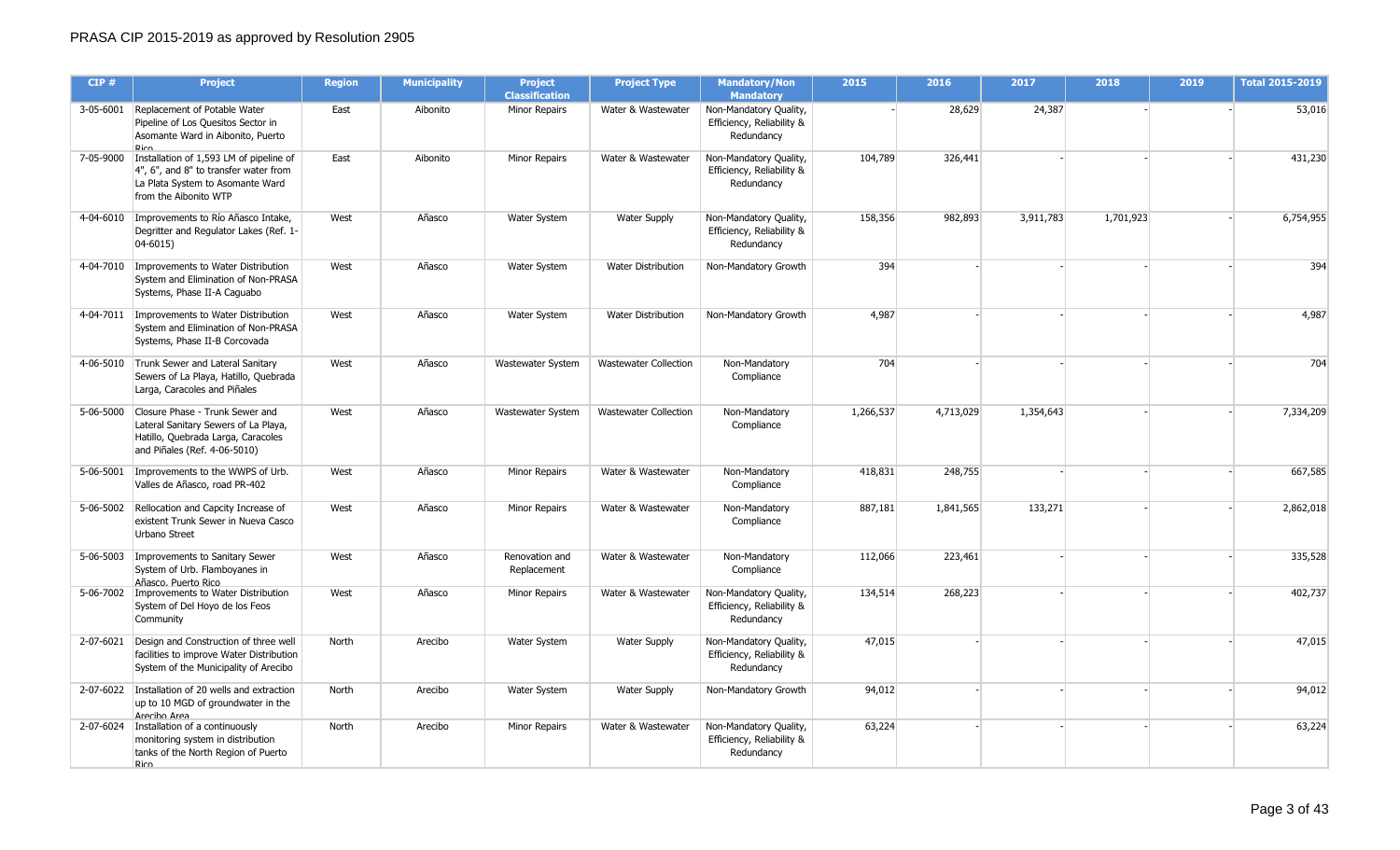| CIP#      | <b>Project</b>                                                                                                                                                    | <b>Region</b> | <b>Municipality</b> | <b>Project</b><br><b>Classification</b> | <b>Project Type</b>       | <b>Mandatory/Non</b><br><b>Mandatory</b>                             | 2015      | 2016      | 2017      | 2018      | 2019    | <b>Total 2015-2019</b> |
|-----------|-------------------------------------------------------------------------------------------------------------------------------------------------------------------|---------------|---------------------|-----------------------------------------|---------------------------|----------------------------------------------------------------------|-----------|-----------|-----------|-----------|---------|------------------------|
|           | 2-07-6025 Rehabilitation of the Retention Sludge<br>Lagoon #2 of the Antonio Sanitago<br>Vázques WTP                                                              | North         | Arecibo             | Water System                            | WTP Improvements          | Non-Mandatory Other                                                  | 665,589   | 2,503,970 | 250,731   |           |         | 3,420,290              |
|           | 2-07-6028 Construction of a new distribution tank<br>in Cerro Marquéz and the connecting<br>pipeline, Arecibo Wells Phase I-A                                     | North         | Arecibo             | Water System                            | <b>Water Distribution</b> | Non-Mandatory Quality,<br>Efficiency, Reliability &<br>Redundancy    | 1,024,816 | 682,361   |           |           |         | 1,707,177              |
|           | 2-07-6029 Soil Stabilization and Compliance<br>Improvements in Río Arriba WTP                                                                                     | North         | Arecibo             | <b>Minor Repairs</b>                    | Water & Wastewater        | Non-Mandatory Other                                                  | 438,786   | 1,474,003 | 147,597   |           |         | 2,060,386              |
|           | 2-07-6031 Principal Transmission Line of potable<br>water, Arecibo Wells Phase I-B                                                                                | North         | Arecibo             | Water System                            | <b>Water Distribution</b> | Non-Mandatory Quality,<br>Efficiency, Reliability &<br>Redundancy    | 183,297   | 906,961   | 2,318,995 | 1,851,937 | 353,009 | 5,614,198              |
|           | 2-07-6032 Interconnection of the Superaqueduct<br>System to the Arecibo Urban System                                                                              | North         | Arecibo             | Water System                            | <b>Water Distribution</b> | Non-Mandatory Quality,<br>Efficiency, Reliability &<br>Redundancy    | 3,491,516 | 4,450,595 | 445,654   |           |         | 8,387,765              |
|           | 2-07-6033 Structural repairs to the settling tank<br>of the Santiago Vázquez WTP                                                                                  | North         | Arecibo             | <b>Minor Repairs</b>                    | Water & Wastewater        | Non-Mandatory Quality,<br>Efficiency, Reliability &<br>Redundancy    | 43,673    |           |           |           |         | 43,673                 |
|           | 2-07-6036 Rellocation of the Inlet Intake and<br>Expansion for the Raw Water Lagoon<br>of the Antonio Santiago Vázques WTP                                        | North         | Arecibo             | <b>Water System</b>                     | WTP Improvements          | Non-Mandatory Growth                                                 |           | 57,519    | 102,256   |           |         | 159,775                |
| 2-07-6037 | Sediment Control for the Dos Bocas<br>Dam Intake                                                                                                                  | North         | Arecibo             | Water System                            | <b>Water Supply</b>       | Non-Mandatory Growth                                                 |           | 320,712   |           |           |         | 320,712                |
|           | 2-07-6038 Clarifying Tank Underpinning at<br>Antonio Santiago Vázquez WTP in<br>Areciho. PR                                                                       | North         | Arecibo             | <b>Minor Repairs</b>                    | Water & Wastewater        | Non-Mandatory Other                                                  | 374,125   | 71,793    |           |           |         | 445,918                |
|           | 2-07-7000 Improvements to Río Arriba WTP<br>(0.14 MGD) Compliance                                                                                                 | North         | Arecibo             | Water System                            | WTP Improvements          | Mandatory (Consent<br>Decrees, Administrative<br>Orders, Agreements) | 39,926    |           |           |           |         | 39,926                 |
|           | 2-07-7003 Renovation of Pipeline in road PR-129<br>from Hato Arriba WPS to Intersection<br>of road PR-130, Campo Alegro,<br>Municipalities of Arecibo and Hatillo | North         | Arecibo             | Renovation and<br>Replacement           | Water & Wastewater        | Non-Mandatory Other                                                  | 65,218    | 493,793   | 217,393   |           |         | 776,405                |
|           | 2-07-9000 Renovation of pipeline of 200 LF of<br>24" and 90 LF of 16" in Tanamá River,<br>pipeline exposed in the riverbed                                        | North         | Arecibo             | <b>Water System</b>                     | <b>Water Distribution</b> | Non-Mandatory Quality,<br>Efficiency, Reliability &<br>Redundancy    | 555,537   |           |           |           |         | 555,537                |
|           | 2-09-7001 Compliance- Esperanza WTP                                                                                                                               | North         | Arecibo             | Water System                            | WTP Improvements          | Mandatory (Consent<br>Decrees, Administrative<br>Orders, Agreements) | 546,548   | 8,763     |           |           |         | 555,311                |
|           | 7-07-9002 Construction of offices for Compliance<br>Area in the new Infrastructure<br>Facilities in Arecibo                                                       | North         | Arecibo             | <b>Minor Repairs</b>                    | Water & Wastewater        | Non-Mandatory Other                                                  | 23,430    |           |           |           |         | 23,430                 |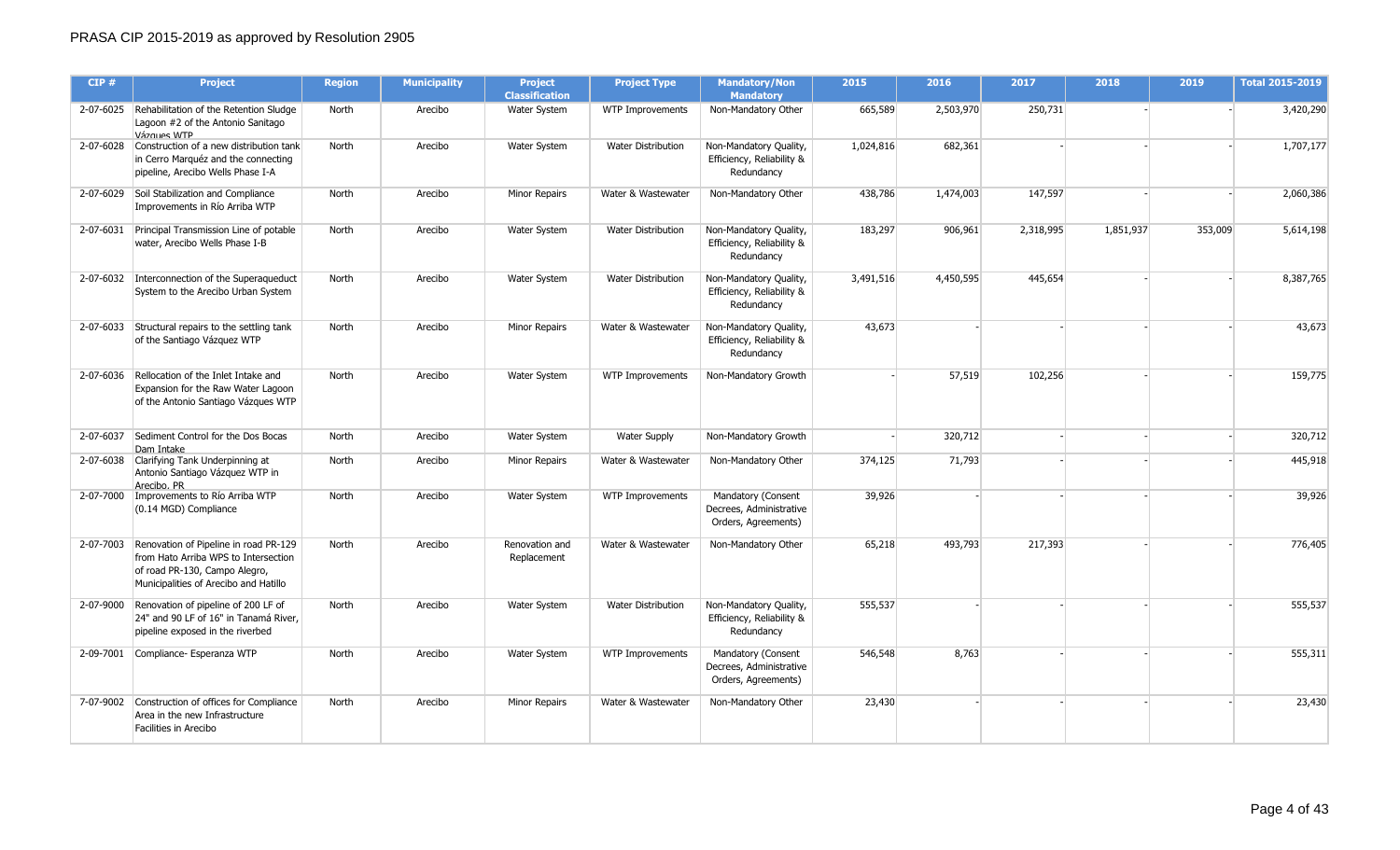| CIP#      | <b>Project</b>                                                                                                                                                    | <b>Region</b> | <b>Municipality</b> | <b>Project</b><br><b>Classification</b> | <b>Project Type</b>          | <b>Mandatory/Non</b><br><b>Mandatory</b>                             | 2015      | 2016      | 2017      | 2018    | 2019   | <b>Total 2015-2019</b> |
|-----------|-------------------------------------------------------------------------------------------------------------------------------------------------------------------|---------------|---------------------|-----------------------------------------|------------------------------|----------------------------------------------------------------------|-----------|-----------|-----------|---------|--------|------------------------|
|           | 4-08-5001 Rehabilitation of Sanitary Sewer and<br>Manholes on road PR-178                                                                                         | South         | Arroyo              | Minor Repairs                           | Water & Wastewater           | Non-Mandatory Quality,<br>Efficiency, Reliability &<br>Redundancy    | 149,335   |           |           |         |        | 149,335                |
|           | 4-08-5002   Improvements to the Urb, La Riviera<br><b>WWPS</b>                                                                                                    | South         | Arroyo              | Wastewater System                       | <b>Pump Stations</b>         | Non-Mandatory Quality,<br>Efficiency, Reliability &<br>Redundancy    | 1,499,975 | 4,360,440 | 4,933,591 | 842,869 |        | 11,636,874             |
|           | 4-08-6022 Pipeline interconnection of the 7 MG<br>distribution tank to the distribution<br>system of Guayama-Arroyo                                               | South         | Arroyo              | Minor Repairs                           | Water & Wastewater           | Non-Mandatory Quality,<br>Efficiency, Reliability &<br>Redundancy    | 7,472     |           |           |         |        | 7,472                  |
| 2-09-5004 | Supply and Install a Sludge<br>Management System for a Centrifuge<br>in Barceloneta WWTP                                                                          | North         | Barceloneta         | Wastewater System                       | <b>WWTP Improvements</b>     | Non-Mandatory<br>Compliance                                          |           |           | 524,249   | 503,445 | 12,482 | 1,040,177              |
|           | 2-09-6042 Construction of a distribution tank in<br>La Boca Ward                                                                                                  | North         | Barceloneta         | Water System                            | <b>Water Distribution</b>    | Non-Mandatory Growth                                                 |           |           | 507,626   | 129,295 |        | 636,921                |
| 7-09-9200 | Installation of 1,320 LM pipeline of 8"<br>in road PR-681 from Punta Palmas<br>Community to Palmas Altas<br>Community                                             | North         | Barceloneta         | Minor Repairs                           | Water & Wastewater           | Non-Mandatory Quality,<br>Efficiency, Reliability &<br>Redundancy    |           | 252,530   | 215,118   |         |        | 467,648                |
|           | 3-01-7010 WTP 1.0 MGD and Improvements to<br>Water Distribution System in<br>Quebradillas Ward, Quebrada<br>Honduras, New Rio Hondo<br>Intaka/Cludna/Tanke        | East          | Barranguitas        | Water System                            | <b>WTP New</b>               | Mandatory (Consent<br>Decrees, Administrative<br>Orders, Agreements) | 344       |           |           |         |        | 344                    |
| 3-10-5031 | Sanitary Sewer System in Puente Roto<br>Sector of Palo Hincado Ward                                                                                               | East          | Barranquitas        | Wastewater System                       | <b>Wastewater Collection</b> | Non-Mandatory<br>Compliance                                          | 224,703   | 748,009   | 444,430   | 12,307  |        | 1,429,448              |
|           | 3-10-6036 Compliance Improvements of LT2 for<br>the Barranquitas Urbana WTP                                                                                       | East          | Barranquitas        | Water System                            | WTP Improvements             | Mandatory (Consent<br>Decrees, Administrative<br>Orders, Agreements) | 726,043   | 223,338   |           |         |        | 949,381                |
|           | 3-10-6103 Erosion Control - Farallón WTP                                                                                                                          | East          | Barranguitas        | Minor Repairs                           | Water & Wastewater           | Non-Mandatory Quality,<br>Efficiency, Reliability &<br>Redundancy    |           | 66,147    | 93,628    |         |        | 159,775                |
|           | 3-10-7022 Improvements to the potable water<br>system in El Tigre Sector of<br>Quebradilla Ward                                                                   | East          | <b>Barranguitas</b> | Minor Repairs                           | Water & Wastewater           | Non-Mandatory Quality,<br>Efficiency, Reliability &<br>Redundancy    | 78,435    |           |           |         |        | 78,435                 |
|           | 1-11-5013 Rehabilitation of La Rabua WPS, Phase<br>II (Design and Construction of a new<br>10 MGD WPS and a discharge pipeline<br>of 24", bypass to Puerto Nuevo) | Metro         | Bayamon             | Wastewater System                       | <b>Pump Stations</b>         | Mandatory (Consent<br>Decrees, Administrative<br>Orders, Agreements) | 2,612     |           |           |         |        | 2,612                  |
|           | 1-11-5040 Sanitary Sewer System of Urb. El<br>Zorzal and Haciendas Bethel in Buena<br>Vista Ward                                                                  | Metro         | Bayamon             | Wastewater System                       | <b>Wastewater Collection</b> | Non-Mandatory<br>Compliance                                          | 6,118     |           |           |         |        | 6,118                  |
|           | 1-11-5064   Improvements to Riverview WWPS                                                                                                                        | Metro         | Bayamon             | Minor Repairs                           | Water & Wastewater           | Non-Mandatory Quality,<br>Efficiency, Reliability &<br>Redundancy    |           | 83,481    | 24,236    |         |        | 107,717                |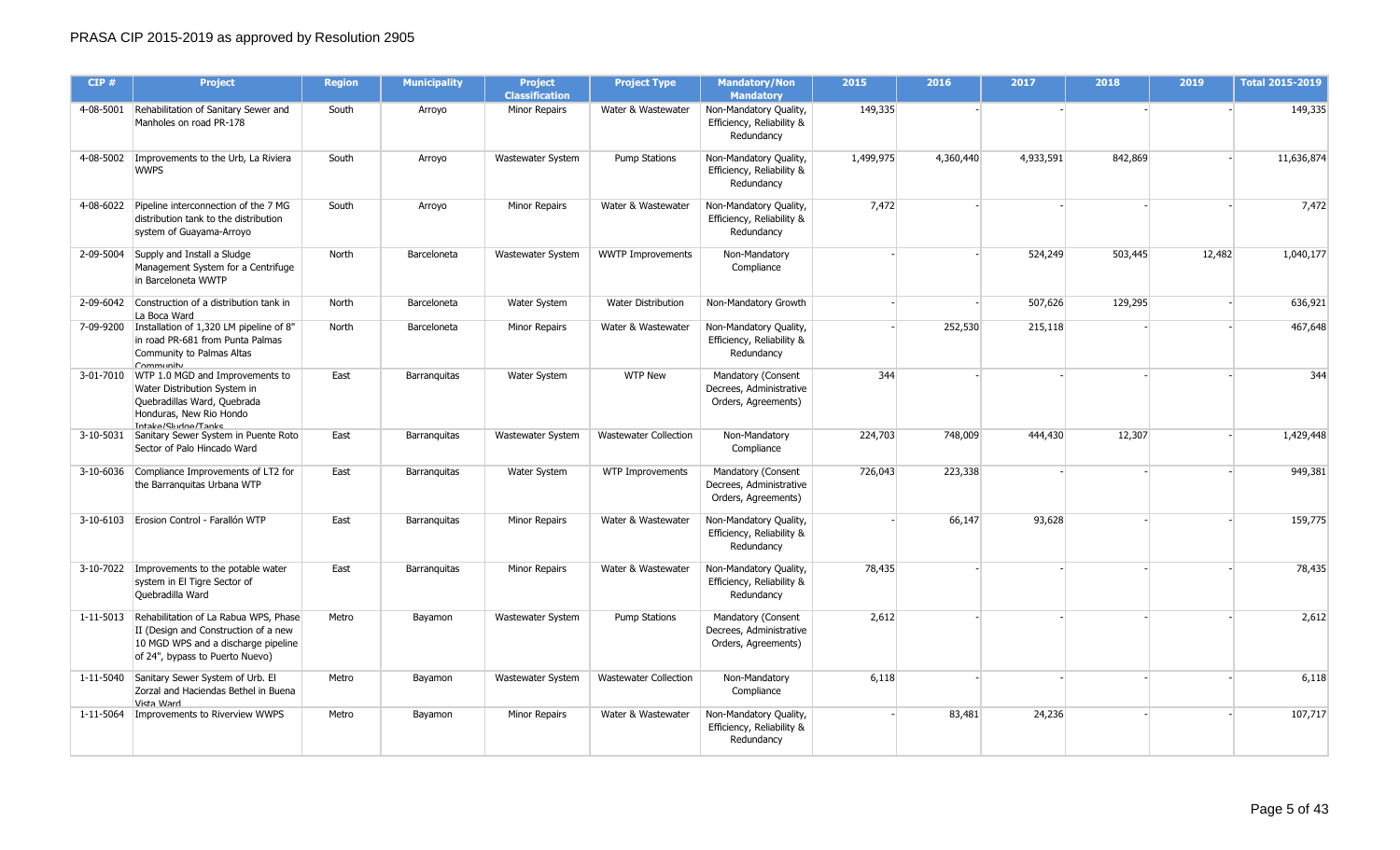| CIP#      | <b>Project</b>                                                                                                                                                                                                         | <b>Region</b> | <b>Municipality</b> | <b>Project</b><br><b>Classification</b> | <b>Project Type</b>          | <b>Mandatory/Non</b><br><b>Mandatory</b>                                        | 2015    | 2016      | 2017      | 2018      | 2019      | <b>Total 2015-2019</b> |
|-----------|------------------------------------------------------------------------------------------------------------------------------------------------------------------------------------------------------------------------|---------------|---------------------|-----------------------------------------|------------------------------|---------------------------------------------------------------------------------|---------|-----------|-----------|-----------|-----------|------------------------|
| 1-11-5066 | Rellocation of Van Scoy Sanitary Trunk<br>Sewer                                                                                                                                                                        | Metro         | Bayamon             | Wastewater System                       | <b>Wastewater Collection</b> | Non-Mandatory<br>Compliance                                                     |         | 85,407    | 1,272,971 | 2,163,644 | 544,978   | 4,067,000              |
|           | 1-11-6008   Improvements to Santa Rosa Intake<br>of Guaynabo WTP                                                                                                                                                       | Metro         | Bayamon             | Water System                            | <b>Water Supply</b>          | Non-Mandatory Quality,<br>Efficiency, Reliability &<br>Redundancy               | 772,712 | 3,511,848 | 1,561,466 |           |           | 5,846,026              |
| 1-11-6009 | Design and Construction for the<br>installation of an emergency generator<br>for La Morenita WPS                                                                                                                       | Metro         | Bayamon             | <b>Minor Repairs</b>                    | Water & Wastewater           | Non-Mandatory Quality,<br>Efficiency, Reliability &<br>Redundancy               | 4,096   |           |           |           |           | 4,096                  |
|           | 1-11-6010   Improvements to the Tio Pepe WPS                                                                                                                                                                           | Metro         | Bayamon             | Minor Repairs                           | Water & Wastewater           | Non-Mandatory Quality,<br>Efficiency, Reliability &<br>Redundancy               | 3,271   | 68,777    | 5,842     |           |           | 77,890                 |
|           | 1-11-6013   Installation of a Transmission Line of<br>66" in La Cambija Area                                                                                                                                           | Metro         | Bayamon             | Water System                            | <b>Water Distribution</b>    | Non-Mandatory Other                                                             |         |           |           | 411,224   | 3,035,225 | 3,446,449              |
|           | 7-11-2000 Remodeling of Cantón Mall's<br>Commercial Office                                                                                                                                                             | Metro         | Bayamon             | Minor Repairs                           | Water & Wastewater           | Non-Mandatory Other                                                             | 6,831   |           |           |           |           | 6,831                  |
| 4-12-5035 | Closure Phase - Sanitary Sewer<br>System of Monte Grande                                                                                                                                                               | West          | Cabo Rojo           | Wastewater System                       | <b>Wastewater Collection</b> | Non-Mandatory                                                                   | 782     |           |           |           |           | 782                    |
| 5-12-5002 | Design and Construction -<br>Improvements in Sanitary Sewer<br>System of Boringuen Sector, Phase II                                                                                                                    | West          | Cabo Rojo           | <b>Minor Repairs</b>                    | Water & Wastewater           | Compliance<br>Non-Mandatory Quality,<br>Efficiency, Reliability &<br>Redundancy | 713     |           |           |           |           | 713                    |
|           | 5-12-5003 MOA with the Municipality of Cabo<br>Rojo for the Construction of Sanitary<br>Pump System of the Balneario de<br>Boquerón in Cabo Rojo, Puerto Rico                                                          | West          | Cabo Rojo           | <b>Wastewater System</b>                | <b>Wastewater Collection</b> | Non-Mandatory Growth                                                            | 166,332 | 494,715   | 728,891   | 207,811   |           | 1,597,750              |
|           | 5-12-6002 Technical Memorandum for a MOA<br>project with the Cabo Rojo<br>Municipality; Zenón Hernández, Rivera<br>v Doña Lihia Access Roads                                                                           | West          | Cabo Rojo           | Water System                            | Water Distribution           | Non-Mandatory Quality,<br>Efficiency, Reliability &<br>Redundancy               | 35,837  | 9,128     |           |           |           | 44,964                 |
|           | 5-12-6003 MOA with the Municipality of Cabo<br>Rojo in Ramón Emeterio Betances<br>Street, last street east to Parcelas<br>Betances, Aníbal Rodriguez Access<br>Road, Saman Access Road and Los<br>Martínez Access Road | West          | Cabo Rojo           | Water System                            | <b>Water Distribution</b>    | Non-Mandatory Other                                                             | 15,575  | 63,983    | 4,630     |           |           | 84,188                 |
| 5-12-6004 | Replacement of potable water pipeline<br>in Cabo Rojo                                                                                                                                                                  | West          | Cabo Rojo           | Water System                            | <b>Water Distribution</b>    | Non-Mandatory Quality,<br>Efficiency, Reliability &<br>Redundancy               |         |           |           | 640,553   | 2,562,210 | 3,202,763              |
| 5-12-7001 | Installation of PVC SDR pipeline of 4"<br>in Las Parcelas Boquerón and Los<br>Zapata Access Road in Cabo Rojo,<br><b>Puerto Rico</b>                                                                                   | West          | Cabo Rojo           | Minor Repairs                           | Water & Wastewater           | Non-Mandatory Other                                                             | 6,306   | 17,136    |           |           |           | 23,442                 |
|           | 7-12-6001 Interconections: Margarita Well Line<br>to Remansos Well Water Pump Line,<br>Line in road PR=102 and line in road<br>PR-101                                                                                  | West          | Cabo Rojo           | <b>Minor Repairs</b>                    | Water & Wastewater           | Non-Mandatory Quality,<br>Efficiency, Reliability &<br>Redundancy               |         |           | 58,990    | 17,126    |           | 76,116                 |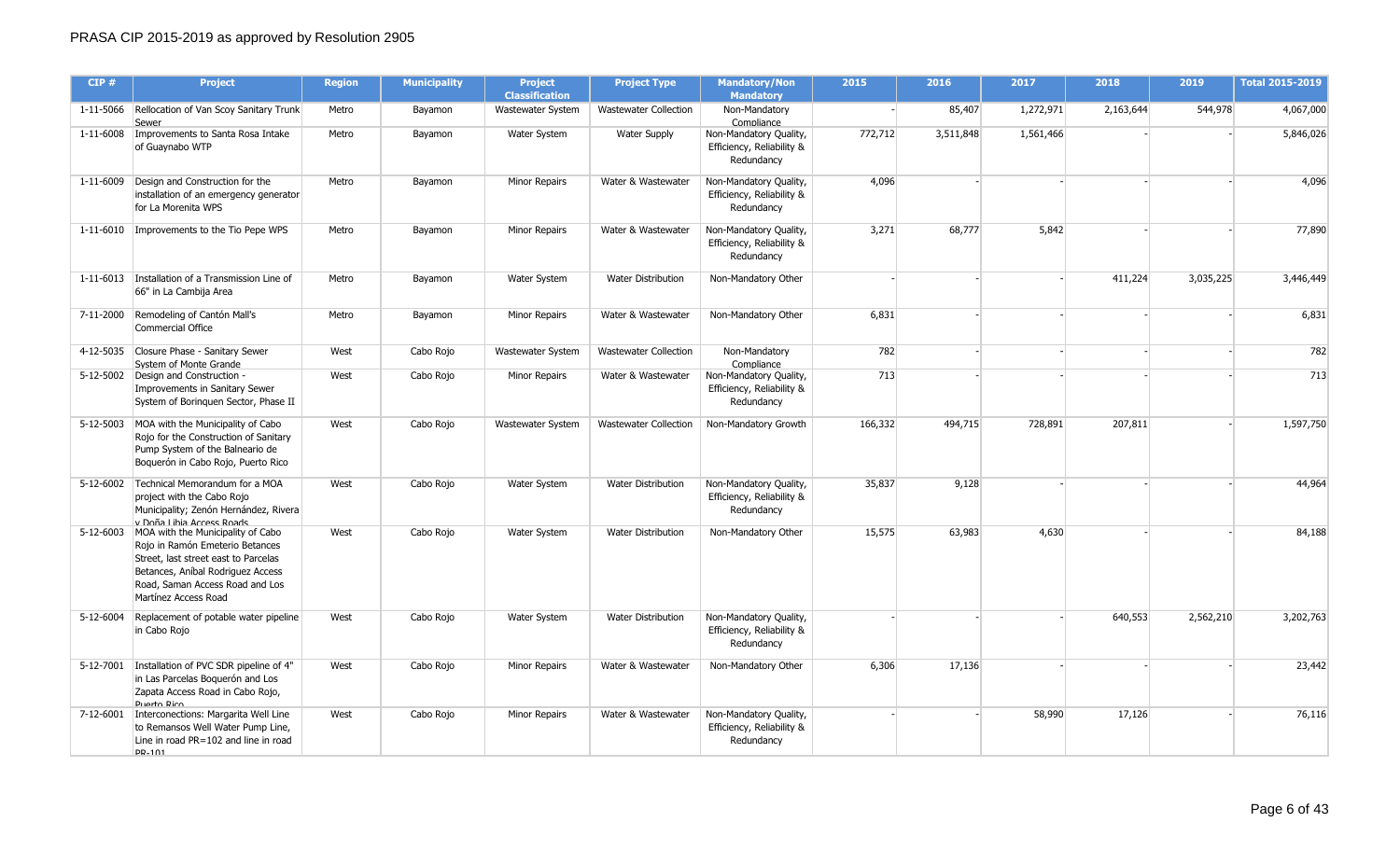| CIP#      | <b>Project</b>                                                                                                                                  | <b>Region</b> | <b>Municipality</b> | <b>Project</b><br><b>Classification</b> | <b>Project Type</b>          | <b>Mandatory/Non</b><br><b>Mandatory</b>                             | 2015      | 2016      | 2017      | 2018      | 2019    | <b>Total 2015-2019</b> |
|-----------|-------------------------------------------------------------------------------------------------------------------------------------------------|---------------|---------------------|-----------------------------------------|------------------------------|----------------------------------------------------------------------|-----------|-----------|-----------|-----------|---------|------------------------|
|           | 7-12-8000 Capacity Increase of Sanitary Trunk<br>Sewer of 8" to a 10" and water house<br>service connections on La Pileta<br>Community          | West          | Cabo Rojo           | <b>Minor Repairs</b>                    | Water & Wastewater           | Non-Mandatory<br>Compliance                                          | 186,107   |           |           |           |         | 186,107                |
|           | 8-12-5000 Elimination of Boquerón WWTP (Villa<br>Taína)                                                                                         | West          | Cabo Rojo           | Wastewater System                       | <b>Wastewater Collection</b> | Mandatory (Consent<br>Decrees, Administrative<br>Orders, Agreements) | 3,940     |           |           |           |         | 3,940                  |
|           | 1-32-6102 Repairs to the transmission system<br>from Guaynabo to Caguas                                                                         | East          | Caguas              | Water System                            | Water Distribution           | Non-Mandatory Quality,<br>Efficiency, Reliability &<br>Redundancy    | 383,192   | 1,081,934 | 252,451   |           |         | 1,717,577              |
|           | 3-13-5050 Aguas Buenas Trunk Sewer - Caguas<br>Phase II-B, Interception and Partial<br>Elimination of West Trunk Sewer                          | East          | Caguas              | Wastewater System                       | <b>Wastewater Collection</b> | Mandatory (Consent<br>Decrees, Administrative<br>Orders, Agreements) | 159,751   |           |           |           |         | 159,751                |
|           | 3-13-5065 Aguas Buenas Sanitary Trunk Sewer -<br>Caquas Phase III                                                                               | East          | Caguas              | Wastewater System                       | <b>Wastewater Collection</b> | Mandatory (Consent<br>Decrees, Administrative<br>Orders, Agreements) | 810,830   | 2,680,947 | 4,359,021 | 1,916,380 | 208,518 | 9,975,696              |
|           | 3-13-5070 Sanitary Trunk Sewer in San Lorenzo -<br>Caguas, Lateral Sanitary Sewers<br>Caguas Phase I                                            | East          | Caguas              | Wastewater System                       | <b>Wastewater Collection</b> | Non-Mandatory<br>Compliance                                          | 1,537,292 | 722,289   |           |           |         | 2,259,581              |
|           | 3-13-5072   Improvement to Caguas WWTP -<br>Degritters and Sludge Handling<br>System                                                            | East          | Caguas              | Wastewater System                       | <b>WWTP Improvements</b>     | Non-Mandatory Quality,<br>Efficiency, Reliability &<br>Redundancy    | 484,867   | 38,913    |           |           |         | 523,780                |
| 3-13-5073 | Improvements to Caguas WWTP -<br><b>Emergency Generators</b>                                                                                    | East          | Caguas              | Wastewater System                       | <b>WWTP Improvements</b>     | Non-Mandatory Quality,<br>Efficiency, Reliability &<br>Redundancy    | 377,961   | 33,386    |           |           |         | 411,347                |
|           | 3-13-5077   Improvements to Sanitary Sewer<br>System in the access entrance to the<br>Caquas Norte WTP                                          | East          | Caguas              | <b>Minor Repairs</b>                    | Water & Wastewater           | Non-Mandatory Quality,<br>Efficiency, Reliability &<br>Redundancy    | 222,991   |           |           |           |         | 222,991                |
|           | 3-13-5078 Replacement Sanitary Sewer System<br>in Emma Rosa Vincenty Street and in<br>Jossie Pérez Street in Valle Tolima<br><b>Develonment</b> | East          | Caguas              | Wastewater System                       | <b>Wastewater Collection</b> | Non-Mandatory<br>Compliance                                          | 115,472   |           |           |           |         | 115,472                |
|           | 3-13-6000 Roofs for two distribution tanks and<br>replacement of pumps platforms and<br>stairs of Caguas Sur WTP                                | East          | Caguas              | Water System                            | WTP Improvements             | Mandatory (Consent<br>Decrees, Administrative<br>Orders, Agreements) | 18,135    |           |           |           |         | 18,135                 |
| 3-13-6001 | Rehabilitation of Caguas Norte WTP                                                                                                              | East          | Caguas              | Water System                            | <b>WTP Improvements</b>      | Non-Mandatory<br>Compliance                                          | 61,972    |           |           |           |         | 61,972                 |
| 3-13-6004 | Improvements to the potable water<br>system of Turabo Gardens Community                                                                         | East          | Caguas              | Minor Repairs                           | Water & Wastewater           | Non-Mandatory Quality,<br>Efficiency, Reliability &<br>Redundancy    | 157,959   |           |           |           |         | 157,959                |
|           | 3-13-6007 Replacement of a 12" diameter<br>pipeline in intersection of river in<br>Degetau Street                                               | East          | Caguas              | <b>Minor Repairs</b>                    | Water & Wastewater           | Non-Mandatory Quality,<br>Efficiency, Reliability &<br>Redundancy    | 120,356   |           |           |           |         | 120,356                |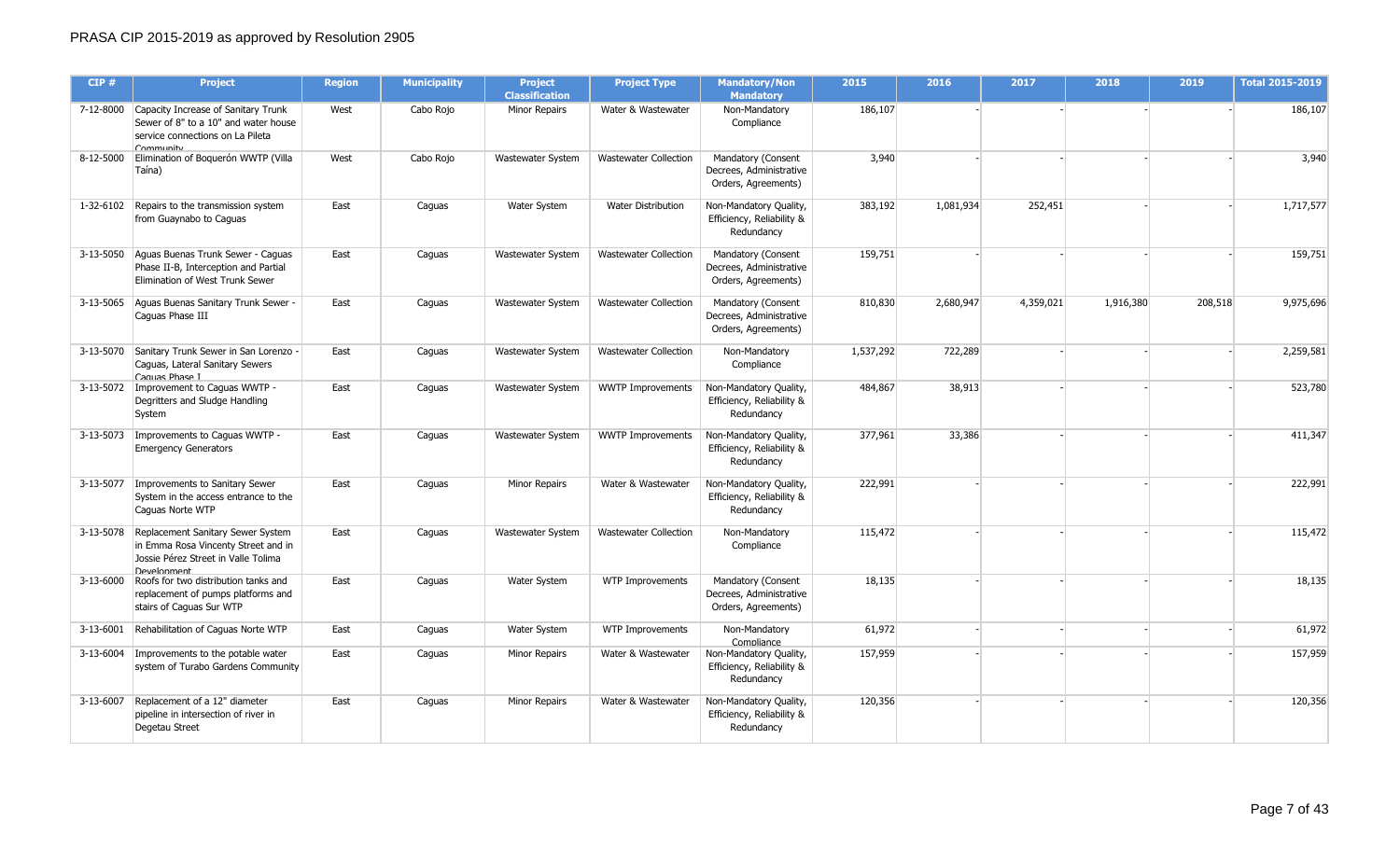| CIP#      | <b>Project</b>                                                                                                                                                                                                                              | <b>Region</b> | <b>Municipality</b> | <b>Project</b><br><b>Classification</b> | <b>Project Type</b>       | <b>Mandatory/Non</b><br><b>Mandatory</b>                             | 2015      | 2016    | 2017    | 2018    | 2019    | <b>Total 2015-2019</b> |
|-----------|---------------------------------------------------------------------------------------------------------------------------------------------------------------------------------------------------------------------------------------------|---------------|---------------------|-----------------------------------------|---------------------------|----------------------------------------------------------------------|-----------|---------|---------|---------|---------|------------------------|
| 3-13-6008 | Improvements to the Water Supply<br>System at PR-765 in the San Salvador<br>Ward                                                                                                                                                            | East          | Caguas              | Minor Repairs                           | Water & Wastewater        | Non-Mandatory Other                                                  | 19,522    | 196,610 | 16,268  |         |         | 232,400                |
|           | 3-13-6009   Improvements to the Water Supply<br>System in Villa del Rey Ward in<br>Caguas, Puerto Rico                                                                                                                                      | East          | Caguas              | <b>Minor Repairs</b>                    | Water & Wastewater        | Non-Mandatory Other                                                  | 15,091    | 254,391 |         |         |         | 269,482                |
|           | 3-13-6010   Improvements to the Water Supply<br>System in San Luis Sector in Caguas,<br>Puerto Rico                                                                                                                                         | East          | Caguas              | Minor Repairs                           | Water & Wastewater        | Non-Mandatory Other                                                  | 110,866   | 435,274 |         |         |         | 546,140                |
|           | 3-13-6011   Water Treatment Plant Improvements<br>to install nine (9) Cal-Hipo Tablet<br>Delivery Systems in the East Region                                                                                                                | East          | Caguas              | Minor Repairs                           | Water & Wastewater        | Non-Mandatory Other                                                  | 25,670    | 278,708 | 62,343  |         |         | 366,721                |
|           | 3-13-7011 Elimination of Cañaboncito 3 WWPS in<br>the interior road PR-172 of<br>Cañaboncito Ward                                                                                                                                           | East          | Caguas              | Minor Repairs                           | Water & Wastewater        | Non-Mandatory Other                                                  | 130,129   |         |         |         |         | 130,129                |
|           | 2-14-2000 Replacement of peripheral fence and<br>structural repairs to Camuy WWTP                                                                                                                                                           | North         | Camuy               | Wastewater System                       | <b>WWTP Improvements</b>  | Non-Mandatory Other                                                  |           | 146,989 | 677,675 | 897,203 | 187,076 | 1,908,943              |
|           | 2-14-5001 Sanitary Sewer Systems for Membrillo<br>and Yeguada Communities, Phase III<br>Section of road PR-2                                                                                                                                | North         | Camuy               | Wastewater System                       | Wastewater Collection     | Non-Mandatory Growth                                                 | 1,882,141 | 340,242 |         |         |         | 2,222,383              |
|           | 2-14-7001   Improvements to water distribution<br>system of Camuy-Hatillo-Quebradillas,<br>Phase I-A: Quebradas WTP and new<br>500,000 gal tank (Ref 2-14-7000,<br>Phase II - 2-34-9002)                                                    | North         | Camuy               | <b>Water System</b>                     | <b>Water Distribution</b> | Non-Mandatory Quality,<br>Efficiency, Reliability &<br>Redundancy    | 2,571     |         |         |         |         | 2,571                  |
|           | 1-15-5002   Improvements to the Torrecillas<br><b>WWPS</b>                                                                                                                                                                                  | Metro         | Canovanas           | Wastewater System                       | <b>Pump Stations</b>      | Mandatory (Consent<br>Decrees, Administrative<br>Orders, Agreements) | 282,213   |         |         |         |         | 282,213                |
|           | 1-15-5006 Sanitary Sewer System at Canóvanas<br>WTP to Eliminate Existing Septic<br>Tanks                                                                                                                                                   | Metro         | Canovanas           | Minor Repairs                           | Water & Wastewater        | Non-Mandatory Other                                                  | 30,998    |         |         |         |         | 30,998                 |
|           | 1-15-7002 Construction of WPS in Cubuy WTP,<br>booster pump station in road PR-186<br>of Cubuy Ward, Canóvanas and<br>Improvements to WPSs in the<br>Guzmán Arriba Water Distribution<br>System in Río Grande                               | Metro         | Canovanas           | Minor Repairs                           | Water & Wastewater        | Non-Mandatory Other                                                  | 185,659   | 417,129 |         |         |         | 602,788                |
|           | 8-15-5001   Improvements to Torrecillas WWPS<br>and to the collection system and<br>associated treatment (Force Line),<br>Phase I (Ref. 1-15-5001)                                                                                          | Metro         | Canovanas           | Wastewater System                       | <b>Pump Stations</b>      | Non-Mandatory<br>Compliance                                          | 1,623     |         |         |         |         | 1,623                  |
|           | 9-99-6205 Phase VI-1 Improvements<br>Transmission System and Potable<br>Water Distribution Carolina-Canóvanas<br>and Trujillo Alto, Campo Rico-Cubuy<br>WPS and pipeline of 20" and 16"<br>diameter, in the Municipality of<br>$C$ anáimnea | Metro         | Canovanas           | <b>Water System</b>                     | Water Distribution        | Mandatory (Consent<br>Decrees, Administrative<br>Orders, Agreements) | 1,759     |         |         |         |         | 1,759                  |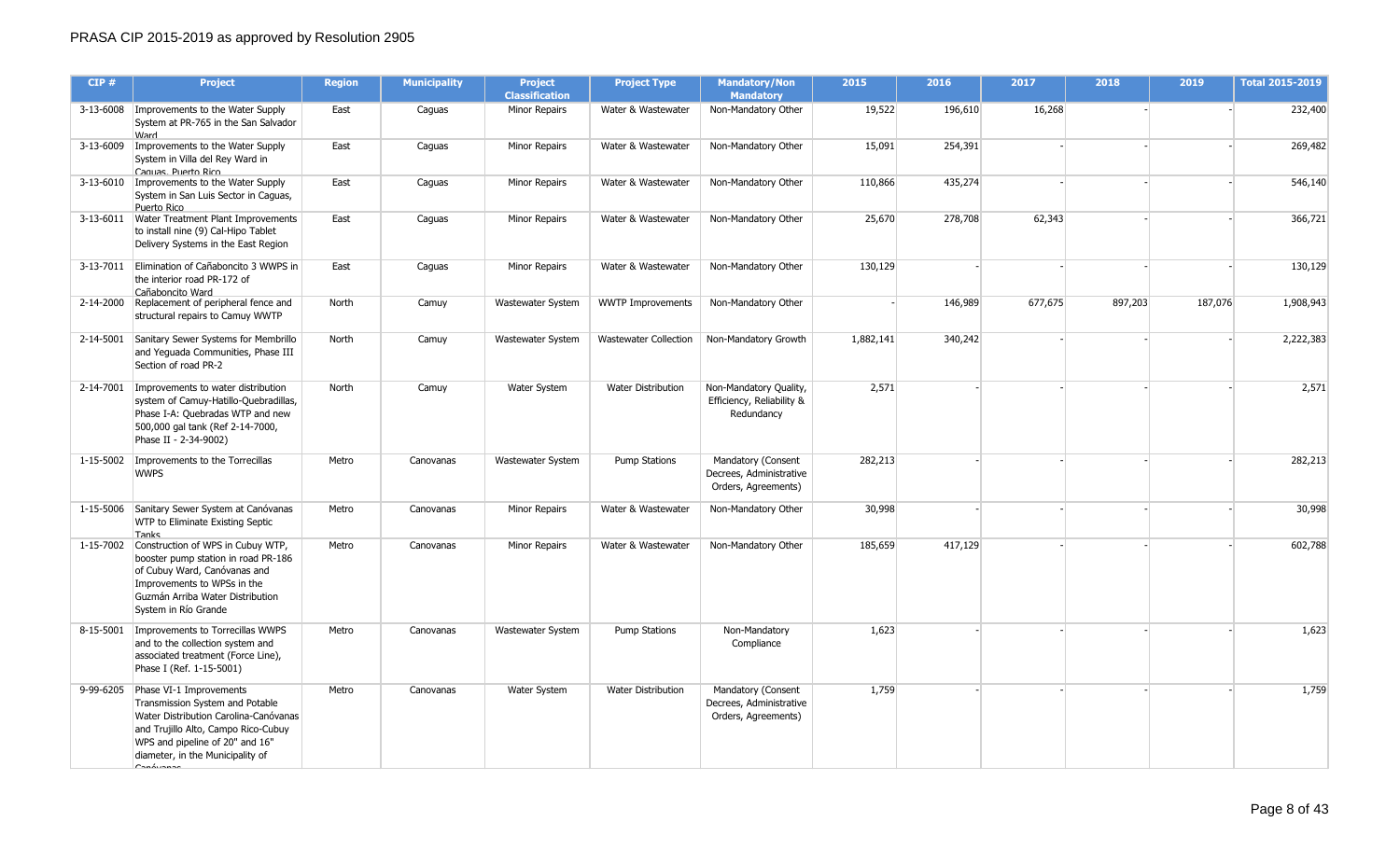| CIP#      | <b>Project</b>                                                                                                                                       | <b>Region</b> | <b>Municipality</b> | <b>Project</b><br><b>Classification</b> | <b>Project Type</b>          | <b>Mandatory/Non</b><br><b>Mandatory</b>                             | 2015      | 2016      | 2017      | 2018      | 2019    | <b>Total 2015-2019</b> |
|-----------|------------------------------------------------------------------------------------------------------------------------------------------------------|---------------|---------------------|-----------------------------------------|------------------------------|----------------------------------------------------------------------|-----------|-----------|-----------|-----------|---------|------------------------|
|           | 1-16-5024   Improvements to the Villa Carolina<br><b>WWPS</b>                                                                                        | Metro         | Carolina            | Wastewater System                       | Pump Stations                | Mandatory (Consent<br>Decrees, Administrative<br>Orders, Agreements) | 1,518,047 | 518,375   |           |           |         | 2,036,422              |
|           | 1-16-5041 Improvements to Regional WWTP                                                                                                              | Metro         | Carolina            | Wastewater System                       | <b>WWTP Improvements</b>     | Mandatory (Consent<br>Decrees, Administrative<br>Orders, Agreements) | 4,211,928 | 864,108   |           |           |         | 5,076,035              |
| 1-16-5044 | Improvements to Carolina Regional<br>WWTP, Phase II Loíza                                                                                            | Metro         | Carolina            | Wastewater System                       | <b>WWTP Improvements</b>     | Non-Mandatory<br>Compliance                                          | 12,741    | 1,916,318 | 7,665,272 | 5,216,643 | 410,640 | 15,221,614             |
|           | 1-16-5046 Reinvestment project of sanitary<br>sewer pipeline of 30" diameter in<br>Roberto Clemente Ave., Villa Carolina<br>in Carolina, Puerto Rico | Metro         | Carolina            | Minor Repairs                           | Water & Wastewater           | Non-Mandatory<br>Compliance                                          |           | 549,045   | 31,955    |           |         | 581,000                |
| 1-16-6001 | Elimination of Canta Sapo WPS                                                                                                                        | Metro         | Carolina            | Minor Repairs                           | Water & Wastewater           | Non-Mandatory Other                                                  | 37,198    | 392,477   | 97,485    |           |         | 527,160                |
|           | 1-11-5007   Improvements to Bayamón WWTP,<br>Phase I                                                                                                 | Metro         | Cataño              | Wastewater System                       | <b>WWTP Improvements</b>     | Mandatory (Consent<br>Decrees, Administrative<br>Orders, Agreements) | 617,111   | 2,260,116 | 527,360   |           |         | 3,404,588              |
| 1-17-5003 | Design-Build - Rehabilitation of La<br>Puntilla WPS                                                                                                  | Metro         | Cataño              | Wastewater System                       | <b>Pump Stations</b>         | Non-Mandatory<br>Compliance                                          | 842       |           |           |           |         | 842                    |
|           | 1-17-5017 Cleaning and Inspection of Sanitary<br>Trunk Sewer of the Municipality of<br>Cataño                                                        | Metro         | Cataño              | Wastewater System                       | <b>Wastewater Collection</b> | Non-Mandatory<br>Compliance                                          | 36,064    | 192,210   | 156,146   | 11,889    |         | 396,309                |
| 1-17-5021 | Coating and Replacement of Sanitary<br>Trunk Sewer of 24" diameter in<br>Bavamón WWTP                                                                | Metro         | Cataño              | Minor Repairs                           | Water & Wastewater           | Non-Mandatory<br>Compliance                                          | 342,691   |           |           |           |         | 342,691                |
| 3-18-5001 | Elimination of El Torito WWTP and six<br>pumps stations                                                                                              | East          | Cayey               | Wastewater System                       | <b>Pump Stations</b>         | Mandatory (Consent<br>Decrees, Administrative<br>Orders, Agreements) | 654       |           |           |           |         | 654                    |
|           | 3-18-5009 Sanitary Sewer System for Brumas<br>Community and part of the Marginal<br>La Lev Community                                                 | East          | Cayey               | Wastewater System                       | <b>Wastewater Collection</b> | Non-Mandatory<br>Compliance                                          | 2,052,410 | 1,959,731 | 88,963    |           |         | 4,101,105              |
|           | 3-18-5027   Improvements to Cayey WWTP in the<br>sludge handling building                                                                            | East          | Cayey               | Wastewater System                       | <b>WWTP Improvements</b>     | Non-Mandatory Quality,<br>Efficiency, Reliability &<br>Redundancy    | 13,426    |           |           |           |         | 13,426                 |
|           | 3-18-5029 Improvements to the filter system of<br>Cavev WWTP                                                                                         | East          | Cayey               | Minor Repairs                           | Water & Wastewater           | Non-Mandatory<br>Compliance                                          | 131,004   | 65,562    |           |           |         | 196,566                |
|           | 3-18-5030 Installation of a water pneumatic<br>system and tank in Canas Access<br>Road Los Baldíos Sector in Farallón<br>Ward mad PR-747             | East          | Cayey               | Minor Repairs                           | Water & Wastewater           | Non-Mandatory<br>Compliance                                          | 281,515   |           |           |           |         | 281,515                |
|           | 3-18-5031 Sanitary Sewer System in La Plata<br>Ave. Interior in Cavev. Puerto Rico                                                                   | East          | Cayey               | Wastewater System                       | <b>Wastewater Collection</b> | Non-Mandatory Other                                                  | 62,192    | 133,895   |           |           |         | 196,088                |
|           | 3-18-7094 Replacement of potable water pipeline<br>in Don Amado Access Road in Cedro<br>Ward and in Don Pepe Access Road in<br>Matón Arriba Ward     | East          | Cayey               | Minor Repairs                           | Water & Wastewater           | Non-Mandatory Quality,<br>Efficiency, Reliability &<br>Redundancy    | 22,519    |           |           |           |         | 22,519                 |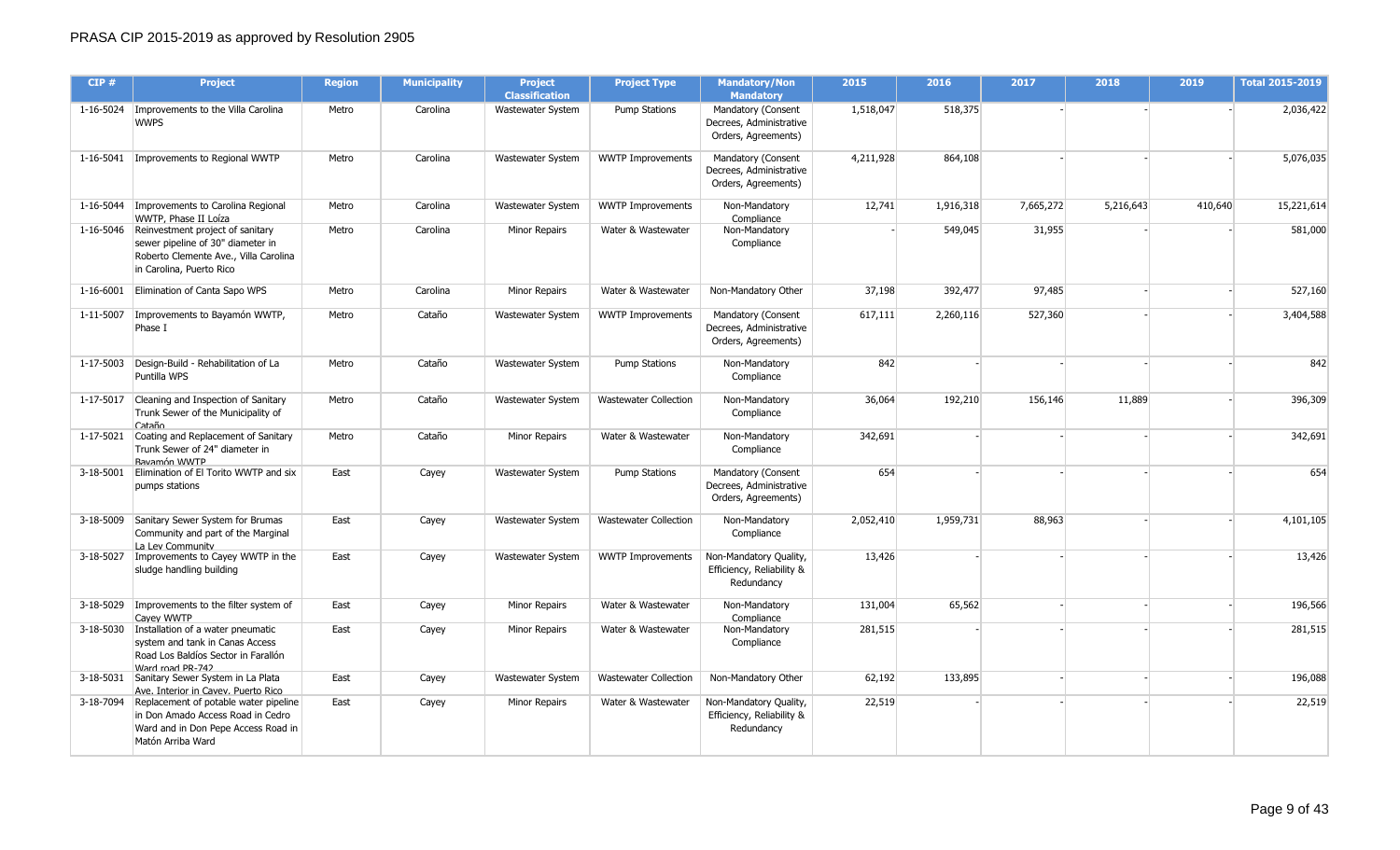| CIP#      | <b>Project</b>                                                                                                                                          | <b>Region</b> | <b>Municipality</b> | <b>Project</b><br><b>Classification</b> | <b>Project Type</b>          | <b>Mandatory/Non</b><br><b>Mandatory</b>                             | 2015      | 2016      | 2017      | 2018    | 2019    | <b>Total 2015-2019</b> |
|-----------|---------------------------------------------------------------------------------------------------------------------------------------------------------|---------------|---------------------|-----------------------------------------|------------------------------|----------------------------------------------------------------------|-----------|-----------|-----------|---------|---------|------------------------|
|           | 3-18-7191 Replacement od 470 LM distribution<br>pipeline of 6" diameter in Municipal<br>Street Domingo López Sector in<br><b>Reatriz Ward</b>           | East          | Cayey               | Minor Repairs                           | Water & Wastewater           | Non-Mandatory Quality,<br>Efficiency, Reliability &<br>Redundancy    | 165,275   |           |           |         |         | 165,275                |
| 7-18-2000 | Rehabilitation of storage wagons of<br>materials and equipment of the<br>Operational Area of Cavev                                                      | East          | Cayey               | Minor Repairs                           | Water & Wastewater           | Non-Mandatory Other                                                  | 3,038     | 19,390    | 411       |         |         | 22,839                 |
|           | 7-18-9003   Improvements to the Water<br>Distribution System, construction of a<br>well in Pasto Viejo Ward                                             | East          | Cayey               | Minor Repairs                           | Water & Wastewater           | Non-Mandatory Quality,<br>Efficiency, Reliability &<br>Redundancy    | 208       |           |           |         |         | 208                    |
|           | 3-19-5052 Sanitary Sewer Connection Roosevelt<br>Roads School                                                                                           | East          | Ceiba               | Wastewater System                       | <b>Pump Stations</b>         | Non-Mandatory Growth                                                 | 7,765     | 1,083,293 | 2,335,851 | 812,470 |         | 4,239,379              |
| 3-19-5053 | Rehabilitation of Costa Esmeralda<br><b>WWPS</b>                                                                                                        | East          | Ceiba               | Minor Repairs                           | Water & Wastewater           | Non-Mandatory Quality,<br>Efficiency, Reliability &<br>Redundancy    | 190,278   |           |           |         |         | 190,278                |
|           | 2-20-5001 Construction of temporary WPS in<br>road PR-149 and connection to<br>existent pipeline of 8" and 6" of<br>diameter in Pecas Ward              | North         | Ciales              | Wastewater System                       | <b>Pump Stations</b>         | Non-Mandatory Quality,<br>Efficiency, Reliability &<br>Redundancy    | 1,422     |           |           |         |         | 1,422                  |
| 2-20-6001 | Renovation of asphalt of the Access<br>Road to Las Delicias WTP                                                                                         | North         | Ciales              | Minor Repairs                           | Water & Wastewater           | Non-Mandatory Other                                                  |           |           | 181,975   | 115,370 |         | 297,344                |
| 2-20-6002 | Embankment Stabilization in the Pozas<br>No. 3 WPS                                                                                                      | North         | Ciales              | Minor Repairs                           | Water & Wastewater           | Non-Mandatory Other                                                  | 57,486    | 166,885   |           |         |         | 224,372                |
|           | 2-34-7005 Compliance - Las Delicias WTP                                                                                                                 | North         | Ciales              | <b>Water System</b>                     | WTP Improvements             | Mandatory (Consent<br>Decrees, Administrative<br>Orders, Agreements) | 613,781   | 433,792   |           |         |         | 1,047,573              |
|           | 7-20-9000 Renovation of potable water<br>distribution pipeline of La Grama<br>Community and Camp, road PR-633                                           | North         | Ciales              | Minor Repairs                           | Water & Wastewater           | Non-Mandatory Quality,<br>Efficiency, Reliability &<br>Redundancy    | 84,958    |           |           |         |         | 84,958                 |
|           | 3-21-5018 MOA - Improvements to the<br>distribution system service in road 172<br>Toledo Sector in San Jose Ward<br>Certenejas in Cidra                 | East          | Cidra               | Water System                            | <b>STS</b>                   | Non-Mandatory Growth                                                 | 15,570    |           |           |         |         | 15,570                 |
|           | 3-21-5019 Sanitary Sewer System for the<br>Arboleda, Ucar, Robles, Nogal and<br>Almendro Streets of the Capo Bello<br>Community in Arenas Ward in Cidra | East          | Cidra               | Wastewater System                       | <b>Wastewater Collection</b> | Non-Mandatory Growth                                                 |           |           |           | 293,743 | 575,088 | 868,831                |
| 3-21-6060 | Rehabilitation the Cidra Dam                                                                                                                            | East          | Cidra               | Water System                            | <b>Water Supply</b>          | Non-Mandatory Quality,<br>Efficiency, Reliability &<br>Redundancy    | 737,460   | 890,093   |           |         |         | 1,627,553              |
|           | 3-21-6061 Rehabilitation to the Candela Raw<br>Water PS, in Rincón Ward                                                                                 | East          | Cidra               | Water System                            | <b>Water Supply</b>          | Non-Mandatory Quality,<br>Efficiency, Reliability &<br>Redundancy    | 1,234,927 | 1,230,464 | 55,858    |         |         | 2,521,249              |
|           | 3-21-7002 MOA - Improvements to the<br>Distribution System in Los Flores<br>Sector of the Bayamón Ward                                                  | East          | Cidra               | Minor Repairs                           | Water & Wastewater           | Non-Mandatory Growth                                                 | 30,132    | 45,959    |           |         |         | 76,090                 |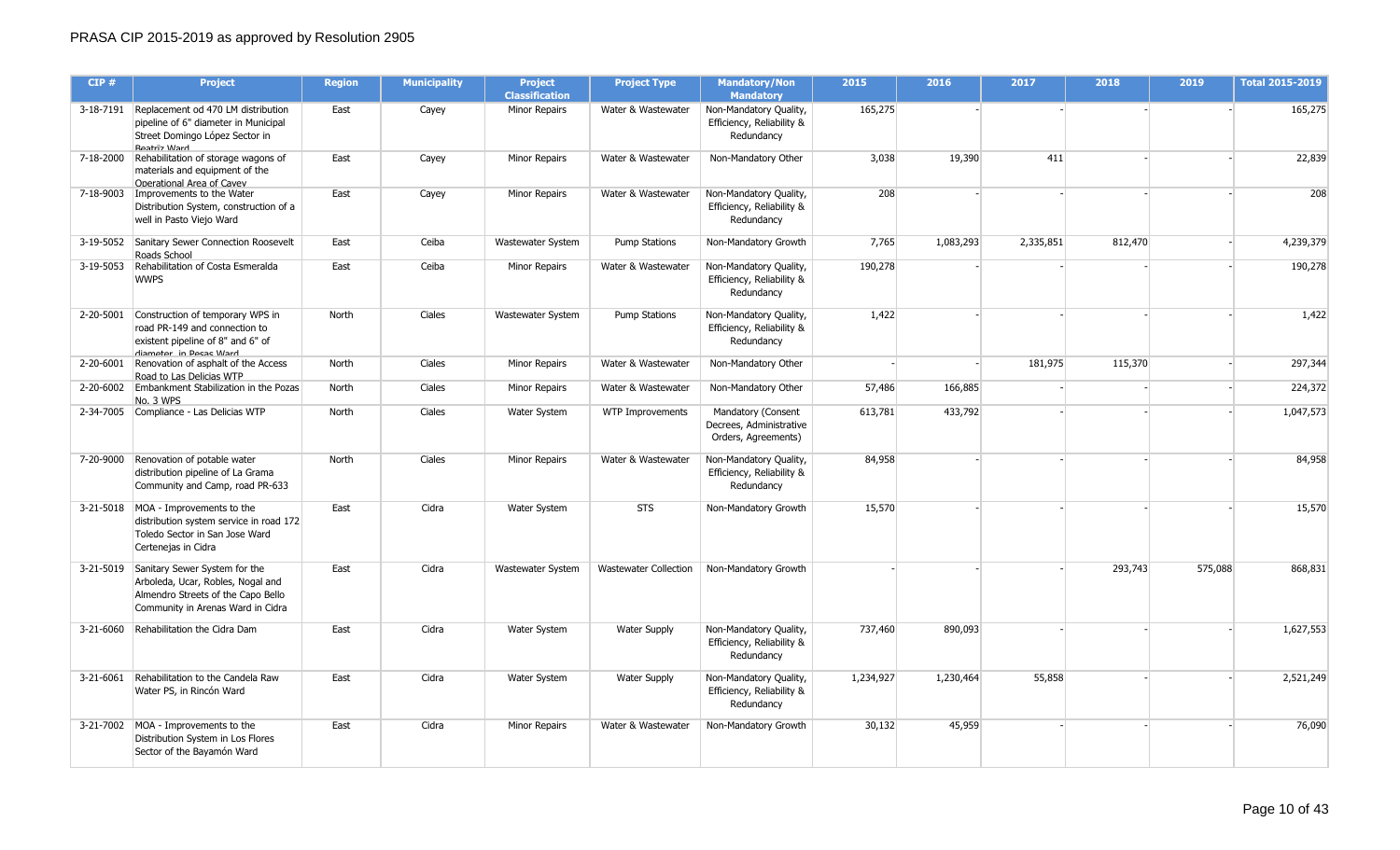| CIP#      | <b>Project</b>                                                                                                                                                              | <b>Region</b> | <b>Municipality</b> | <b>Project</b><br><b>Classification</b> | <b>Project Type</b>          | <b>Mandatory/Non</b><br><b>Mandatory</b>                             | 2015      | 2016      | 2017      | 2018    | 2019    | <b>Total 2015-2019</b> |
|-----------|-----------------------------------------------------------------------------------------------------------------------------------------------------------------------------|---------------|---------------------|-----------------------------------------|------------------------------|----------------------------------------------------------------------|-----------|-----------|-----------|---------|---------|------------------------|
|           | 3-21-7003 MOA - Improvements to the<br>Distribution System in Valles de Cidra<br>Sector of Sud. Ward                                                                        | East          | Cidra               | Minor Repairs                           | Water & Wastewater           | Non-Mandatory Other                                                  | 11,160    |           |           |         |         | 11,160                 |
|           | 3-21-7004   MOA - Improvements to the<br>Distribution System in Los Torres<br>Sector of the Rincón Ward and<br>Palmasola Sector of the Sud Ward                             | East          | Cidra               | <b>Minor Repairs</b>                    | Water & Wastewater           | Non-Mandatory Other                                                  | 94,168    | 6,546     |           |         |         | 100,714                |
| 4-22-5020 | Lateral Sanitary Sewers in San<br>Ildefonso Community (Las Flores,<br>Jaqueyes River and La Pica)                                                                           | South         | Coamo               | <b>Wastewater System</b>                | <b>Wastewater Collection</b> | Non-Mandatory<br>Compliance                                          | 1,125,556 | 2,535,546 | 2,974,127 | 671,577 |         | 7,306,806              |
|           | 4-22-6081 Sealing and Waterproofing of several<br>water tanks in the Operational Area of<br>Coamo                                                                           | South         | Coamo               | <b>Minor Repairs</b>                    | Water & Wastewater           | Non-Mandatory<br>Compliance                                          | 478,100   | 20,356    |           |         |         | 498,456                |
| 7-22-8000 | Closure Phase - Juana Días Line,<br>Coamo Phase I, asphalt (Ref. 9-99-<br>6235                                                                                              | South         | Coamo               | Water System                            | <b>Water Distribution</b>    | Non-Mandatory Growth                                                 | 448,744   |           |           |         |         | 448,744                |
| 7-22-9000 | Design and Construction -<br>Improvements process and operation<br>system of Coamo WTP                                                                                      | South         | Coamo               | Minor Repairs                           | Water & Wastewater           | Non-Mandatory<br>Compliance                                          | 14,588    |           |           |         |         | 14,588                 |
|           | 3-06-7001 Water Distribution System Palomas<br>Arriba Community in Comerio                                                                                                  | East          | Comerio             | Water System                            | <b>Water Distribution</b>    | Non-Mandatory<br>Compliance                                          |           |           |           |         | 42,082  | 42,082                 |
|           | 3-12-7070 Improvements Water Distribution<br>System from Comerio Urbana WTP to<br>the Piñas, Naranjo, Vega Redonda,<br>Doña Elena, and Palomas Wards<br>(Phase II, III, IV) | East          | Comerio             | Water System                            | <b>Water Distribution</b>    | Mandatory (Consent<br>Decrees, Administrative<br>Orders, Agreements) | 552       |           |           |         |         | 552                    |
| 3-23-5001 | Improvements to Comerio WWTP                                                                                                                                                | East          | Comerio             | Wastewater System                       | <b>WWTP Improvements</b>     | Non-Mandatory<br>Compliance                                          |           |           |           |         | 205,546 | 205,546                |
| 3-23-7031 | MOA - Elimination of Non-PRASA<br>System in La Colorá Sector of La<br>Prieta Ward                                                                                           | East          | Comerio             | <b>Minor Repairs</b>                    | Water & Wastewater           | Non-Mandatory Growth                                                 | 378,304   |           |           |         |         | 378,304                |
|           | 2-02-6001   Improvements to WTP, Rehabilitation<br>of PACER Modules, Phase I                                                                                                | North         | Corozal             | Water System                            | WTP Improvements             | Mandatory (Consent<br>Decrees, Administrative<br>Orders, Agreements) | 1,594     |           |           |         |         | 1,594                  |
| 2-24-5005 | Improvements to Corozal WWTP                                                                                                                                                | North         | Corozal             | Wastewater System                       | <b>WWTP Improvements</b>     | Mandatory (Consent<br>Decrees, Administrative<br>Orders, Agreements) | 1,736,798 | 3,401,201 | 2,772,954 | 288,849 |         | 8,199,803              |
|           | 2-24-6042 New CT Tank / Distribution in Corozal<br>Urbana WTP                                                                                                               | North         | Corozal             | Water System                            | WTP Improvements             | Non-Mandatory<br>Compliance                                          | 1,308,748 | 1,504,897 |           |         |         | 2,813,646              |
|           | 2-24-6101 MOA with Corozal Municipality -<br>Replacement of Water Distribution<br>System in Various Sectors                                                                 | North         | Corozal             | Minor Repairs                           | Water & Wastewater           | Non-Mandatory Other                                                  | 27,754    | 33,922    |           |         |         | 61,676                 |
|           | 2-24-6104 Construction of a pedestrian access<br>for maintenance and modification to<br>the Coanda Screens of the Raw Water<br>Intake of the Negros WTP, in Corozal         | North         | Corozal             | Water System                            | <b>Water Supply</b>          | Non-Mandatory Quality,<br>Efficiency, Reliability &<br>Redundancy    |           | 145,708   | 12,670    |         |         | 158,379                |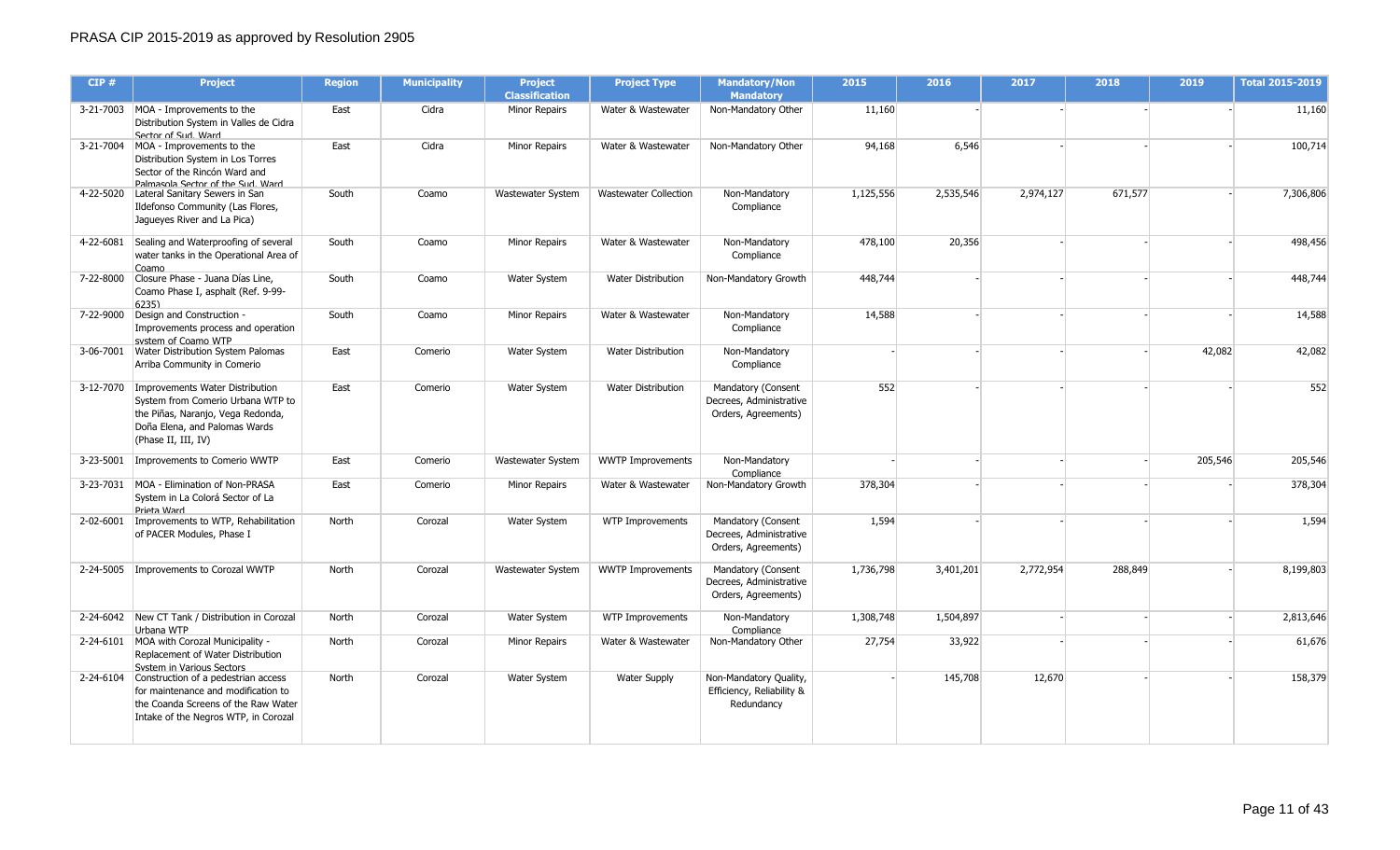| CIP#      | <b>Project</b>                                                                                                                                                                   | <b>Region</b> | <b>Municipality</b> | <b>Project</b><br><b>Classification</b> | <b>Project Type</b>          | <b>Mandatory/Non</b><br><b>Mandatory</b>                          | 2015      | 2016      | 2017      | 2018      | 2019    | <b>Total 2015-2019</b> |
|-----------|----------------------------------------------------------------------------------------------------------------------------------------------------------------------------------|---------------|---------------------|-----------------------------------------|------------------------------|-------------------------------------------------------------------|-----------|-----------|-----------|-----------|---------|------------------------|
|           | 7-24-6015   Improvements to the Negros WTP's<br>Dam                                                                                                                              | North         | Corozal             | Minor Repairs                           | Water & Wastewater           | Non-Mandatory Quality,<br>Efficiency, Reliability &<br>Redundancy | 3,345     |           |           |           |         | 3,345                  |
|           | 3-25-5005 Sanitary Sewer System                                                                                                                                                  | East          | Culebra             | Wastewater System                       | <b>Wastewater Collection</b> | Non-Mandatory<br>Compliance                                       | 549       |           |           |           |         | 549                    |
|           | 3-25-7001   Improvements to the Water<br>Distribution System in Playa Sardinas I<br>Ward                                                                                         | East          | Culebra             | Minor Repairs                           | Water & Wastewater           | Non-Mandatory Quality,<br>Efficiency, Reliability &<br>Redundancy | 405,149   |           |           |           |         | 405,149                |
|           | 2-26-5000 Sanitary Sewer System for San Carlos<br>Community, expansion of Monte Elena<br>WPS and force lines unto Dorado<br><b>WWTP</b>                                          | North         | Dorado              | Wastewater System                       | <b>Wastewater Collection</b> | Non-Mandatory Growth                                              | 32,276    | 346,285   | 1,799,446 | 3,042,362 | 995,570 | 6,215,939              |
|           | 2-26-5001 Sanitary Sewer System for Costa de<br>Oro Community                                                                                                                    | North         | Dorado              | Wastewater System                       | <b>Wastewater Collection</b> | Non-Mandatory<br>Compliance                                       | 3,496     |           |           |           |         | 3,496                  |
|           | 2-26-5002 New Sanitary Trunk Sewer in Dorado                                                                                                                                     | North         | Dorado              | Wastewater System                       | <b>Wastewater Collection</b> | Non-Mandatory<br>Compliance                                       | 1,751,615 | 7,355,913 | 9,548,733 | 1,774,190 |         | 20,430,451             |
|           | 2-26-5005   Improvements for Odor Controls in<br>Dorado WWTP                                                                                                                     | North         | Dorado              | Wastewater System                       | <b>WWTP Improvements</b>     | Non-Mandatory Other                                               | 224,461   | 440,289   | 225,053   |           |         | 889,804                |
|           | 2-26-5006 Additional Improvements to the<br>Dorado WWTP                                                                                                                          | North         | Dorado              | Wastewater System                       | <b>WWTP Improvements</b>     | Non-Mandatory Quality,<br>Efficiency, Reliability &<br>Redundancy | 720,518   | 2,387,610 | 1,622,469 | 82,967    |         | 4,813,565              |
| 7-26-9000 | Improvements to the Water<br>Distribution System in Guarusco<br>Community of the Espinosa Ward,<br>installation of 1,750 LM of pipeline of<br>4" diameter DVC SDD -14            | North         | Dorado              | Minor Repairs                           | Water & Wastewater           | Non-Mandatory Quality,<br>Efficiency, Reliability &<br>Redundancy |           |           | 327,928   | 120,674   |         | 448,602                |
|           | 3-27-5002 Construction - Replacement of<br>principal sanitary trunk sewer of<br>Fajardo, new pipeline of 12" diameter                                                            | East          | Fajardo             | Wastewater System                       | <b>Wastewater Collection</b> | Non-Mandatory<br>Compliance                                       | 3,647     |           |           |           |         | 3,647                  |
|           | 3-27-5007 Sanitary Sewer System for Las<br>Croabas                                                                                                                               | East          | Fajardo             | Wastewater System                       | <b>Wastewater Collection</b> | Non-Mandatory<br>Compliance                                       | 4,997,173 | 3,990,534 | 1,398,552 |           |         | 10,386,259             |
| 3-27-5041 | Improvements to the Barriada Obrera<br><b>WWPS</b>                                                                                                                               | East          | Fajardo             | Minor Repairs                           | Water & Wastewater           | Non-Mandatory Quality,<br>Efficiency, Reliability &<br>Redundancv | 46,575    |           |           |           |         | 46,575                 |
|           | 3-27-6052 Improvements to the settling tanks of<br>the Fajardo WTP                                                                                                               | East          | Fajardo             | <b>Water System</b>                     | WTP Improvements             | Non-Mandatory Quality,<br>Efficiency, Reliability &<br>Redundancy | 708,490   | 121,814   |           |           |         | 830,305                |
| 7-27-9001 | Improvements to Water Distribution<br>System, installation of 550 LM of<br>water pipeline of 4" diameter, valves<br>and construction of a 30,000 gal tank<br>in El Espejo Sector | East          | Fajardo             | Minor Repairs                           | Water & Wastewater           | Non-Mandatory Quality,<br>Efficiency, Reliability &<br>Redundancy | 286,801   |           |           |           |         | 286,801                |
| 7-27-9004 | Installation of 440 LM of 6" diameter<br>DI pipeline 350 in the Igualdad Street<br>in Montemar Sector                                                                            | East          | Fajardo             | Minor Repairs                           | Water & Wastewater           | Non-Mandatory Quality,<br>Efficiency, Reliability &<br>Redundancy | 251       |           |           |           |         | 251                    |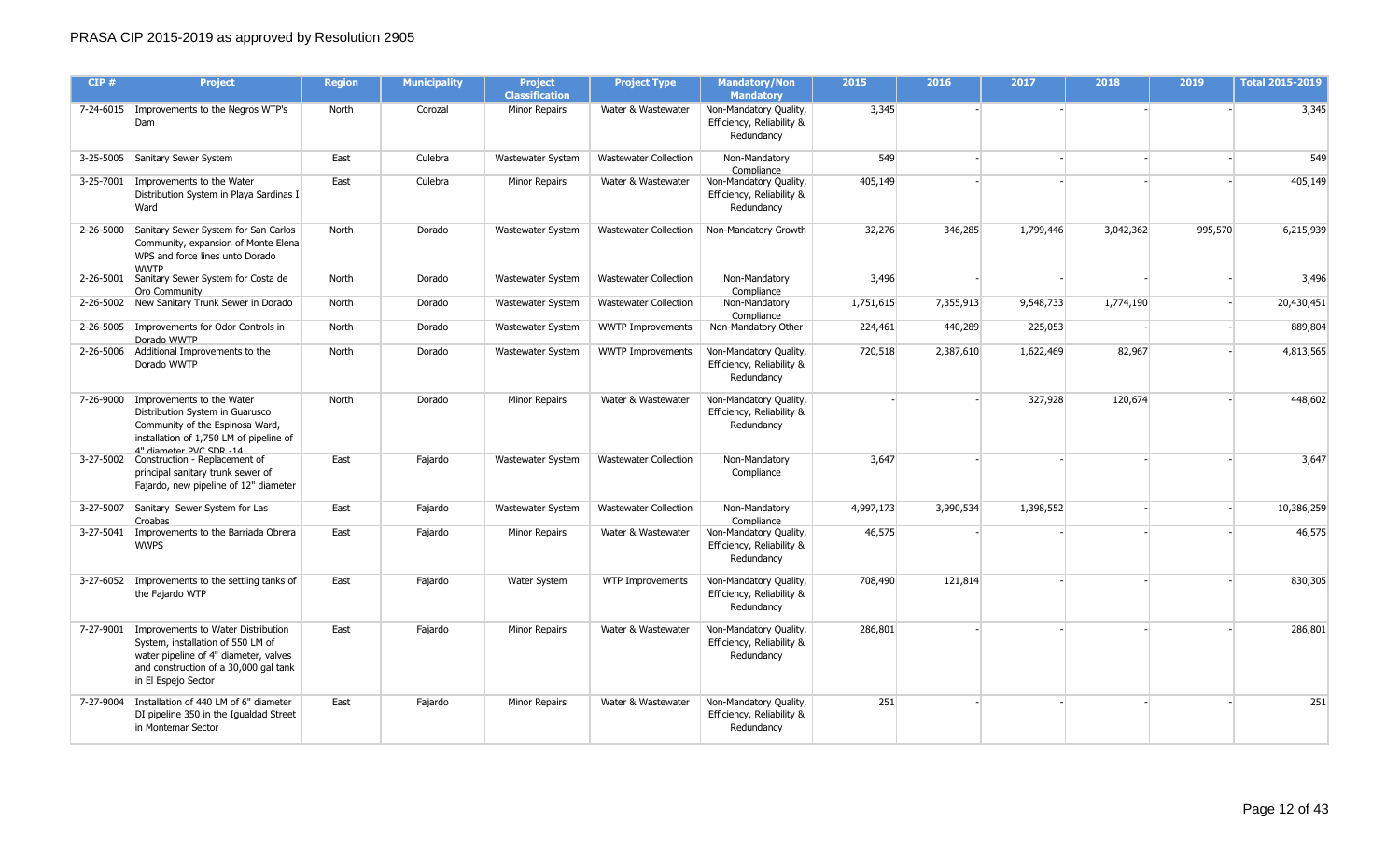| CIP#      | <b>Project</b>                                                                                                                                         | <b>Region</b> | <b>Municipality</b> | <b>Project</b><br><b>Classification</b> | <b>Project Type</b>          | <b>Mandatory/Non</b><br><b>Mandatory</b>                             | 2015      | 2016      | 2017      | 2018      | 2019      | <b>Total 2015-2019</b> |
|-----------|--------------------------------------------------------------------------------------------------------------------------------------------------------|---------------|---------------------|-----------------------------------------|------------------------------|----------------------------------------------------------------------|-----------|-----------|-----------|-----------|-----------|------------------------|
|           | 9-99-6214 North Regional Aqueduct - Fajardo<br>WTP and Water Distribution System                                                                       | East          | Fajardo             | Water System                            | <b>WTP New</b>               | Mandatory (Consent<br>Decrees, Administrative<br>Orders, Agreements) | 33,430    |           |           |           |           | 33,430                 |
|           | 2-28-5030   Improvements to Sanitary Trunk<br>Sewer of Pajonal and Florida Pueblo<br><b>WPS</b>                                                        | North         | Florida             | Wastewater System                       | <b>Wastewater Collection</b> | Non-Mandatory<br>Compliance                                          | 35        |           |           |           |           | 35                     |
|           | 2-28-6001 Rehabilitation of the existent Florida<br>Urbano Tank                                                                                        | North         | Florida             | Minor Repairs                           | Water & Wastewater           | Non-Mandatory Quality,<br>Efficiency, Reliability &<br>Redundancy    |           | 123,132   | 10,707    |           |           | 133,839                |
|           | 4-29-5016   Lateral Sanitary Sewers in the<br>Ensenada and Guaypao Communities                                                                         | South         | Guanica             | Wastewater System                       | <b>Wastewater Collection</b> | Non-Mandatory<br>Compliance                                          | 99,238    |           |           |           |           | 99,238                 |
|           | 4-29-5020 Additional Improvements to the<br>WWTP (Health and Safety)                                                                                   | South         | Guanica             | Wastewater System                       | <b>WWTP Improvements</b>     | Mandatory (Consent<br>Decrees, Administrative<br>Orders, Agreements) | 16,835    |           |           |           |           | 16,835                 |
|           | 4-29-5030 Lateral Sanitary Sewers Providencia<br>Salinas Phase II, Trunk Sewer<br>Elimination Playa Santa WWTP (PEC)                                   | South         | Guanica             | Wastewater System                       | <b>Wastewater Collection</b> | Mandatory (Consent<br>Decrees, Administrative<br>Orders, Agreements) | 330       |           |           |           |           | 330                    |
|           | 3-13-7001 Compliance - Guayama Urbano WTP<br>(Guayama Carite)                                                                                          | South         | Guayama             | Water System                            | WTP Improvements             | Mandatory (Consent<br>Decrees, Administrative<br>Orders, Agreements) | 1,253,780 | 1,506,693 | 150,870   |           |           | 2,911,343              |
|           | 3-30-5001   Improvements to Guayama WWTP                                                                                                               | South         | Guayama             | Wastewater System                       | <b>WWTP Improvements</b>     | Non-Mandatory<br>Compliance                                          |           |           | 2,981,956 | 4,583,006 | 7,284,779 | 14,849,741             |
|           | 4-30-5002   Improvement to the building of the<br>Guavama WWTP                                                                                         | South         | Guayama             | Minor Repairs                           | Water & Wastewater           | Non-Mandatory Other                                                  | 95,880    | 215,419   |           |           |           | 311,299                |
|           | 4-30-5003 GUAYAMA WWTP ON SITE MIXED<br><b>OXIDANT GENERATOR</b>                                                                                       | South         | Guayama             | Wastewater System                       | <b>Wastewater Collection</b> | Non-Mandatory Other                                                  | 462,767   | 394,209   |           |           |           | 856,975                |
| 4-30-6001 | Rehabilitation and Improvements to<br>various tanks and pump stations of<br>the Operational Area of Guayama                                            | South         | Guayama             | Minor Repairs                           | Water & Wastewater           | Non-Mandatory<br>Compliance                                          | 1,279     |           |           |           |           | 1,279                  |
|           | 4-30-6002 Replacement of the Penstock Plant<br>Carite III for supply increase of raw<br>water to the Guavama WTP                                       | South         | Guayama             | Minor Repairs                           | Water & Wastewater           | Non-Mandatory Other                                                  | 42,425    | 168,607   | 7,654     |           |           | 218,687                |
| 4-30-6003 | Rehabilitation and Improvements to<br>various tanks and WPSs                                                                                           | South         | Guayama             | Minor Repairs                           | Water & Wastewater           | Non-Mandatory<br>Compliance                                          |           |           | 217,590   | 247,346   |           | 464,937                |
|           | 7-30-2000 Improvements to the quardhouse,<br>installation of security cameras and<br>improvements to the physical plant of<br>the Center of Onerations | South         | Guayama             | Minor Repairs                           | Water & Wastewater           | Non-Mandatory Other                                                  | 343       |           |           |           |           | 343                    |
|           | 4-31-5011 Design and Construction for the<br>improvements of the Claridigester in<br>the WWTP                                                          | South         | Guayanilla          | Wastewater System                       | <b>WWTP Improvements</b>     | Non-Mandatory Other                                                  | 424       |           |           |           |           | 424                    |
|           | 4-31-5012 Corrosion in Guayanilla WWTP                                                                                                                 | South         | Guayanilla          | Wastewater System                       | <b>WWTP Improvements</b>     | Non-Mandatory<br>Compliance                                          |           |           | 183,015   | 875,858   | 967,365   | 2,026,238              |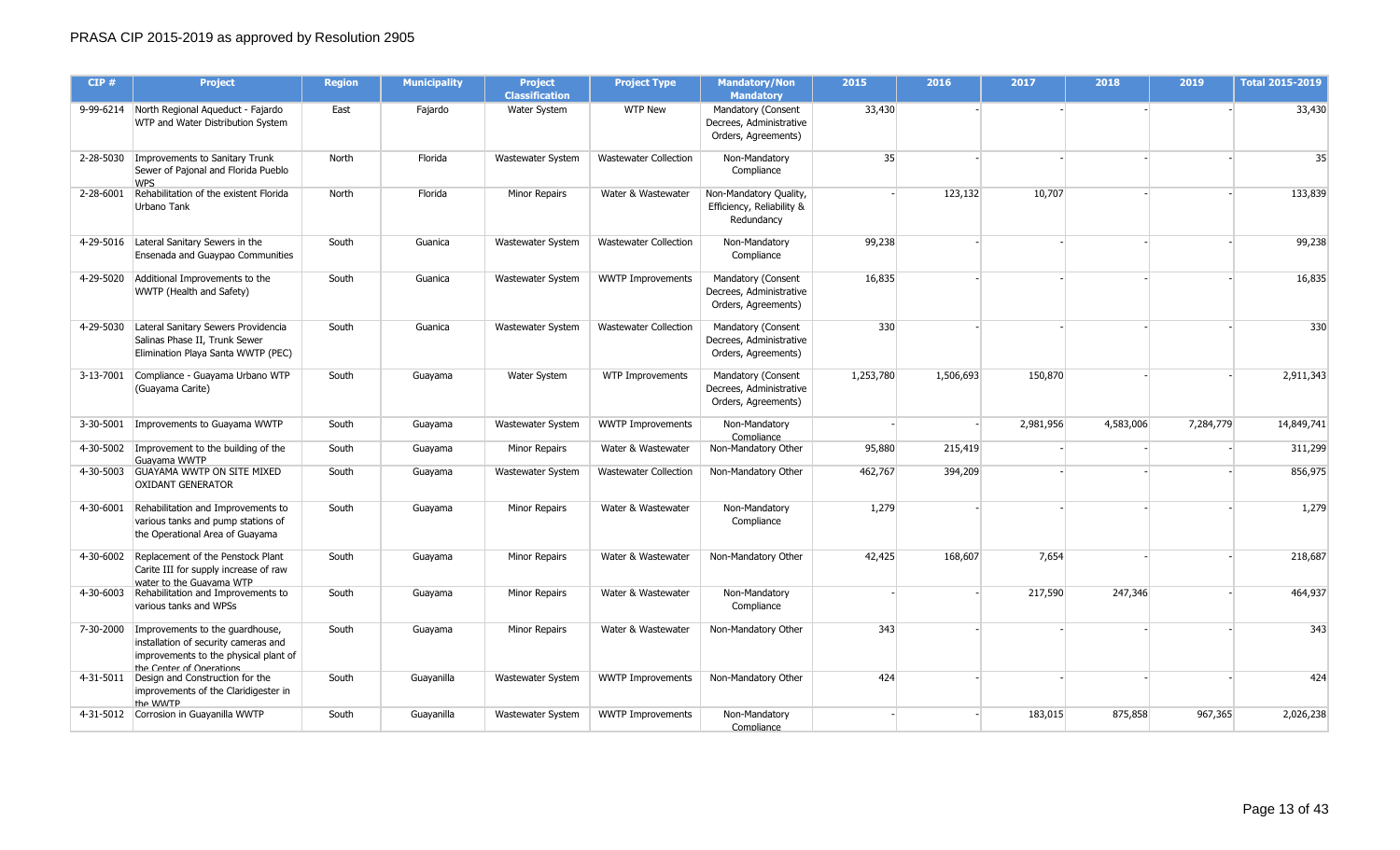| CIP#      | <b>Project</b>                                                                                                                                                                                           | <b>Region</b> | <b>Municipality</b> | <b>Project</b><br><b>Classification</b> | <b>Project Type</b>          | <b>Mandatory/Non</b><br><b>Mandatory</b>                          | 2015    | 2016      | 2017      | 2018      | 2019    | <b>Total 2015-2019</b> |
|-----------|----------------------------------------------------------------------------------------------------------------------------------------------------------------------------------------------------------|---------------|---------------------|-----------------------------------------|------------------------------|-------------------------------------------------------------------|---------|-----------|-----------|-----------|---------|------------------------|
|           | 4-31-6006   Improvements to the Jagua Pasto<br>Dam and Intake                                                                                                                                            | South         | Guayanilla          | Water System                            | <b>Water Supply</b>          | Non-Mandatory Quality,<br>Efficiency, Reliability &<br>Redundancy | 11,527  | 214,119   | 95,664    |           |         | 321,310                |
|           | 4-31-7001 Construction of a WPS for Ballino<br>Sector                                                                                                                                                    | South         | Guayanilla          | Minor Repairs                           | Water & Wastewater           | Non-Mandatory Quality,<br>Efficiency, Reliability &<br>Redundancy | 108,454 | 382,288   |           |           |         | 490,742                |
|           | 7-31-9002 Construction for the improvements to<br>the Jagua Tuna WPS                                                                                                                                     | South         | Guayanilla          | Minor Repairs                           | Water & Wastewater           | Non-Mandatory Quality,<br>Efficiency, Reliability &<br>Redundancy | 205     |           |           |           |         | 205                    |
|           | 1-01-6022   Improvements Water Distribution<br>System to the Pedro Reyes and Los<br>Nazarios Sectors in the Camarones<br><b>Mard</b>                                                                     | Metro         | Guaynabo            | Water System                            | <b>Water Distribution</b>    | Non-Mandatory Quality,<br>Efficiency, Reliability &<br>Redundancy | 1,926   |           |           |           |         | 1,926                  |
|           | 1-01-7008 Finca Rosso I WPS, Emergency<br>Generator                                                                                                                                                      | Metro         | Guaynabo            | Water System                            | <b>Pump Stations</b>         | Non-Mandatory Quality,<br>Efficiency, Reliability &<br>Redundancy | 2,234   |           |           |           |         | 2,234                  |
| 1-32-0001 | Design and Construction of Structures<br>for Storage in Operational Facilities in<br>the Area of Guaynabo                                                                                                | Metro         | Guaynabo            | <b>Buildings</b>                        | <b>Buildings</b>             | Non-Mandatory Other                                               |         | 151,116   | 103,288   |           |         | 254,404                |
| 1-32-2000 | Construction of Modular Offices,<br>Trailer Type, of 84' x 40' and<br>warehouses for parts and pumps,<br>trailer type, of 84' x 40', in the<br>Operational Area. Includes furniture<br>$(D2f + 22.2001)$ | Metro         | Guaynabo            | <b>Buildings</b>                        | <b>Buildings</b>             | Non-Mandatory Other                                               | 65,091  |           |           |           |         | 65,091                 |
| 1-32-5071 | Rehabilitation WWPS in the Amelia<br>Ward                                                                                                                                                                | Metro         | Guaynabo            | <b>Minor Repairs</b>                    | Water & Wastewater           | Non-Mandatory Growth                                              |         | 132,686   | 520,939   |           |         | 653,625                |
|           | 1-32-5072 Cleaning and Rehabilitation of Sanitary<br>Trunk Sewer Amelia of 36" up to 66"<br>for the Guaynabo City Waterfront                                                                             | Metro         | Guaynabo            | Wastewater System                       | <b>Wastewater Collection</b> | Non-Mandatory Quality,<br>Efficiency, Reliability &<br>Redundancy |         | 1,296,823 | 4,343,050 | 2,828,640 | 234,995 | 8,703,508              |
|           | 1-32-5073 MOA - Construction of Sanitary Sewer<br>System of Los Cátala Sector                                                                                                                            | Metro         | Guaynabo            | Minor Repairs                           | Water & Wastewater           | Non-Mandatory Other                                               | 116,345 | 142,200   |           |           |         | 258,545                |
|           | 1-32-6096 Embankment Stabilization in the<br>Guavnabo WTP                                                                                                                                                | Metro         | Guaynabo            | Water System                            | <b>WTP Improvements</b>      | Non-Mandatory Other                                               | 561     | 65,801    | 374,127   | 186,750   |         | 627,239                |
|           | 1-32-6098   Improvements to the Canta Gallo WPS                                                                                                                                                          | Metro         | Guaynabo            | Minor Repairs                           | Water & Wastewater           | Non-Mandatory Quality,<br>Efficiency, Reliability &<br>Redundancy |         | 20,681    | 118,120   |           |         | 138,801                |
|           | 1-32-6100 Improvements to the Sludge Removal<br>System of the Guaynabo WTP                                                                                                                               | Metro         | Guaynabo            | Water System                            | <b>WTP Improvements</b>      | Non-Mandatory Quality,<br>Efficiency, Reliability &<br>Redundancy |         |           |           |           | 38,067  | 38,067                 |
|           | 1-32-6101 Repairs to a pipeline of 16" diameter<br>at the filters' inlet (back wash) of the<br>Guaynabo WTP                                                                                              | Metro         | Guaynabo            | <b>Minor Repairs</b>                    | Water & Wastewater           | Non-Mandatory Quality,<br>Efficiency, Reliability &<br>Redundancy | 6,101   | 61,441    | 5,084     |           |         | 72,625                 |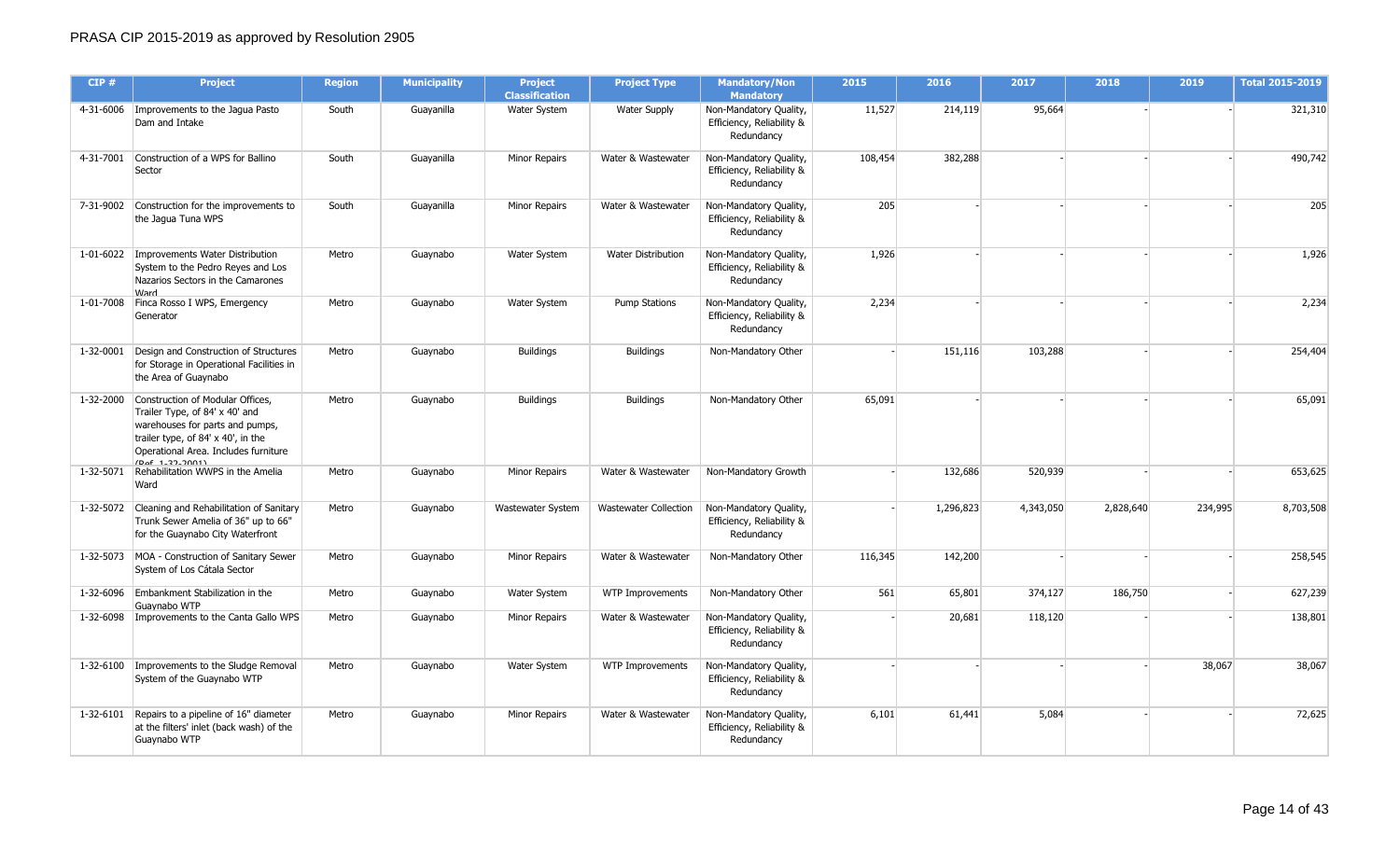| CIP#      | <b>Project</b>                                                                                                                                                                          | <b>Region</b> | <b>Municipality</b> | <b>Project</b><br><b>Classification</b> | <b>Project Type</b>     | <b>Mandatory/Non</b><br><b>Mandatory</b>                             | 2015      | 2016      | 2017      | 2018    | 2019 | <b>Total 2015-2019</b> |
|-----------|-----------------------------------------------------------------------------------------------------------------------------------------------------------------------------------------|---------------|---------------------|-----------------------------------------|-------------------------|----------------------------------------------------------------------|-----------|-----------|-----------|---------|------|------------------------|
|           | 1-32-7001 Construction for the installation of a<br>Water Distribution System in the Pepe<br>Resto Sector in the Santa Rosa I Ward                                                      | Metro         | Guaynabo            | <b>Minor Repairs</b>                    | Water & Wastewater      | Non-Mandatory Growth                                                 | 11,874    |           |           |         |      | 11,874                 |
|           | 1-32-7002 Improvements to the Water<br>Distribution System on Camarones<br>Centro in the Santa Rosa I Ward,<br>Phase II                                                                 | Metro         | Guaynabo            | <b>Minor Repairs</b>                    | Water & Wastewater      | Non-Mandatory Quality,<br>Efficiency, Reliability &<br>Redundancy    | 176,416   | 95,831    |           |         |      | 272,247                |
| 7-32-7003 | Rehabilitation and Improvements to<br>the equipment for the chlorine<br>application and measurement at Los<br>Filtros (Guavnabo) WTP                                                    | Metro         | Guaynabo            | <b>Minor Repairs</b>                    | Water & Wastewater      | Non-Mandatory<br>Compliance                                          |           | 57,780    | 102,720   |         |      | 160,500                |
|           | 7-32-8020   Design-Build - Renewal and<br>Replacement of Water Distribution<br>Pipeline of 300 LM of 8" diameter in<br>Juan Domingo Ward (Ref. 7-32-9000<br>$C$ anitan $\Lambda$        | Metro         | Guaynabo            | <b>Minor Repairs</b>                    | Water & Wastewater      | Non-Mandatory Quality,<br>Efficiency, Reliability &<br>Redundancy    | 3,985     |           |           |         |      | 3,985                  |
| 7-32-9000 | Design-Build - Renewal and<br>Replacement of Water Distribution<br>Pipeline of 281 LM of 8" diameter in<br>Juan Domingo Ward (Ref. 7-32-8020<br>Dotable Water                           | Metro         | Guaynabo            | Minor Repairs                           | Water & Wastewater      | Non-Mandatory<br>Compliance                                          | 3,000     |           |           |         |      | 3,000                  |
| 3-33-7003 | Replacement of pipeline of 2"<br>diameter in the Pocholo Sector in the<br>Jaquas Lomas Ward                                                                                             | East          | Gurabo              | <b>Minor Repairs</b>                    | Water & Wastewater      | Non-Mandatory Quality,<br>Efficiency, Reliability &<br>Redundancy    | 164,289   |           |           |         |      | 164,289                |
|           | 3-33-7004 MOA with the Municipality of Gurabo -<br>Water Distribution System to the<br>Bastagazo Community in Gurabo,<br>Puerto Rico                                                    | East          | Gurabo              | Minor Repairs                           | Water & Wastewater      | Non-Mandatory Other                                                  | 52,469    | 104,623   |           |         |      | 157,091                |
| 7-33-9000 | Improvements to the Gurabo WTP                                                                                                                                                          | East          | Gurabo              | Water System                            | WTP Improvements        | Non-Mandatory Quality,<br>Efficiency, Reliability &<br>Redundancy    | 2,450,872 | 40,316    |           |         |      | 2,491,189              |
|           | 2-08-6000 Improvements to the Hatillo-Camuy<br><b>WTP</b>                                                                                                                               | North         | Hatillo             | Water System                            | <b>WTP Improvements</b> | Mandatory (Consent<br>Decrees, Administrative<br>Orders, Agreements) | 1,623     |           |           |         |      | 1,623                  |
|           | 2-34-6011   Improvements to the Quebrada WTP<br>(LT2)                                                                                                                                   | North         | Hatillo             | Water System                            | <b>WTP Improvements</b> | Mandatory (Consent<br>Decrees, Administrative<br>Orders, Agreements) | 3,724,674 | 2,147,797 |           |         |      | 5,872,470              |
|           | 2-34-6012 MOA with the Municipality of Hatillo -<br>Replacement of Water Distribution<br>Pipeline of various Sectors                                                                    | North         | Hatillo             | <b>Minor Repairs</b>                    | Water & Wastewater      | Non-Mandatory Other                                                  | 36,862    | 124,810   | 2,918     |         |      | 164,590                |
|           | 2-34-7010   Improvements to the Dam that<br>includes the pit, retaining wall and raw<br>water pipeline evaluation.<br>Construction of a new Polymer<br>warehouse if necessary (Ref PM1) | North         | Hatillo             | Water System                            | <b>Water Supply</b>     | Mandatory (Consent<br>Decrees, Administrative<br>Orders, Agreements) | 636,609   | 1,560,369 | 1,765,469 | 301,618 |      | 4,264,065              |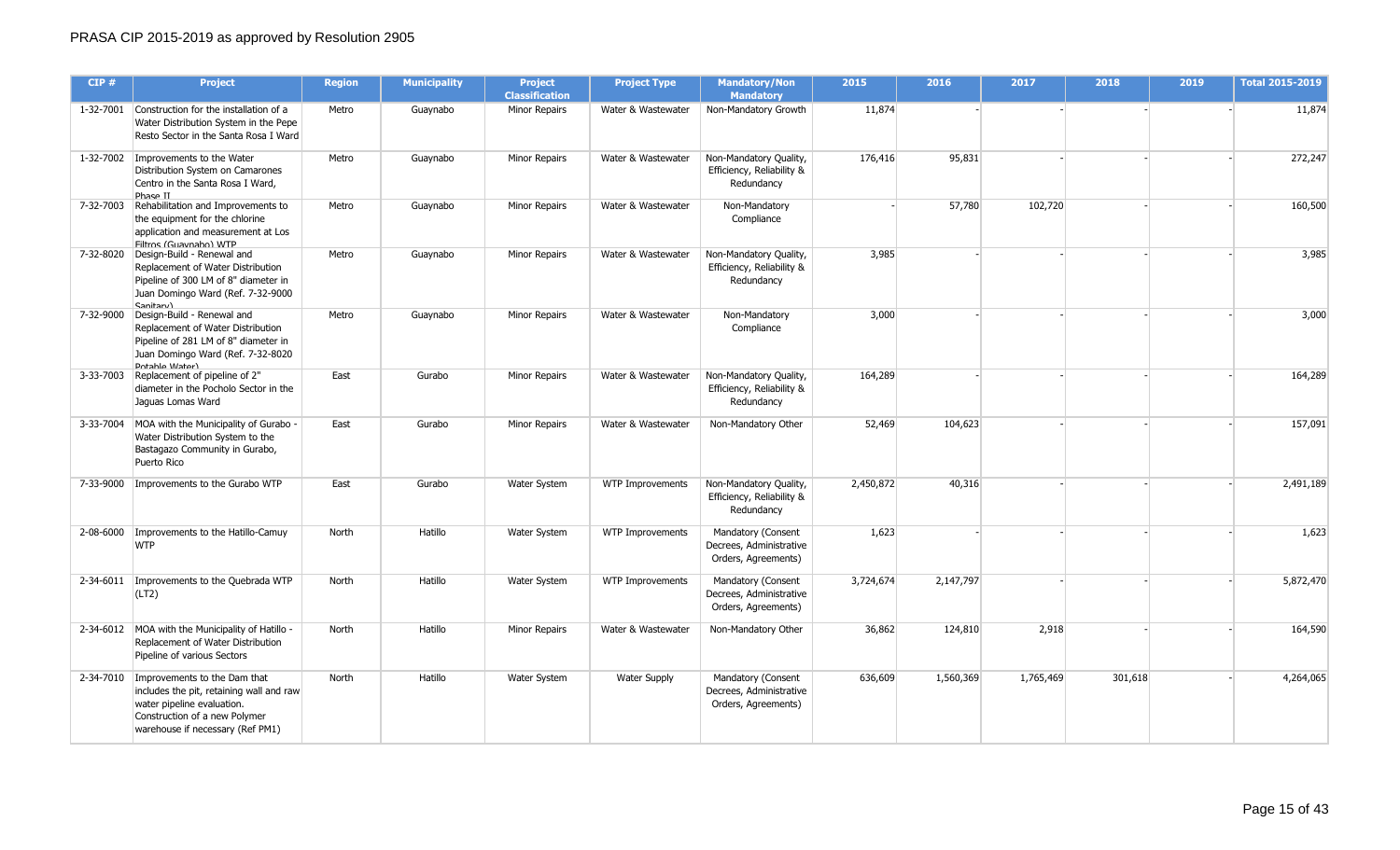| CIP#      | <b>Project</b>                                                                                                                                                       | <b>Region</b> | <b>Municipality</b> | <b>Project</b><br><b>Classification</b> | <b>Project Type</b>          | <b>Mandatory/Non</b><br><b>Mandatory</b>                             | 2015    | 2016      | 2017      | 2018      | 2019    | <b>Total 2015-2019</b> |
|-----------|----------------------------------------------------------------------------------------------------------------------------------------------------------------------|---------------|---------------------|-----------------------------------------|------------------------------|----------------------------------------------------------------------|---------|-----------|-----------|-----------|---------|------------------------|
|           | 2-34-9002   Improvements to the Water<br>Distribution System Camuy-Hatillo-<br>Quebradillas, Phase II (7 tanks, 3<br>WPS and Distribution Line) [Ref. 2-14-<br>70001 | North         | Hatillo             | Water System                            | <b>Water Distribution</b>    | Mandatory (Consent<br>Decrees, Administrative<br>Orders, Agreements) | 788,573 |           |           |           |         | 788,573                |
|           | 7-34-5001 Renovation of 1,400 LM Force Line of<br>14" diameter PVC, road 119 from<br>Hatillo to Camuy                                                                | North         | Hatillo             | <b>Minor Repairs</b>                    | Water & Wastewater           | Non-Mandatory Quality,<br>Efficiency, Reliability &<br>Redundancy    |         |           | 315,410   | 268,683   |         | 584,093                |
|           | 7-34-9002 New Water Distribution System in<br>Campo Alegre Ward, Sector 10-1 and<br>$10-2$                                                                           | North         | Hatillo             | <b>Minor Repairs</b>                    | Water & Wastewater           | Non-Mandatory Other                                                  | 133,791 | 1,082,020 | 435,724   |           |         | 1,651,535              |
|           | 8-08-6005   Improvements to distribution tanks of<br>1 MG and 7 kms of pipeline (Ref. 2-08-<br>6005)                                                                 | North         | Hatillo             | Water System                            | <b>Water Distribution</b>    | Mandatory (Consent<br>Decrees, Administrative<br>Orders, Agreements) | 2,678   |           |           |           |         | 2,678                  |
|           | 5-35-5001   Improvements to the Sanitary Sewer<br>System of the Urb. Jardines de San<br>Francisco                                                                    | West          | Hormigueros         | Minor Repairs                           | Water & Wastewater           | Non-Mandatory Growth                                                 | 8,422   |           |           |           |         | 8,422                  |
|           | 5-35-5002 Replacement of Sanitary Trunk Sewer<br>in Hormigueros                                                                                                      | West          | Hormigueros         | Wastewater System                       | Wastewater Collection        | Non-Mandatory Other                                                  |         |           | 1,565,795 | 2,790,979 | 726,976 | 5,083,750              |
|           | 5-35-6001 Soil Stabilization in the Hoya Grande<br>Water Tank in Hormigueros, Puerto<br>Rico                                                                         | West          | Hormigueros         | <b>Water System</b>                     | <b>Water Supply</b>          | Non-Mandatory Other                                                  | 12,811  | 236,874   | 11,765    |           |         | 261,450                |
| 3-36-0001 | Improvements to the Humacao<br>Commercial Office                                                                                                                     | East          | Humacao             | <b>Buildings</b>                        | <b>Buildings</b>             | Non-Mandatory Other                                                  | 293,841 | 1,350,680 | 802,506   | 22,223    |         | 2,469,250              |
|           | 3-36-5082 Design and Construction -<br>Replacement of Sanitary Sewer<br>Pipelines in roads 5, 6, and 7 of Urb.<br>Verde Mar                                          | East          | Humacao             | <b>Minor Repairs</b>                    | Water & Wastewater           | Non-Mandatory<br>Compliance                                          | 409,605 |           |           |           |         | 409,605                |
|           | 3-36-5083   Improvement to the Sludge Treatment<br>System of the Humacao WWTP                                                                                        | East          | Humacao             | Wastewater System                       | <b>WWTP Improvements</b>     | Non-Mandatory<br>Compliance                                          | 563,657 | 2,429,638 | 1,651,028 | 84,428    |         | 4,728,752              |
| 3-36-5084 | Elimination of Punta Santiago WWPS                                                                                                                                   | East          | Humacao             | Wastewater System                       | <b>Pump Stations</b>         | Non-Mandatory Quality,<br>Efficiency, Reliability &<br>Redundancy    | 42,979  | 116,796   |           |           |         | 159,775                |
| 3-36-5085 | Elimination of the Buxo WWPS in<br>Humacao, Puero Rico                                                                                                               | East          | Humacao             | Wastewater System                       | <b>Pump Stations</b>         | Non-Mandatory Quality,<br>Efficiency, Reliability &<br>Redundancy    | 185,935 | 60,990    |           |           |         | 246,925                |
|           | 3-36-6002 Water Distribution System in<br>Candelero Arriba Ward, Phase I<br>(Pump Station, Tank, and<br>Tranemiccion Line)                                           | East          | Humacao             | Water System                            | <b>Water Distribution</b>    | Non-Mandatory Quality,<br>Efficiency, Reliability &<br>Redundancy    | 4,012   |           |           |           |         | 4,012                  |
|           | 3-36-6003 Closure Phase - Electric infrastructure<br>of the Piedra Azul, El Mango and Peña<br>Pobre WPSs                                                             | East          | Humacao             | Minor Repairs                           | Water & Wastewater           | Non-Mandatory Quality,<br>Efficiency, Reliability &<br>Redundancy    | 84,395  | 176,806   | 17,704    |           |         | 278,906                |
|           | 2-37-5001 Closure Phase - Lateral Sanitary<br>Sewers of La Mayor Community in the<br>road PR-113, Sub-Trunk Sewer East II                                            | West          | Isabela             | Wastewater System                       | <b>Wastewater Collection</b> | Non-Mandatory<br>Compliance                                          | 3,344   |           |           |           |         | 3,344                  |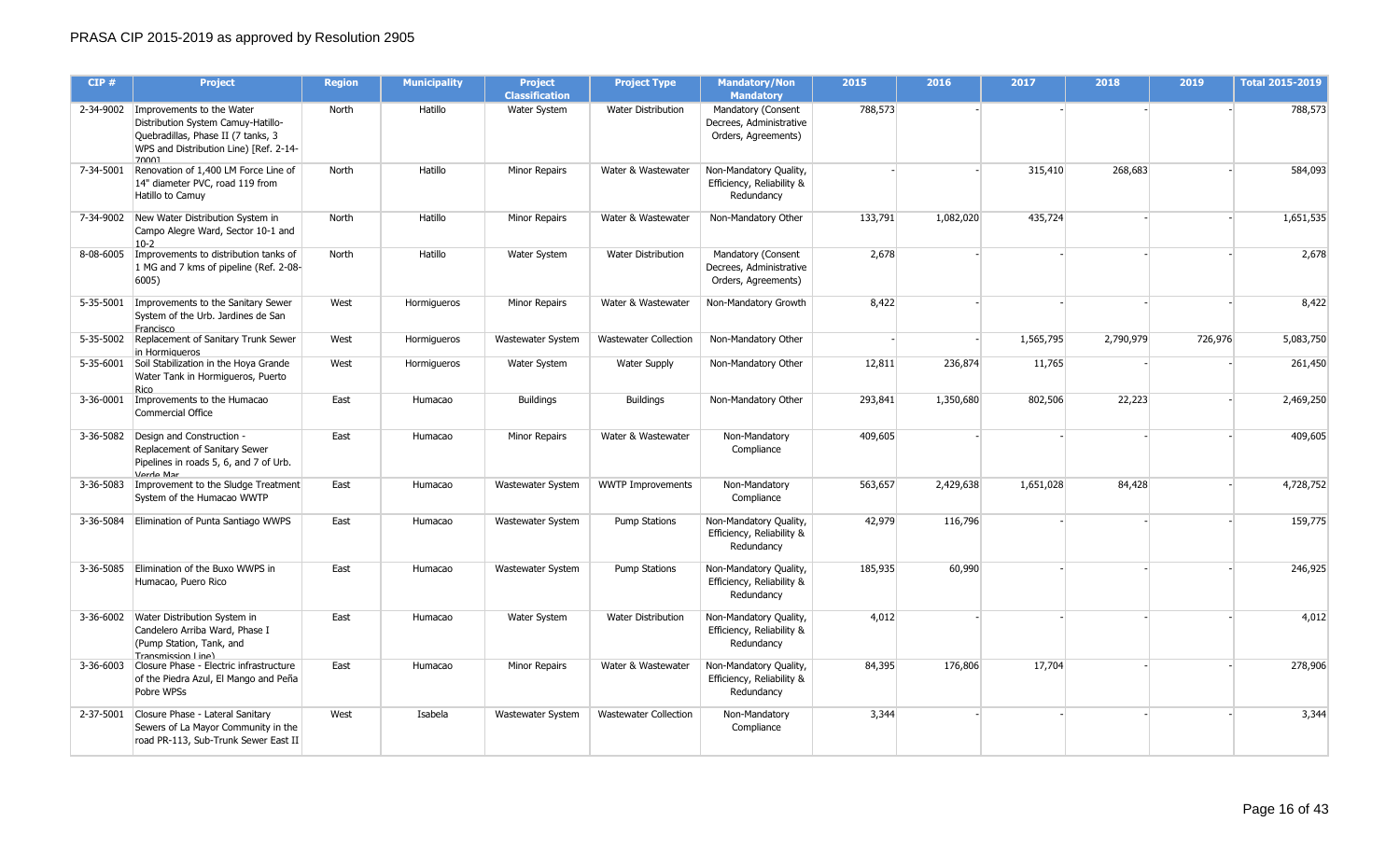| CIP#      | <b>Project</b>                                                                                                                             | <b>Region</b> | <b>Municipality</b> | <b>Project</b><br><b>Classification</b> | <b>Project Type</b>          | <b>Mandatory/Non</b><br><b>Mandatory</b>                             | 2015      | 2016      | 2017      | 2018      | 2019      | <b>Total 2015-2019</b> |
|-----------|--------------------------------------------------------------------------------------------------------------------------------------------|---------------|---------------------|-----------------------------------------|------------------------------|----------------------------------------------------------------------|-----------|-----------|-----------|-----------|-----------|------------------------|
|           | 2-37-5003 Replacement of Sanitary Sewer<br>Systems with I// problems (Ref.<br>PM59)                                                        | North         | Isabela             | Wastewater System                       | <b>Wastewater Collection</b> | Non-Mandatory<br>Compliance                                          |           |           |           |           | 1,476,912 | 1,476,912              |
| 5-37-5021 | Elimination of Isabela WWTP or<br>diversion of flow to Costa Isabela                                                                       | West          | Isabela             | Wastewater System                       | <b>WWTP Improvements</b>     | Mandatory (Consent<br>Decrees, Administrative<br>Orders, Agreements) | 156,978   | 636,649   | 2,259,753 | 3,099,290 | 1,000,448 | 7,153,118              |
| 5-37-6001 | Repairs to the membranes of the<br>Isabela Regulator Lake                                                                                  | West          | Isabela             | Water System                            | <b>Water Supply</b>          | Non-Mandatory Other                                                  | 1,017,141 | 4,542,403 | 2,019,680 |           |           | 7,579,224              |
| 5-37-6003 | Improvements to the Water<br>Distribution System of Llanadas in<br>Isabela, Puerto Rico                                                    | West          | Isabela             | <b>Water System</b>                     | <b>Water Distribution</b>    | Non-Mandatory Quality,<br>Efficiency, Reliability &<br>Redundancy    | 140,922   | 214,941   |           |           |           | 355,863                |
|           | 5-37-7001   MOA - Water Distribution System in<br>Calichosa Sector                                                                         | West          | Isabela             | Minor Repairs                           | Water & Wastewater           | Non-Mandatory Other                                                  | 6,987     | 27,766    | 1,260     |           |           | 36,014                 |
|           | 5-37-7002   MOA with the Municipality of Isabela-<br>Improvements to the Water<br>Distribution System on 13 Sectors of<br>the Municinality | West          | Isabela             | Minor Repairs                           | Water & Wastewater           | Non-Mandatory Growth                                                 | 30,739    | 173,574   | 26,810    |           |           | 231,124                |
|           | 5-51-6056 Elimination of the Rochas WTP                                                                                                    | West          | Isabela             | Water System                            | WTP Improvements             | Mandatory (Consent<br>Decrees, Administrative<br>Orders, Agreements) | 1,524,805 | 2,026,290 | 1,035,737 |           |           | 4,586,832              |
| 5-51-7001 | Design-Build - Voladoras Tanks 1 MG                                                                                                        | West          | Isabela             | Water System                            | Water Distribution           | Non-Mandatory Other                                                  |           |           |           | 409,609   | 134,360   | 543,969                |
|           | 0-80-0072 Rehabilitation of PREPA's Hydroelectric<br>Plants                                                                                | Islandwide    | Islandwide          | Renovation and<br>Replacement           | Water & Wastewater           | Non-Mandatory Other                                                  | 87,071    |           |           |           |           | 87,071                 |
|           | 0-80-0074 Emergency Generators                                                                                                             | Islandwide    | Islandwide          | <b>Buildings</b>                        | <b>Buildings</b>             | Non-Mandatory Quality,<br>Efficiency, Reliability &<br>Redundancy    | 936,322   | 4,176,504 | 2,134,817 |           |           | 7,247,643              |
|           | 0-80-0075   Improvements and Rehabilitation of<br>Commercial Offices 2014                                                                  | Islandwide    | Islandwide          | <b>Buildings</b>                        | <b>Buildings</b>             | Non-Mandatory Quality,<br>Efficiency, Reliability &<br>Redundancy    | 1,257,975 | 2,310,251 |           |           |           | 3,568,227              |
|           | 0-80-0076   Installation of Optic Fibers in Sanitary<br><b>Sewer Lines</b>                                                                 | Islandwide    | Islandwide          | Technology                              | Water & Wastewater           | Non-Mandatory Other                                                  |           | 1,931,825 | 2,919,525 | 4,560,850 | 3,297,175 | 12,709,375             |
| 0-80-0079 | Repairs, Replacement and Renewal of<br>Minor Construction Works                                                                            | Islandwide    | Islandwide          | Minor Repairs                           | Water & Wastewater           | Structure                                                            |           |           |           |           | 4,975,539 | 4,975,539              |
| 0-80-0080 | Emergency and Contingencies Water<br>Distribution and Sanitary Sewer<br>Systems                                                            | Islandwide    | Islandwide          | Minor Repairs                           | Water & Wastewater           | Structure                                                            |           |           |           | 965,913   | 4,001,638 | 4,967,550              |
| 0-80-0081 | Renovation of Fleet with Rural<br>Development Funds                                                                                        | Islandwide    | Islandwide          | Fleet                                   | Fleet                        | Structure                                                            |           | 892,500   | 1,695,750 | 2,919,750 | 3,812,250 | 9,320,250              |
| 0-80-0082 | Optimization and Energy Projects                                                                                                           | Islandwide    | Islandwide          | Minor Repairs                           | Water & Wastewater           | Non-Mandatory Other                                                  |           |           | 2,556,400 | 5,548,550 | 4,996,600 | 13,101,550             |
|           | 0-80-1001 Development and Creation of a<br>Geodatabse of clientes for PRASA                                                                | Islandwide    | Islandwide          | Technology                              | Water & Wastewater           | Structure                                                            | 1,603,170 |           |           |           |           | 1,603,170              |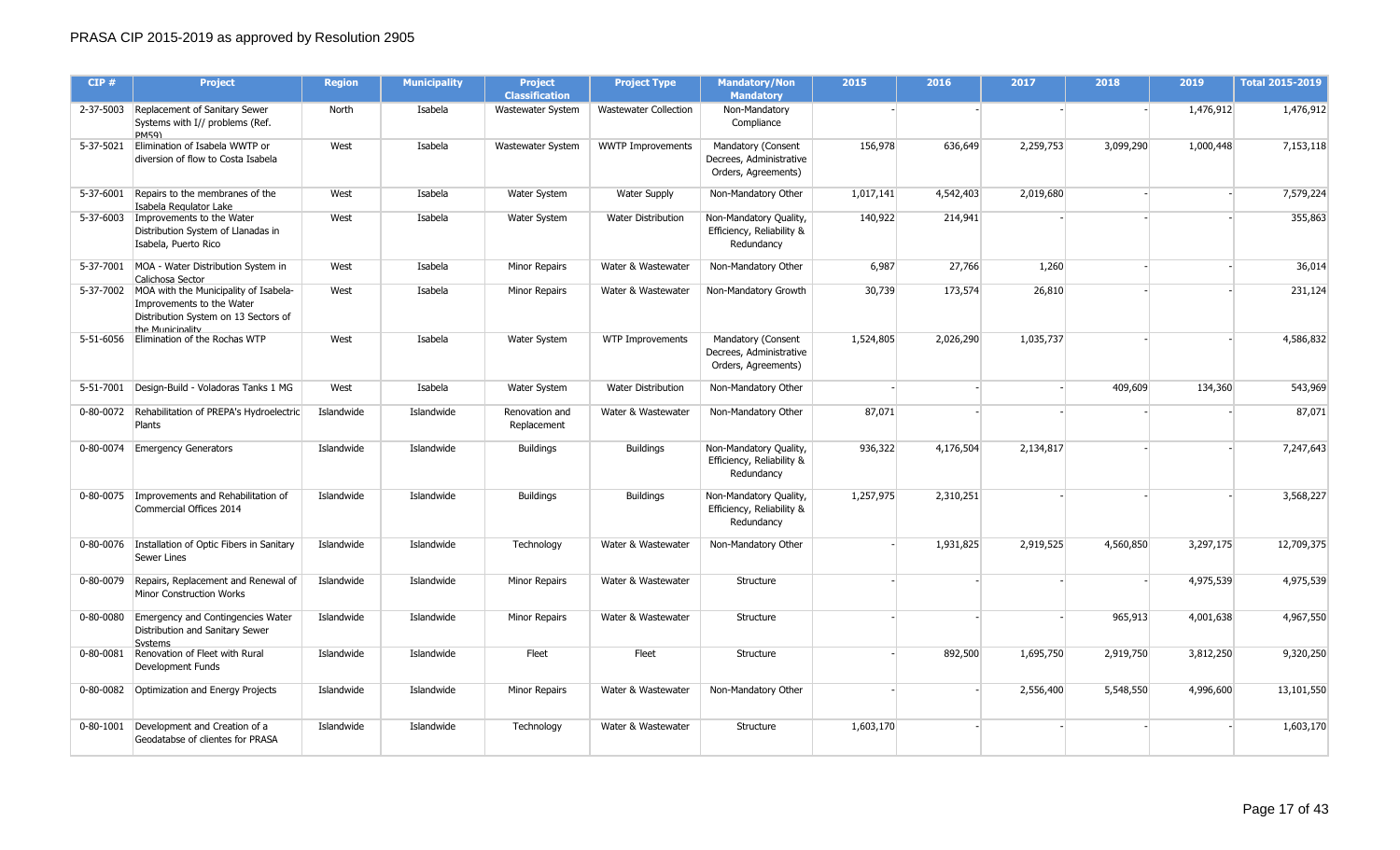| CIP# | <b>Project</b>                                                                                                 | <b>Region</b> | <b>Municipality</b> | <b>Project</b><br><b>Classification</b> | <b>Project Type</b> | <b>Mandatory/Non</b><br><b>Mandatory</b> | 2015      | 2016      | 2017      | 2018      | 2019      | <b>Total 2015-2019</b> |
|------|----------------------------------------------------------------------------------------------------------------|---------------|---------------------|-----------------------------------------|---------------------|------------------------------------------|-----------|-----------|-----------|-----------|-----------|------------------------|
|      | 0-80-1015 Technology Improvements -<br>Replacement of computers, printers,<br>and obsolete network equipment   | Islandwide    | Islandwide          | Technology                              | Water & Wastewater  | Structure                                | 1,203,840 | 1,836,160 |           |           |           | 3,040,000              |
|      | 0-80-1016 Technology Improvements -<br>Replacement of computers, printers,<br>and obsolete network equipment   | Islandwide    | Islandwide          | Technology                              | Water & Wastewater  | Structure                                | 266,560   | 1,827,840 | 145,600   |           |           | 2,240,000              |
|      | 0-80-1017   Technology Improvements -<br>Replacement of computers, printers,<br>and obsolete network equipment | Islandwide    | Islandwide          | Technology                              | Water & Wastewater  | Structure                                |           |           | 1,637,440 | 602,560   |           | 2,240,000              |
|      | 0-80-1018 Technology Improvements -<br>Replacement of computers, printers,<br>and obsolete network equipment   | Islandwide    | Islandwide          | Technology                              | Water & Wastewater  | Structure                                |           |           |           | 1,637,440 | 602,560   | 2,240,000              |
|      | 0-80-1019 Technology Improvements -<br>Replacement of computers, printers,<br>and obsolete network equipment   | Islandwide    | Islandwide          | Technology                              | Water & Wastewater  | Structure                                |           |           |           |           | 1,637,440 | 1,637,440              |
|      | 0-80-1115   Technology Improvements - Microsoft<br>Licenses and ALTIRIS                                        | Islandwide    | Islandwide          | Technology                              | Water & Wastewater  | Structure                                | 443,520   | 676,480   |           |           |           | 1,120,000              |
|      | 0-80-1116   Technology Improvements - Microsoft<br>Licenses and ALTIRIS                                        | Islandwide    | Islandwide          | Technology                              | Water & Wastewater  | Structure                                |           | 818,720   | 301,280   |           |           | 1,120,000              |
|      | 0-80-1117   Technology Improvements - Microsoft<br>Licenses and ALTIRIS                                        | Islandwide    | Islandwide          | Technology                              | Water & Wastewater  | Structure                                |           |           | 818,720   | 301,280   |           | 1,120,000              |
|      | 0-80-1118   Technology Improvements - Microsoft<br>Licenses and ALTIRIS                                        | Islandwide    | Islandwide          | Technology                              | Water & Wastewater  | Structure                                |           |           |           | 818,720   | 301,280   | 1,120,000              |
|      | 0-80-1119   Technology Improvements - Microsoft<br>Licenses and ALTIRIS                                        | Islandwide    | Islandwide          | Technology                              | Water & Wastewater  | Structure                                |           |           |           |           | 818,720   | 818,720                |
|      | 0-80-1215   Technology Improvements - Wiring<br><b>Local Networks</b>                                          | Islandwide    | Islandwide          | Technology                              | Water & Wastewater  | Structure                                | 221,760   | 338,240   |           |           |           | 560,000                |
|      | 0-80-1216   Technology Improvements - Wiring<br><b>Local Networks</b>                                          | Islandwide    | Islandwide          | Technology                              | Water & Wastewater  | Structure                                |           | 409,360   | 150,640   |           |           | 560,000                |
|      | 0-80-1217   Technology Improvements - Wiring<br>Local Networks                                                 | Islandwide    | Islandwide          | Technology                              | Water & Wastewater  | Structure                                |           |           | 409,360   | 150,640   |           | 560,000                |
|      | 0-80-1218   Technology Improvements - Wiring<br><b>Local Networks</b>                                          | Islandwide    | Islandwide          | Technology                              | Water & Wastewater  | Structure                                |           |           |           | 409,360   | 150,640   | 560,000                |
|      | 0-80-1219 Technology Improvements - Wiring<br><b>Local Networks</b>                                            | Islandwide    | Islandwide          | Technology                              | Water & Wastewater  | Structure                                |           |           |           |           | 409,360   | 409,360                |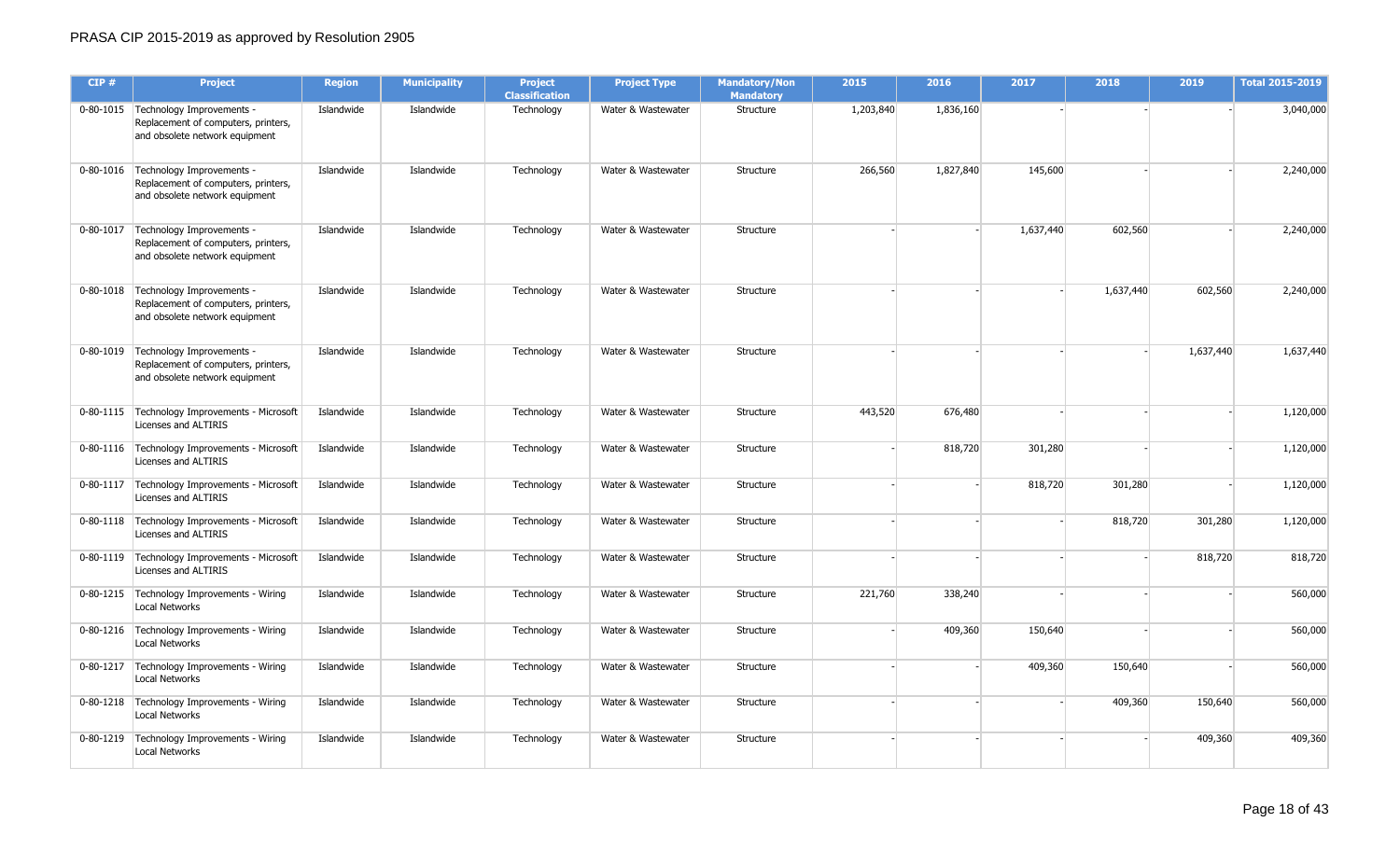| CIP#      | <b>Project</b>                                                                                                                                                                       | <b>Region</b> | <b>Municipality</b> | <b>Project</b><br><b>Classification</b> | <b>Project Type</b>          | <b>Mandatory/Non</b><br><b>Mandatory</b>                          | 2015      | 2016      | 2017      | 2018      | 2019      | <b>Total 2015-2019</b> |
|-----------|--------------------------------------------------------------------------------------------------------------------------------------------------------------------------------------|---------------|---------------------|-----------------------------------------|------------------------------|-------------------------------------------------------------------|-----------|-----------|-----------|-----------|-----------|------------------------|
|           | 0-80-1226 Meter Replacements for Remote<br><b>Readings</b>                                                                                                                           | Islandwide    | Islandwide          | Meters                                  | <b>Water Meters</b>          | Non-Mandatory Other                                               |           | 592,376   | 2,651,588 | 5,387,802 | 4,090,216 | 12,721,983             |
|           | 0-80-2101 Remodelling of Commercial Offices                                                                                                                                          | Islandwide    | Islandwide          | <b>Buildings</b>                        | <b>Buildings</b>             | Non-Mandatory Quality,<br>Efficiency, Reliability &<br>Redundancy | 333,599   |           |           |           |           | 333,599                |
|           | 0-80-2400 Special Services in Construction<br>Management: support in complaints,<br>health and safety, master plan, PMIS,<br><b>Metrics Development</b>                              | Islandwide    | Islandwide          | Technology                              | Water & Wastewater           | Structure                                                         | 2,588,594 |           |           |           |           | 2,588,594              |
|           | 0-80-2703 Technology Improvements Program<br>(GIS, Geographic Information System)                                                                                                    | East          | Isla                | Technology                              | Water & Wastewater           | Non-Mandatory Quality,<br>Efficiency, Reliability &<br>Redundancy | 661,989   |           |           |           |           | 661,989                |
|           | 0-80-2713 Technology Improvements Program<br>(Licenses and Hardware)                                                                                                                 | Islandwide    | Islandwide          | Technology                              | Water & Wastewater           | Structure                                                         | 3,135,840 |           |           |           |           | 3,135,840              |
|           | 0-80-2714   Technology Improvements - Financial<br>Systems of the CIP                                                                                                                | Islandwide    | Islandwide          | Technology                              | Water & Wastewater           | Structure                                                         | 360,715   |           |           |           |           | 360,715                |
|           | 0-80-2715 Technology Improvements -<br>Replacements of computers, printers<br>and obsolete network equipment                                                                         | Islandwide    | Islandwide          | Technology                              | Water & Wastewater           | Structure                                                         | 1,300,890 | 1,524,725 |           |           |           | 2,825,615              |
|           | 0-80-2717   Technology Improvements - Wiring<br>Local Networks                                                                                                                       | Islandwide    | Islandwide          | Technology                              | Water & Wastewater           | Structure                                                         | 22,723    | 101,821   | 19,271    |           |           | 143,815                |
|           | 0-80-2804 Planning Studies                                                                                                                                                           | South         | Isla                | Technology                              | Water & Wastewater           | Non-Mandatory Quality,<br>Efficiency, Reliability &<br>Redundancy | 8,273     |           |           |           |           | 8,273                  |
|           | 0-80-2805 Automation of WTPs and WWTPs                                                                                                                                               | Islandwide    | Islandwide          | Technology                              | Water & Wastewater           | Structure                                                         | 5,754,991 | 3,176,216 |           |           |           | 8,931,207              |
|           | 0-80-5030   Improvements to OMEP Schools -<br>Eliminate septic wells and connected<br>them to the nearest existent sanitary<br>sewer. It benefits 3,400 students and<br>school staff | Islandwide    | Islandwide          | Wastewater System                       | <b>Wastewater Collection</b> | Non-Mandatory<br>Compliance                                       | 2,020     |           |           |           |           | 2,020                  |
| 0-80-6118 | Implementation Ground Water Rule                                                                                                                                                     | Islandwide    | Islandwide          | <b>Water System</b>                     | <b>Water Supply</b>          | Non-Mandatory<br>Compliance                                       |           |           |           |           | 1,805,760 | 1,805,760              |
|           | 0-80-6119   Implementation Ground Water Rule                                                                                                                                         | Islandwide    | Islandwide          | Water System                            | <b>Water Supply</b>          | Non-Mandatory<br>Compliance                                       |           |           |           |           | 1,805,760 | 1,805,760              |
|           | 0-80-6213   Implementation of Improvements to<br>Dams and Reservoirs                                                                                                                 | Islandwide    | Islandwide          | Water System                            | <b>Water Supply</b>          | Non-Mandatory<br>Compliance                                       | 3,401     |           |           |           |           | 3,401                  |
|           | 0-80-6215   Implementation of Improvements to<br>Dams and Reservoirs                                                                                                                 | Islandwide    | Islandwide          | <b>Water System</b>                     | <b>Water Supply</b>          | Non-Mandatory<br>Compliance                                       |           | 1,127,140 | 3,375,610 | 1,307,250 |           | 5,810,000              |
|           | 0-80-6216   Implementation of Improvements to<br>Dams and Reservoirs                                                                                                                 | Islandwide    | Islandwide          | Water System                            | <b>Water Supply</b>          | Non-Mandatory<br>Compliance                                       |           |           |           | 2,974,720 | 8,470,980 | 11,445,700             |
| 0-80-6218 | Implementation of Improvements to<br>Dams and Reservoirs                                                                                                                             | Islandwide    | Islandwide          | Water System                            | <b>Water Supply</b>          | Non-Mandatory<br>Compliance                                       |           |           |           |           | 2,614,500 | 2,614,500              |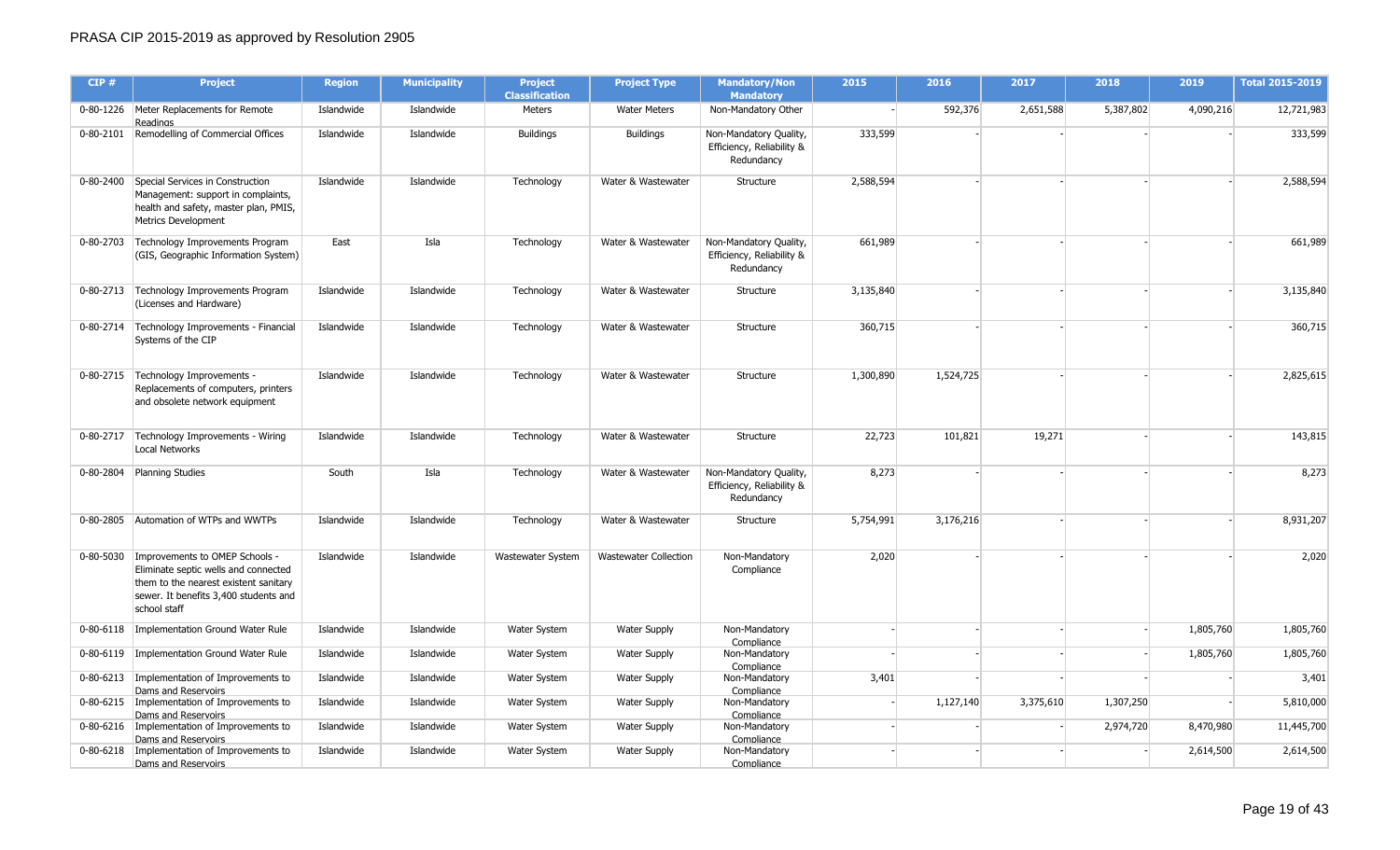| CIP#      | <b>Project</b>                                                                                                             | <b>Region</b> | <b>Municipality</b> | <b>Project</b><br><b>Classification</b> | <b>Project Type</b>       | <b>Mandatory/Non</b><br><b>Mandatory</b>                             | 2015       | 2016      | 2017      | 2018      | 2019       | <b>Total 2015-2019</b> |
|-----------|----------------------------------------------------------------------------------------------------------------------------|---------------|---------------------|-----------------------------------------|---------------------------|----------------------------------------------------------------------|------------|-----------|-----------|-----------|------------|------------------------|
|           | 0-80-6219 Implementation of Improvements to<br>Dams and Reservoirs                                                         | Islandwide    | Islandwide          | Water System                            | <b>Water Supply</b>       | Non-Mandatory<br>Compliance                                          |            |           |           | 1,605,013 | 4,488,225  | 6,093,238              |
|           | 0-80-6220 Emergency and Contingencies                                                                                      | Islandwide    | Islandwide          | Water System                            | Water Distribution        | Non-Mandatory Quality,<br>Efficiency, Reliability &<br>Redundancy    |            |           | 1,050,000 | 7,020,000 | 13,530,000 | 21,600,000             |
|           | 0-80-7001 Design and Construction for the<br>installation of disinfection equipment<br>in Non-PRASA Systems, Phase II      | Islandwide    | Islandwide          | Water System                            | <b>Water Distribution</b> | Non-Mandatory Growth                                                 |            |           |           |           | 564,838    | 564,838                |
|           | 0-80-9010 Non-Revenue Water                                                                                                | Islandwide    | Islandwide          | Meters                                  | <b>Water Meters</b>       | Structure                                                            | 1,573,204  |           |           |           |            | 1,573,204              |
|           | 0-80-9071   EPC - Energy Performance Contracts                                                                             | Islandwide    | Islandwide          | Technology                              | Water & Wastewater        | Non-Mandatory Other                                                  | 11,461,636 | 1,350,330 | 1,181,539 | 1,639,687 | 2,121,948  | 17,755,140             |
| 0-80-9095 | Renovation and Improvements for<br>measurement equipment and flow<br>meters at WTPs, Phase I                               | Metro         | Isla                | Water System                            | <b>WTP Improvements</b>   | Non-Mandatory Quality,<br>Efficiency, Reliability &<br>Redundancy    | 3,555      |           |           |           |            | 3,555                  |
|           | 0-80-9301 STS Remedial Measures - Installation<br>of flow meters, level sensors, and<br>dechlorination equipment, Phase I  | Islandwide    | Islandwide          | Water System                            | WTP Improvements          | Mandatory (Consent<br>Decrees, Administrative<br>Orders, Agreements) | 1,845      |           |           |           |            | 1,845                  |
|           | 0-80-9302 STS Remedial Measures - Installation<br>of flow meters, level sensors, and<br>dechlorination equipment, Phase II | Islandwide    | Islandwide          | Water System                            | <b>WTP Improvements</b>   | Mandatory (Consent<br>Decrees, Administrative<br>Orders, Agreements) | 1,833,577  | 982,360   |           |           |            | 2,815,937              |
|           | 0-99-2014   Fleet Renewal 2014                                                                                             | Islandwide    | Islandwide          | Fleet                                   | Fleet                     | Structure                                                            | 1,233,055  |           |           |           |            | 1,233,055              |
|           | 0-99-2015   Fleet Renewal 2015                                                                                             | Islandwide    | Islandwide          | Fleet                                   | Fleet                     | Structure                                                            | 1,610,800  | 1,389,200 |           |           |            | 3,000,000              |
|           | 0-99-2016 Fleet Renewal 2016                                                                                               | Islandwide    | Islandwide          | Fleet                                   | Fleet                     | Structure                                                            | 2,199,674  | 585,038   | 215,288   |           |            | 3,000,000              |
|           | 0-99-2017   Fleet Renewal                                                                                                  | Islandwide    | Islandwide          | Fleet                                   | Fleet                     | Structure                                                            | 23,102     |           | 3,830,548 | 1,409,600 |            | 5,263,250              |
|           | 0-99-2018 Fleet Renewal                                                                                                    | Islandwide    | Islandwide          | Fleet                                   | Fleet                     | Structure                                                            |            |           |           | 3,655,000 | 1,345,000  | 5,000,000              |
|           | 0-99-2019 Fleet Renewal                                                                                                    | Islandwide    | Islandwide          | Fleet                                   | Fleet                     | Structure                                                            |            |           |           |           | 3,655,000  | 3,655,000              |
|           | 0-99-3012 Meter Replacements                                                                                               | Islandwide    | Islandwide          | Meters                                  | <b>Water Meters</b>       | Structure                                                            | 4,842,424  | 1,588,418 |           |           |            | 6,430,842              |
|           | 0-99-3013 Meter Replacements                                                                                               | Islandwide    | Islandwide          | Meters                                  | <b>Water Meters</b>       | Structure                                                            | 3,026,517  |           |           |           |            | 3,026,517              |
|           | 0-99-3014   Meter Replacements                                                                                             | Islandwide    | Islandwide          | Meters                                  | <b>Water Meters</b>       | Structure                                                            | 603,699    |           |           |           |            | 603,699                |
|           | 0-99-3015 Meter Replacements                                                                                               | Islandwide    | Islandwide          | Meters                                  | <b>Water Meters</b>       | Structure                                                            | 6,000,000  |           |           |           |            | 6,000,000              |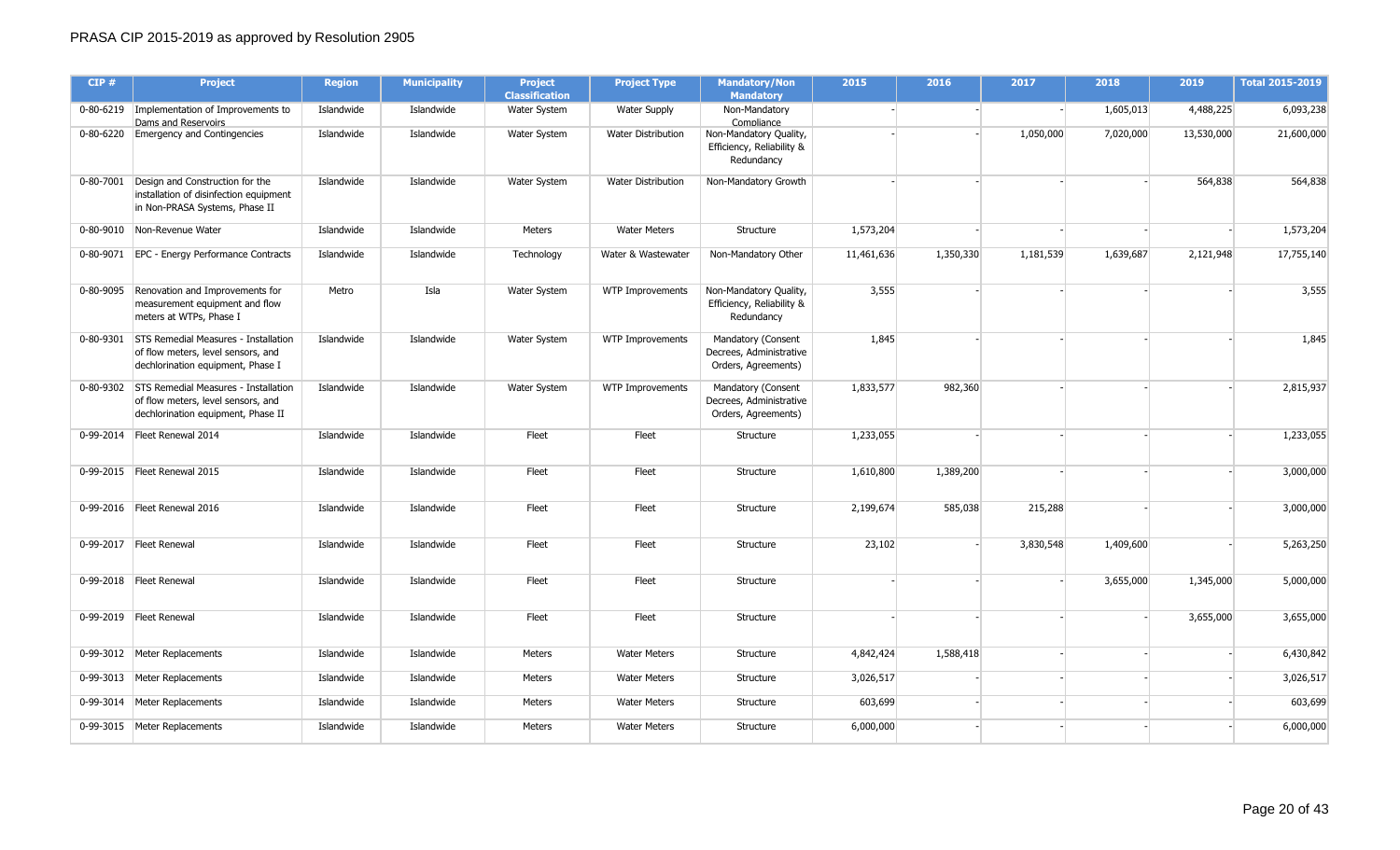| CIP# | <b>Project</b>                                                                                         | <b>Region</b> | <b>Municipality</b> | <b>Project</b><br><b>Classification</b> | <b>Project Type</b>          | <b>Mandatory/Non</b><br><b>Mandatory</b>                             | 2015       | 2016       | 2017       | 2018       | 2019       | <b>Total 2015-2019</b> |
|------|--------------------------------------------------------------------------------------------------------|---------------|---------------------|-----------------------------------------|------------------------------|----------------------------------------------------------------------|------------|------------|------------|------------|------------|------------------------|
|      | 0-99-8015 Renewal and Replacement                                                                      | Islandwide    | Islandwide          | Renovation and<br>Replacement           | Water & Wastewater           | Structure                                                            | 27,706,800 | 17,093,200 |            |            |            | 44,800,000             |
|      | 0-99-8016 Renewal and Replacement                                                                      | Islandwide    | Islandwide          | Renovation and<br>Replacement           | Water & Wastewater           | Structure                                                            |            | 34,386,240 | 12,653,760 |            |            | 47,040,000             |
|      | 0-99-8017 Renewal and Replacement                                                                      | Islandwide    | Islandwide          | Renovation and<br>Replacement           | Water & Wastewater           | Structure                                                            |            |            | 34,386,240 | 12,653,760 |            | 47,040,000             |
|      | 0-99-8018 Renewal and Replacement                                                                      | Islandwide    | Islandwide          | Renovation and<br>Replacement           | Water & Wastewater           | Structure                                                            |            |            |            | 38,525,760 | 8,514,240  | 47,040,000             |
|      | 0-99-8019 Renewal and Replacement                                                                      | Islandwide    | Islandwide          | Renovation and<br>Replacement           | Water & Wastewater           | Structure                                                            |            |            |            |            | 45,864,000 | 45,864,000             |
|      | 0-99-8117 Renewal and Replacement of Sanitary<br><b>Sewer Lines</b>                                    | Islandwide    | Islandwide          | Renovation and<br>Replacement           | Water & Wastewater           | Non-Mandatory<br>Compliance                                          |            |            |            |            | 2,257,200  | 2,257,200              |
|      | 0-99-8218 Renewal of Combined Sewer<br>Overflows (CSO)                                                 | Islandwide    | Islandwide          | Renovation and<br>Replacement           | Water & Wastewater           | Non-Mandatory<br>Compliance                                          | 338,895    |            |            |            |            | 338,895                |
|      | 0-99-8318 Renewal and Replacement -<br>Implementation of Comprehensive<br>Performance Evaluation (CPE) | Islandwide    | Islandwide          | Renovation and<br>Replacement           | Water & Wastewater           | Non-Mandatory<br>Compliance                                          |            |            |            |            | 1,805,760  | 1,805,760              |
|      | 0-99-8319 Renewal and Replacement -<br>Implementation of Comprehensive<br>Performance Evaluation (CPE) | Islandwide    | Islandwide          | Renovation and<br>Replacement           | Water & Wastewater           | Non-Mandatory<br>Compliance                                          |            |            |            |            | 1,805,760  | 1,805,760              |
|      | 0-99-9012 Rehabilitation of water and sewer<br>facilities 2011-2012                                    | Islandwide    | Islandwide          | IMP (Renewal and<br>Regulatory only     | Water & Wastewater           | Mandatory (Consent<br>Decrees, Administrative<br>Orders, Agreements) | 8,960      |            |            |            |            | 8,960                  |
|      | 0-99-9013 Rehabilitation of water and sewer<br>facilities 2012-2013                                    | Islandwide    | Islandwide          | IMP (Renewal and<br>Regulatory only     | Water & Wastewater           | Mandatory (Consent<br>Decrees, Administrative<br>Orders, Agreements) | 3,508,332  |            |            |            |            | 3,508,332              |
|      | 0-99-9014 Rehabilitation of water and sewer<br>facilities 2013-2014 and 2014-2015                      | Islandwide    | Islandwide          | IMP (Renewal and<br>Regulatory only     | Water & Wastewater           | Mandatory (Consent<br>Decrees, Administrative<br>Orders, Agreements) | 8,477,980  | 1,006,657  |            |            |            | 9,484,637              |
|      | 0-99-9015 Rehabilitation of water and sewer<br>facilities 2015-2016                                    | Islandwide    | Islandwide          | IMP (Renewal and<br>Regulatory only     | Water & Wastewater           | Mandatory (Consent<br>Decrees, Administrative<br>Orders, Agreements) | 179,438    | 3,793,832  | 1,153,530  |            |            | 5,126,800              |
|      | 1-01-2025   Technology Improvements Program<br>Management                                              | Islandwide    | Islandwide          | Technology                              | Water & Wastewater           | Structure                                                            | 105,890    |            |            |            |            | 105,890                |
|      | 7-80-2000 Close Circuit Inspection Unit<br>Acquisition for Sanitary Sewer<br>Systems (North Region)    | Islandwide    | Islandwide          | Technology                              | Water & Wastewater           | Structure                                                            | 12,879     | 238,139    | 11,828     |            |            | 262,846                |
|      | 7-80-7002 Design and Construction for<br>Chlorination Systems for Non-PRASA<br>Systems                 | Islandwide    | Islandwide          | Minor Repairs                           | Water & Wastewater           | Mandatory (Consent<br>Decrees, Administrative<br>Orders, Agreements) | 8,909      |            |            |            |            | 8,909                  |
|      | 2-38-5002 Sanitary Sewer System for Gripiñas<br>Ward, Phase I (Ref 2-38-5001)                          | North         | Jayuya              | Wastewater System                       | <b>Wastewater Collection</b> | Non-Mandatory<br>Compliance                                          | 3,681      |            |            |            |            | 3,681                  |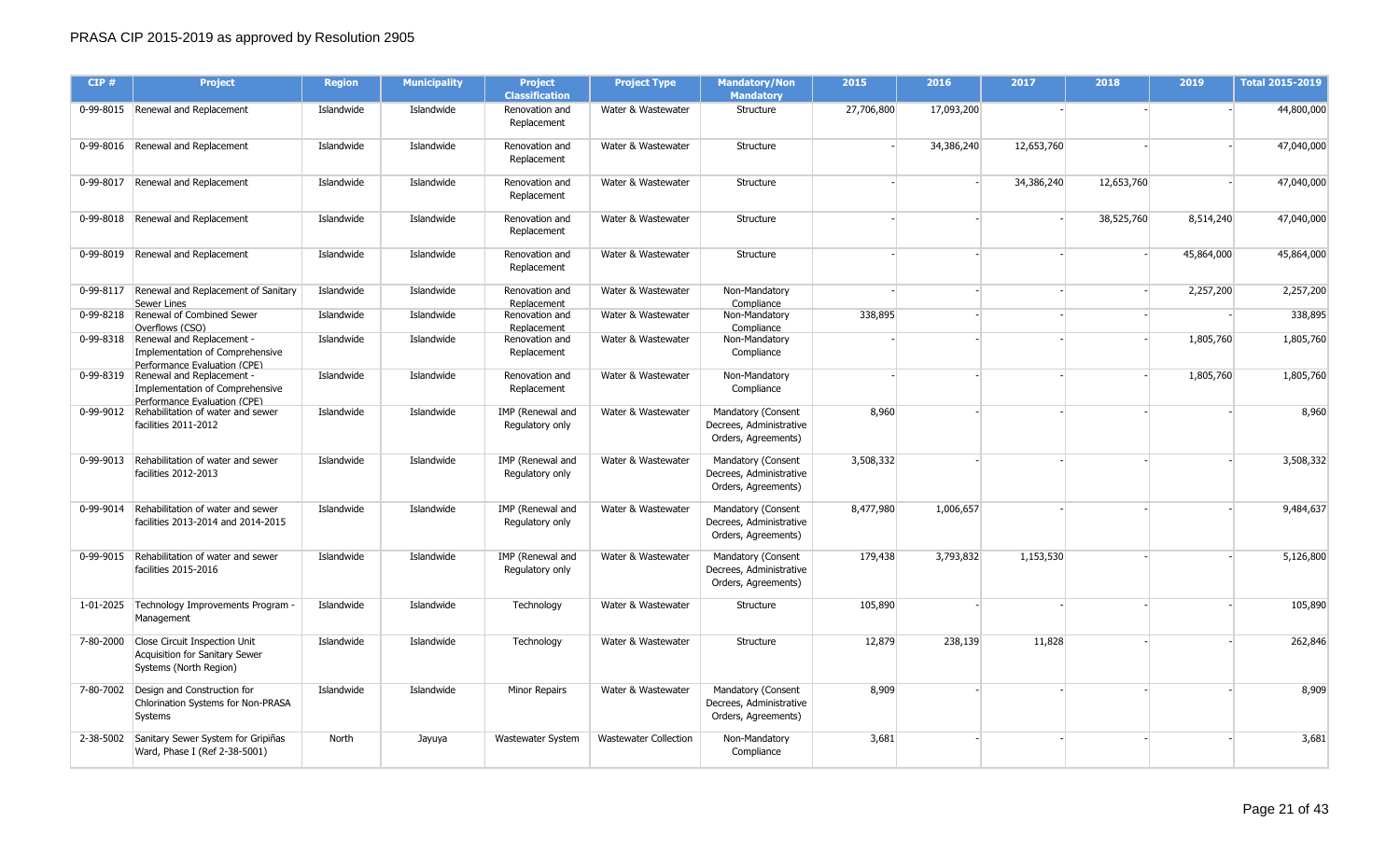| CIP#      | <b>Project</b>                                                                                                                              | <b>Region</b> | <b>Municipality</b> | <b>Project</b><br><b>Classification</b> | <b>Project Type</b>          | <b>Mandatory/Non</b><br><b>Mandatory</b>                             | 2015      | 2016       | 2017       | 2018      | 2019      | <b>Total 2015-2019</b> |
|-----------|---------------------------------------------------------------------------------------------------------------------------------------------|---------------|---------------------|-----------------------------------------|------------------------------|----------------------------------------------------------------------|-----------|------------|------------|-----------|-----------|------------------------|
|           | 2-38-5003 Sanitary Sewer System for Coaber<br>Ward, Phase II                                                                                | North         | Jayuya              | Wastewater System                       | <b>Wastewater Collection</b> | Non-Mandatory Growth                                                 | 648,982   | 2,631,925  | 756,482    |           |           | 4,037,389              |
|           | 2-38-5011 Study of Sanitary Sewer System - I/I                                                                                              | North         | Jayuya              | Wastewater System                       | <b>Wastewater Collection</b> | Mandatory (Consent<br>Decrees, Administrative<br>Orders, Agreements) | 578,304   | 1,137,486  |            |           |           | 1,715,789              |
|           | 2-38-5012 MOA - Final asphalt deposit in road PR-<br>144, previous sanitary sewer works                                                     | North         | Jayuya              | Minor Repairs                           | Water & Wastewater           | Non-Mandatory Other                                                  |           | 95,761     | 6,657      |           |           | 102,419                |
|           | 2-38-6042 Improvements to the Jayuya Urbana<br><b>WTP</b>                                                                                   | North         | Jayuya              | <b>Water System</b>                     | WTP Improvements             | Mandatory (Consent<br>Decrees, Administrative<br>Orders, Agreements) | 1,461,474 | 1,612,177  |            |           |           | 3,073,652              |
|           | 2-38-6046 Elimination of the Canalizo WTP                                                                                                   | North         | Jayuya              | <b>Water System</b>                     | Water Distribution           | Non-Mandatory Quality,<br>Efficiency, Reliability &<br>Redundancy    |           |            | 743,680    | 1,603,560 | 557,760   | 2,905,000              |
|           | 2-38-7000 Construction of distribution tank, WPS<br>and pipeline to eliminate the well and<br>distribute from Mameyes Limón. WTP<br>Ref PM6 | North         | Jayuya              | <b>Water System</b>                     | <b>Water Distribution</b>    | Non-Mandatory Quality,<br>Efficiency, Reliability &<br>Redundancy    |           |            |            |           | 559,552   | 559,552                |
| 7-01-9000 | Construction of WPS, guardhouse, and<br>access road at the Hogares Seguros<br>Dam                                                           | South         | Jayuya              | Minor Repairs                           | Water & Wastewater           | Non-Mandatory Quality,<br>Efficiency, Reliability &<br>Redundancy    |           | 128,400    | 228,266    |           |           | 356,666                |
|           | 4-28-7010 Extension of the water distribution<br>system for the San Carlo Sector at the<br>Collores Ward                                    | South         | Juana Diaz          | Water System                            | <b>Water Distribution</b>    | Mandatory (Consent<br>Decrees, Administrative<br>Orders, Agreements) | 16,031    |            |            |           |           | 16,031                 |
| 4-39-5061 | Sanitary sewer system at Lago<br>Horizonte                                                                                                  | South         | Juana Diaz          | Wastewater System                       | <b>Wastewater Collection</b> | Non-Mandatory Growth                                                 | 352,159   | 1,087,190  | 1,659,024  | 536,535   |           | 3,634,908              |
|           | 4-39-5062 MOA - Sanitary sewer system at Los<br>Húcares Community                                                                           | South         | Juana Diaz          | Wastewater System                       | <b>Wastewater Collection</b> | Non-Mandatory Growth                                                 | 14,529    |            |            |           | 141,497   | 156,027                |
| 4-39-6001 | MOA - Asphalt rehabilitation in roads<br>PR-584, PR-510 and PR-14                                                                           | South         | Juana Diaz          | <b>Water System</b>                     | <b>Water Distribution</b>    | Non-Mandatory Other                                                  | 120,461   | 164,448    |            |           |           | 284,909                |
|           | 4-39-6002 Construction of a new raw water<br>intake and PS to transfer 10 MGD<br>(Guayabal Toa Vaca)                                        | South         | Juana Diaz          | Water System                            | <b>Water Supply</b>          | Non-Mandatory Growth                                                 |           |            | 1,872,691  | 4,584,561 | 2,217,196 | 8,674,448              |
| 3-12-6002 | Valenciano Reservoir - Phase I                                                                                                              | East          | Juncos              | <b>Water System</b>                     | <b>Water Supply</b>          | Non-Mandatory<br>Compliance                                          | 6,312     |            |            |           |           | 6,312                  |
|           | 3-12-6003 Valenciano Reservoir - Phase II<br>Reservoir, PS at the raw water intake                                                          | East          | Juncos              | <b>Water System</b>                     | <b>Water Supply</b>          | Non-Mandatory Growth                                                 | 126,686   |            |            |           |           | 126,686                |
|           | 3-12-6004 Valenciano Reservoir - Phase III<br>Expansion of the WTP                                                                          | East          | Juncos              | Water System                            | <b>Water Supply</b>          | Non-Mandatory Growth                                                 | 59,117    |            |            |           |           | 59,117                 |
| 3-12-6022 | Valenciano WTP - Phase I - 7 MGD<br>(Ceiba Sur)                                                                                             | East          | Juncos              | Water System                            | <b>WTP New</b>               | Mandatory (Consent<br>Decrees, Administrative<br>Orders, Agreements) | 8,219,444 | 17,707,125 | 14,436,382 | 1,503,790 |           | 41,866,741             |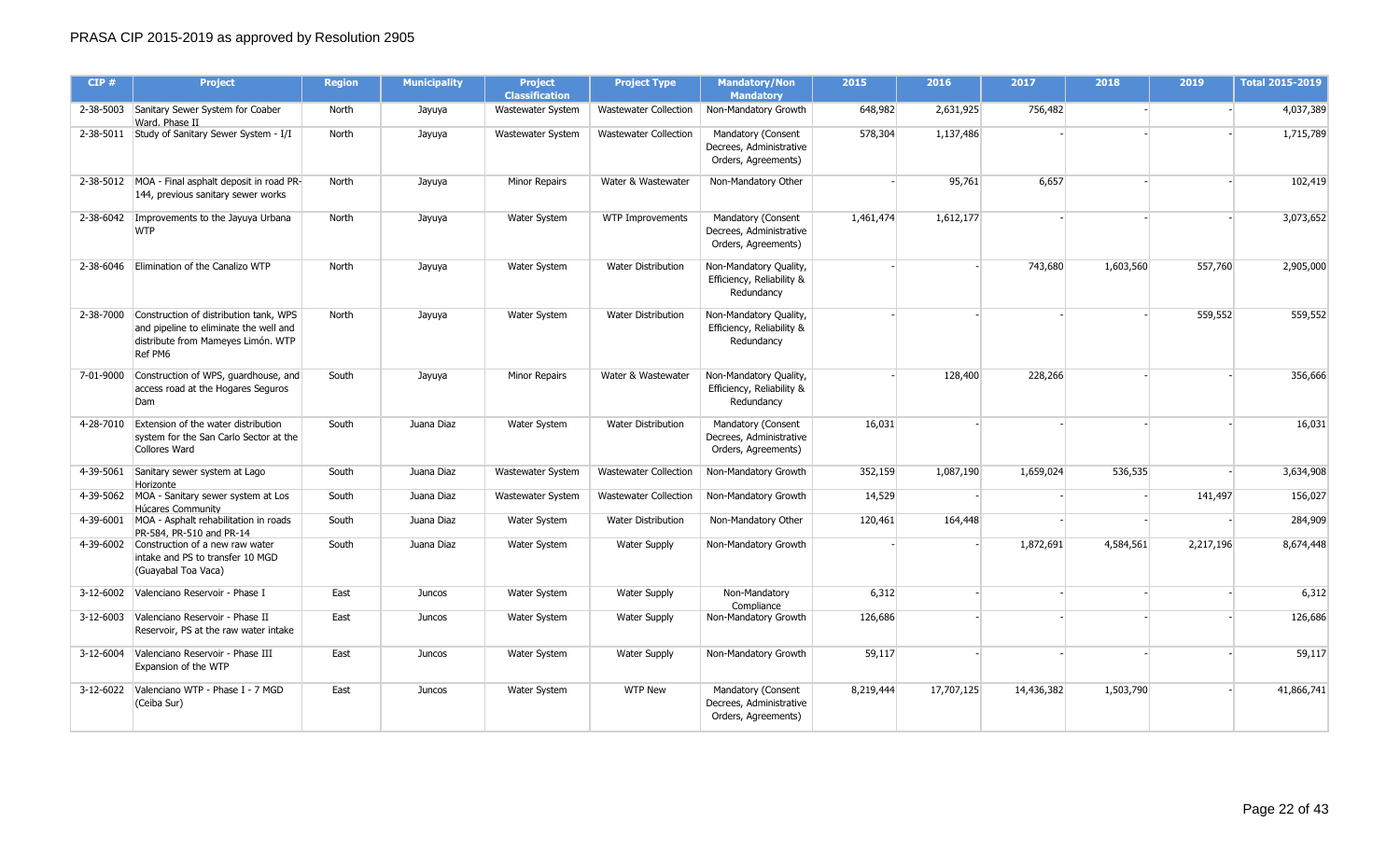| CIP#      | <b>Project</b>                                                                                                                                                                          | <b>Region</b> | <b>Municipality</b> | <b>Project</b><br><b>Classification</b> | <b>Project Type</b>          | <b>Mandatory/Non</b><br><b>Mandatory</b>                             | 2015      | 2016      | 2017    | 2018    | 2019    | <b>Total 2015-2019</b> |
|-----------|-----------------------------------------------------------------------------------------------------------------------------------------------------------------------------------------|---------------|---------------------|-----------------------------------------|------------------------------|----------------------------------------------------------------------|-----------|-----------|---------|---------|---------|------------------------|
|           | 3-40-5000 Sanitary trunk sewer Juncos-Gurabo<br>and elimination of Juncos WWTP (PER<br>Caguas)                                                                                          | East          | Juncos              | Wastewater System                       | <b>Wastewater Collection</b> | Mandatory (Consent<br>Decrees, Administrative<br>Orders, Agreements) | 330,761   |           |         |         |         | 330,761                |
|           | 3-40-7001 Replacement of 790 LM of an 8" DI<br>pipeline class 150 for a class 350 in<br>the road PR-31 in front of Amgen at<br>Ceiha Norte Ward                                         | East          | Juncos              | Minor Repairs                           | Water & Wastewater           | Non-Mandatory Quality,<br>Efficiency, Reliability &<br>Redundancy    | 1,000     |           |         |         |         | 1,000                  |
|           | 4-21-6000 New Regulator Lake 6 MG,<br>transmission line 16" and 5.0 MG tank<br>- Phase II                                                                                               | West          | Lajas               | Water System                            | <b>Water Supply</b>          | Mandatory (Consent<br>Decrees, Administrative<br>Orders, Agreements) | 981       |           |         |         |         | 981                    |
| 4-41-5027 | Closure Phase - Sanitary trunk sewer<br>La Parguera/Lajas and WWPS<br>(Elimination of Parguera WWTP)                                                                                    | West          | Lajas               | Wastewater System                       | <b>Wastewater Collection</b> | Mandatory (Consent<br>Decrees, Administrative<br>Orders, Agreements) | 890       |           |         |         |         | 890                    |
|           | 5-21-6001 Improvements to the La Parguera<br>water distribution system                                                                                                                  | West          | Lajas               | Water System                            | <b>Water Distribution</b>    | Non-Mandatory Quality,<br>Efficiency, Reliability &<br>Redundancy    | 1,086,537 | 248,065   |         |         |         | 1,334,602              |
|           | 5-41-5001 Elimination of the Boquerón WWTP,<br>Villa Taína, Phase II (Divert flow from<br>Palmarejo WWPS to the Lajas WWTP)                                                             | West          | Lajas               | Wastewater System                       | <b>Wastewater Collection</b> | Non-Mandatory<br>Compliance                                          | 1,460,800 | 2,532,873 | 114,981 |         |         | 4,108,655              |
|           | 5-41-5029 MOA - Improvement to the Tokio 1<br>and Tokio 2 WWPSs                                                                                                                         | West          | Lajas               | Minor Repairs                           | Water & Wastewater           | Non-Mandatory<br>Compliance                                          |           | 59,477    | 1,463   |         |         | 60,940                 |
|           | 5-41-5030 MOA - Replacement of the sanitary<br>sewer system at the Las Américas<br>Subsidized Housing                                                                                   | West          | Lajas               | Minor Repairs                           | Water & Wastewater           | Non-Mandatory Quality,<br>Efficiency, Reliability &<br>Redundancy    | 145,275   | 79,900    |         |         |         | 225,175                |
|           | 5-41-6017 Repairs to cracks at the Lajas WTP's<br>Regulator Lake                                                                                                                        | West          | Lajas               | Water System                            | <b>Water Supply</b>          | Non-Mandatory Quality,<br>Efficiency, Reliability &<br>Redundancy    |           |           | 24,402  | 383,460 | 433,136 | 840,998                |
|           | 5-41-6019 Improvements to the La Parguera<br>water distribution system in Lajas,<br>Puerto Rico                                                                                         | West          | Lajas               | Water System                            | <b>Water Distribution</b>    | Non-Mandatory Quality,<br>Efficiency, Reliability &<br>Redundancy    | 88,367    | 176,206   |         |         |         | 264,573                |
|           | 5-41-6020 Replacement of pipelines at the<br>Salinas Fortunas water distribution<br>system in Lajas, Puerto Rico                                                                        | West          | Lajas               | Minor Repairs                           | Water & Wastewater           | Non-Mandatory Quality,<br>Efficiency, Reliability &<br>Redundancy    | 29,740    | 290,210   | 6,863   |         |         | 326,813                |
|           | 5-41-7001 MOA - Improvements to the water<br>distribution system of the El Salao and<br>Antongiorgy Sectors at La Plata Ward                                                            | West          | Lajas               | Minor Repairs                           | Water & Wastewater           | Non-Mandatory Quality,<br>Efficiency, Reliability &<br>Redundancy    | 20,370    | 25,043    | 585     |         |         | 45,999                 |
|           | 2-09-7092 Water distribution system at the<br>Espino and Pezuela Wards in Lares<br>and Chamorro Ward in Las Marías<br>Phase II (Extension to Pezuela and<br>Dín Driatn Warde in I arac) | North         | Lares               | Water System                            | Water Distribution           | Mandatory (Consent<br>Decrees, Administrative<br>Orders, Agreements) | 21,683    | 838       |         |         |         | 22,520                 |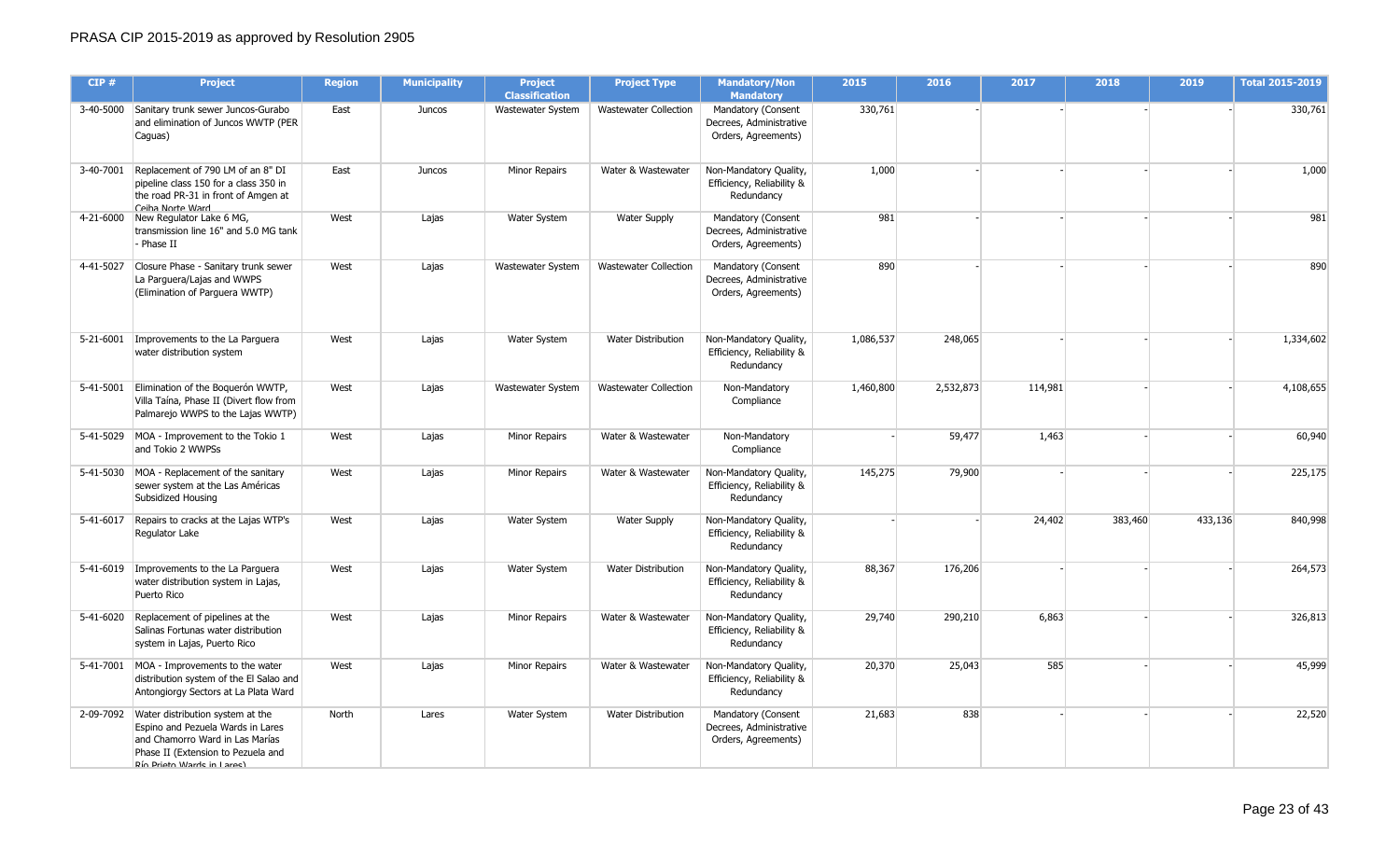| CIP#      | <b>Project</b>                                                                                                                                                                             | <b>Region</b> | <b>Municipality</b> | <b>Project</b><br><b>Classification</b> | <b>Project Type</b>       | <b>Mandatory/Non</b><br><b>Mandatory</b>                             | 2015    | 2016    | 2017  | 2018    | 2019      | <b>Total 2015-2019</b> |
|-----------|--------------------------------------------------------------------------------------------------------------------------------------------------------------------------------------------|---------------|---------------------|-----------------------------------------|---------------------------|----------------------------------------------------------------------|---------|---------|-------|---------|-----------|------------------------|
|           | 2-09-7093 Water distribution system at the<br>Espino and Pezuela Wards in Lares<br>and Chamorro Ward in Las Marías<br>Phase III (Extension to Cerrote and<br>Chamorro Warde in Lae Maríae) | North         | Lares               | Water System                            | Water Distribution        | Non-Mandatory Quality,<br>Efficiency, Reliability &<br>Redundancy    | 85,661  |         |       |         |           | 85,661                 |
|           | 2-11-6011 Closure Phase - WTP 4.0 MGD, intake,<br>WPS, distribution and transmission<br>line/tank - Río Prieto                                                                             | North         | Lares               | Water System                            | <b>WTP New</b>            | Mandatory (Consent<br>Decrees, Administrative<br>Orders, Agreements) | 213     |         |       |         |           | 213                    |
|           | 2-42-5021   Improvements to the Lares WWTP<br>sanitary sewer system                                                                                                                        | North         | Lares               | Wastewater System                       | <b>WWTP Improvements</b>  | Non-Mandatory Quality,<br>Efficiency, Reliability &<br>Redundancy    | 313,625 | 227,903 | 5,328 |         |           | 546,856                |
| 2-42-5023 | Replacement and rearrangement of<br>sanitary sewer lines upstream of the<br>Lares WWTP                                                                                                     | North         | Lares               | <b>Minor Repairs</b>                    | Water & Wastewater        | Non-Mandatory Quality,<br>Efficiency, Reliability &<br>Redundancy    | 492,213 |         |       |         |           | 492,213                |
| 2-42-5024 | Soil stabilization in the PS and Tank<br>Espino II                                                                                                                                         | North         | Lares               | <b>Minor Repairs</b>                    | Water & Wastewater        | Non-Mandatory Other                                                  | 358,760 | 113,863 |       |         |           | 472,623                |
| 2-42-5025 | Soil stabilization in the 300 PS in road<br><b>PR-128</b>                                                                                                                                  | North         | Lares               | Minor Repairs                           | Water & Wastewater        | Non-Mandatory Other                                                  | 249,274 | 340,457 |       |         |           | 589,732                |
| 2-42-5026 | Soil stabilization in the Villa Boringuen<br><b>WWPS</b>                                                                                                                                   | North         | Lares               | Minor Repairs                           | Water & Wastewater        | Non-Mandatory Other                                                  | 150,634 | 296,829 |       |         |           | 447,463                |
| 2-42-5027 | Lares Municipality Agreement:<br>Final asphalt deposit in a segment of a<br>water distribution pipeline in the Cerro<br>Las Avispas Sector in the Municipality<br>of Lares, PR             | North         | Lares               | <b>Minor Repairs</b>                    | Water & Wastewater        | Non-Mandatory Other                                                  | 7,404   | 11,293  |       |         |           | 18,697                 |
|           | 2-42-6095 Construction of hydropneumatic<br>system in the new Pezuelas tank                                                                                                                | North         | Lares               | <b>Minor Repairs</b>                    | Water & Wastewater        | Non-Mandatory Quality,<br>Efficiency, Reliability &<br>Redundancy    | 66,308  | 148,978 |       |         |           | 215,287                |
|           | 2-42-6096 Soil stabilization and stormwater<br>system in the Lares Espino WTP                                                                                                              | North         | Lares               | <b>Minor Repairs</b>                    | Water & Wastewater        | Non-Mandatory Other                                                  | 187,026 | 425,594 |       |         |           | 612,620                |
|           | 2-42-6097 Improvements to the Lares Espino<br>WTP's raw water intake                                                                                                                       | North         | Lares               | Water System                            | <b>Water Supply</b>       | Non-Mandatory Quality,<br>Efficiency, Reliability &<br>Redundancy    | 283     |         |       | 282,178 | 502,822   | 785,283                |
| 2-42-6098 | Elimination of the Indiera Alta WTP                                                                                                                                                        | North         | Lares               | Water System                            | <b>Water Distribution</b> | Non-Mandatory Quality,<br>Efficiency, Reliability &<br>Redundancy    |         |         |       | 894,740 | 1,594,845 | 2,489,585              |
|           | 2-42-7001 Soil stabilization of the 1 MG Tank in<br>the road PR-4432                                                                                                                       | North         | Lares               | <b>Minor Repairs</b>                    | Water & Wastewater        | Non-Mandatory Other                                                  | 224,187 | 146,534 |       |         |           | 370,721                |
|           | 7-42-9000   Improvements to the Callejones Ward<br>water distribution system, installation<br>of 1,500 LM of a 6" PVC SDR-14<br>nineline                                                   | North         | Lares               | <b>Minor Repairs</b>                    | Water & Wastewater        | Non-Mandatory Quality,<br>Efficiency, Reliability &<br>Redundancy    | 111,036 |         |       |         |           | 111,036                |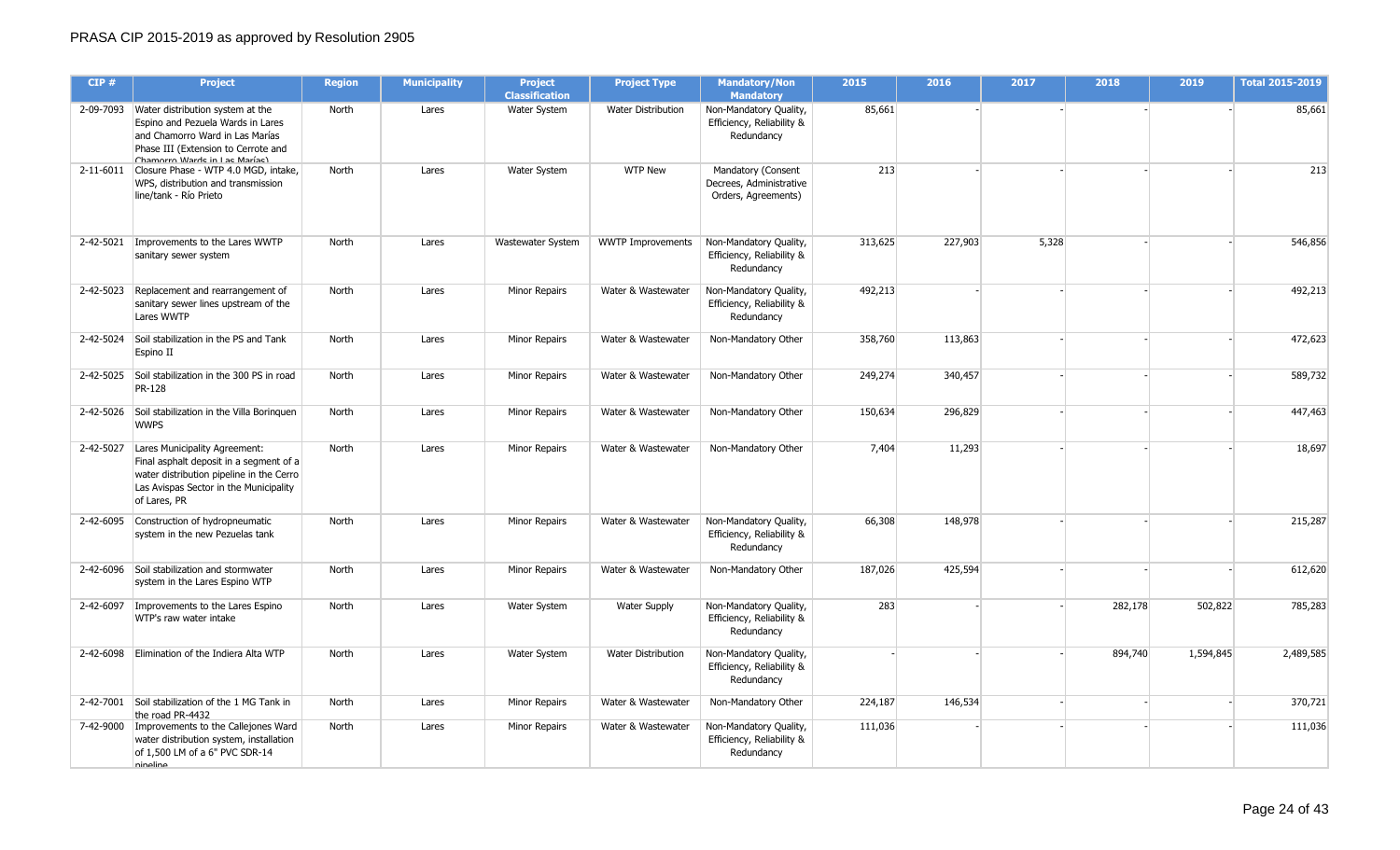| CIP#      | Project                                                                                                                                                | <b>Region</b> | <b>Municipality</b> | <b>Project</b><br><b>Classification</b> | <b>Project Type</b>          | <b>Mandatory/Non</b><br><b>Mandatory</b>                             | 2015      | 2016      | 2017      | 2018      | 2019      | <b>Total 2015-2019</b> |
|-----------|--------------------------------------------------------------------------------------------------------------------------------------------------------|---------------|---------------------|-----------------------------------------|------------------------------|----------------------------------------------------------------------|-----------|-----------|-----------|-----------|-----------|------------------------|
|           | 7-42-9003 Design-Build of two PS and two<br>electrical substations for the Cerro Las<br>Avispas Community at Bartolo Ward                              | North         | Lares               | <b>Minor Repairs</b>                    | Water & Wastewater           | Non-Mandatory Quality,<br>Efficiency, Reliability &<br>Redundancv    | 1,621     |           |           |           |           | 1,621                  |
|           | 4-08-6000 Water distribution system 75 KM (San<br>Sebastián), Phase II B                                                                               | West          | Las Marias          | Water System                            | Water Distribution           | Non-Mandatory<br>Compliance                                          | 620,550   | 1,246,077 | 3,327,435 | 5,737,429 | 2,834,482 | 13,765,973             |
|           | 4-08-6175 WTP (2.5 MGD) and Río Añasco<br>intake, WPS, raw water pipeline, tank<br>and STS - Turbidity, Phase I                                        | West          | Las Marias          | Water System                            | <b>WTP New</b>               | Mandatory (Consent<br>Decrees, Administrative<br>Orders, Agreements) | 54,146    |           |           |           |           | 54,146                 |
|           | 8-08-6176 Water distribution system 75 KM for<br>the Maravillas, Palma Escrita, and<br>Naraniales Wards and urban areas,<br>Phace II Δ (Ref 4-08-6176) | West          | Las Marias          | <b>Water System</b>                     | <b>Water Distribution</b>    | Non-Mandatory Growth                                                 | 277,085   |           |           |           |           | 277,085                |
|           | 3-44-5006 Sanitary sewer system for the<br>interconnection of the Santana<br>Velázquez Sector's systems                                                | East          | Las Piedras         | Minor Repairs                           | Water & Wastewater           | Non-Mandatory Quality,<br>Efficiency, Reliability &<br>Redundancy    | 16,156    |           |           |           |           | 16,156                 |
|           | 1-01-7007 Pascuala Community water<br>distribution system, Bosque Piñones                                                                              | Metro         | Loiza               | Water System                            | <b>Water Distribution</b>    | Non-Mandatory Quality,<br>Efficiency, Reliability &<br>Redundancy    | 2,448     |           |           |           |           | 2,448                  |
|           | 1-45-5010 Improvements to the chlorine storage<br>building in the Carolina WWTP                                                                        | Metro         | Loiza               | <b>Minor Repairs</b>                    | Water & Wastewater           | Non-Mandatory Other                                                  | 386,458   |           |           |           |           | 386,458                |
|           | 1-45-5011 New sanitary sewer system in the San<br>Patricio Interior Street                                                                             | Metro         | Loiza               | Minor Repairs                           | Water & Wastewater           | Non-Mandatory Growth                                                 | 107,248   |           |           |           |           | 107,248                |
| 1-45-6000 | Colobo Sector water distribution<br>svstem                                                                                                             | Metro         | Loiza               | Water System                            | <b>Water Distribution</b>    | Non-Mandatory Growth                                                 | 3,355     |           |           |           |           | 3,355                  |
|           | 3-46-6002 Compliance improvements LT2 in the<br>Luquillo Sabana WTP                                                                                    | East          | Luquillo            | Water System                            | <b>WTP Improvements</b>      | Mandatory (Consent<br>Decrees, Administrative<br>Orders, Agreements) | 1,499,378 | 697,381   | 102,782   |           |           | 2,299,541              |
|           | 3-46-6004   Interconnection of the Luquillo<br>existing pipeline to the Mata de<br>Plátano WPS                                                         | East          | Luquillo            | <b>Minor Repairs</b>                    | Water & Wastewater           | Mandatory (Consent<br>Decrees, Administrative<br>Orders, Agreements) |           | 38,896    | 121,170   |           |           | 160,066                |
| 7-46-9001 | Design-Build - Transform the Paisaje<br>del Lago Well into a WPS connected to<br>a new water pipeline of 1,152 LM 6"<br>SDR14 in the Pithaya Ward      | East          | Luquillo            | <b>Minor Repairs</b>                    | Water & Wastewater           | Non-Mandatory<br>Compliance                                          | 585       |           |           |           |           | 585                    |
|           | 2-47-0001 Construction of administrative offices<br>in the Operations Center of the Manatí<br>area                                                     | North         | Manati              | Minor Repairs                           | Water & Wastewater           | Non-Mandatory Other                                                  | 440,002   | 287,822   |           |           |           | 727,823                |
|           | 2-47-5001 Palo Alto Sector sanitary sewer system                                                                                                       | North         | Manati              | Wastewater System                       | <b>Wastewater Collection</b> | Non-Mandatory Growth                                                 | 2,224     |           |           |           |           | 2,224                  |
| 7-47-5021 | Rehabilitation of the WWPS in Villas<br>de Manatí                                                                                                      | North         | Manati              | Minor Repairs                           | Water & Wastewater           | Non-Mandatory<br>Compliance                                          | 2,733     |           |           |           |           | 2,733                  |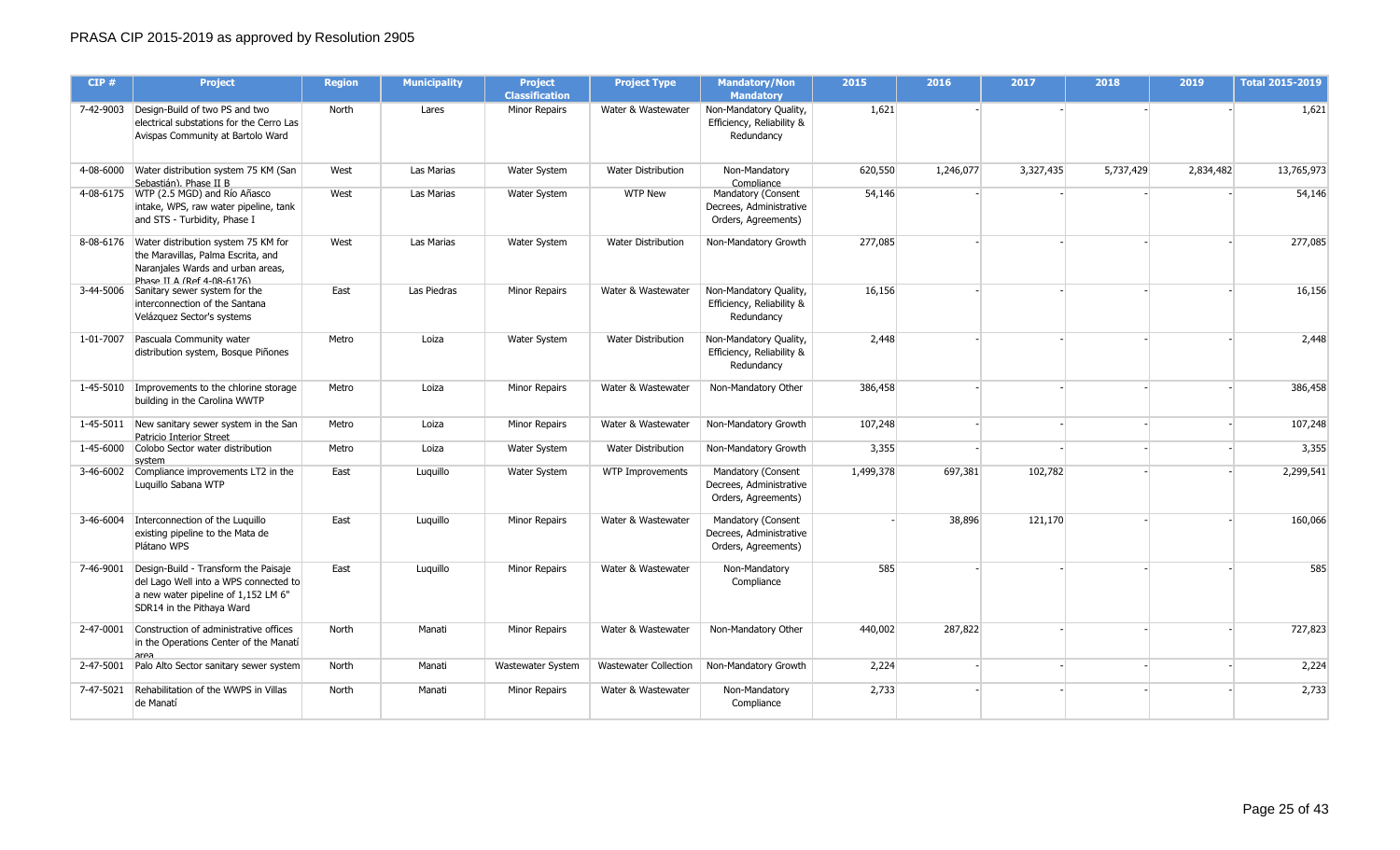| CIP#      | <b>Project</b>                                                                                                                                                                                | <b>Region</b> | <b>Municipality</b> | <b>Project</b><br><b>Classification</b> | <b>Project Type</b>       | <b>Mandatory/Non</b><br><b>Mandatory</b>                             | 2015    | 2016      | 2017      | 2018      | 2019   | Total 2015-2019 |
|-----------|-----------------------------------------------------------------------------------------------------------------------------------------------------------------------------------------------|---------------|---------------------|-----------------------------------------|---------------------------|----------------------------------------------------------------------|---------|-----------|-----------|-----------|--------|-----------------|
|           | 7-47-9000 Improvements to the Pajonal Ward<br>water distribution system, installation<br>of 100 LM of 6" pipeline, valves<br>between service areas, and<br>improvements to the Manatí II Well | North         | Manati              | <b>Minor Repairs</b>                    | Water & Wastewater        | Non-Mandatory Quality,<br>Efficiency, Reliability &<br>Redundancy    |         |           | 8,793     | 162,580   | 8,075  | 179,448         |
|           | 4-14-7000 Improvements to the water<br>distribution system in the Sector 22,<br>Indiera Alta Ward                                                                                             | West          | Maricao             | <b>Minor Repairs</b>                    | Water & Wastewater        | Non-Mandatory Quality,<br>Efficiency, Reliability &<br>Redundancy    | 51,157  |           |           |           |        | 51,157          |
|           | 5-48-6001   Installation of a pipeline from the Las<br>Marías New WTP to eliminate<br>Bucarabones WTP in Maricao                                                                              | West          | Maricao             | Water System                            | <b>Water Distribution</b> | Non-Mandatory Quality,<br>Efficiency, Reliability &<br>Redundancy    | 40,602  | 203,462   | 574,728   | 261,145   | 9,439  | 1,089,375       |
|           | 5-48-6005 Elimination of the Monte del Estado<br>WTP in Maricao, PR                                                                                                                           | West          | Maricao             | Water System                            | <b>WTP New</b>            | Non-Mandatory Quality,<br>Efficiency, Reliability &<br>Redundancy    |         |           | 2,745,225 | 1,612,275 |        | 4,357,500       |
|           | 3-20-7005   Improvements to the water<br>distribution system in the Calzada and<br>Palo Seco Wards and Los Lebrones<br>Sectors, Talante and Los Sanchez<br>Wards and Quebrada Arenas Ward     | South         | Maunabo             | Water System                            | Water Distribution        | Non-Mandatory Quality,<br>Efficiency, Reliability &<br>Redundancy    | 1,218   |           |           |           |        | 1,218           |
|           | 3-49-5005 New 1.0 MGD WWTP                                                                                                                                                                    | South         | Maunabo             | Wastewater System                       | <b>WWTP New</b>           | Mandatory (Consent<br>Decrees, Administrative<br>Orders, Agreements) | 5,465   |           |           |           |        | 5,465           |
| 4-49-6001 | Rehabilitation of the raw water intake<br>and reservoir in Lizas WTP                                                                                                                          | South         | Maunabo             | Water System                            | <b>Water Supply</b>       | Non-Mandatory Quality,<br>Efficiency, Reliability &<br>Redundancy    | 32,061  |           |           |           |        | 32,061          |
| 4-49-6002 | Closure Phase - Improvements to the<br>water distribution system in the Palo<br>Seco, Calzada, Los Lebrones and Los<br>Sánchez Communities, 3-20-7005                                         | South         | Maunabo             | Water System                            | <b>Water Distribution</b> | Non-Mandatory Quality,<br>Efficiency, Reliability &<br>Redundancy    | 746     |           |           |           |        | 746             |
|           | 4-49-6004 Construction of vehicles and<br>pedestrian access roads in the<br>Maunabo WTP                                                                                                       | South         | Maunabo             | Water System                            | <b>Water Supply</b>       | Non-Mandatory Other                                                  | 39,542  | 48,329    |           |           |        | 87,870          |
|           | 4-49-7002 Replacement of pipeline, replacement<br>and rellocation of water house<br>connections in the Mariani Sector,<br><b>Emaianua Ward</b>                                                | South         | Maunabo             | <b>Minor Repairs</b>                    | Water & Wastewater        | Non-Mandatory Quality,<br>Efficiency, Reliability &<br>Redundancy    | 404,469 |           |           |           |        | 404,469         |
|           | 5-50-0001 New offices at the Mayaguez<br>Operational Area and warehouse                                                                                                                       | West          | Mayaguez            | <b>Buildings</b>                        | <b>Buildings</b>          | Non-Mandatory Other                                                  | 337,129 | 1,445,673 | 1,596,714 | 251,734   |        | 3,631,250       |
|           | 5-50-0002   Improvements to the Mayaguez<br>commercial offices                                                                                                                                | West          | Mayaguez            | <b>Buildings</b>                        | <b>Buildings</b>          | Non-Mandatory Other                                                  |         | 311,126   | 1,155,609 | 903,746   | 98,770 | 2,469,250       |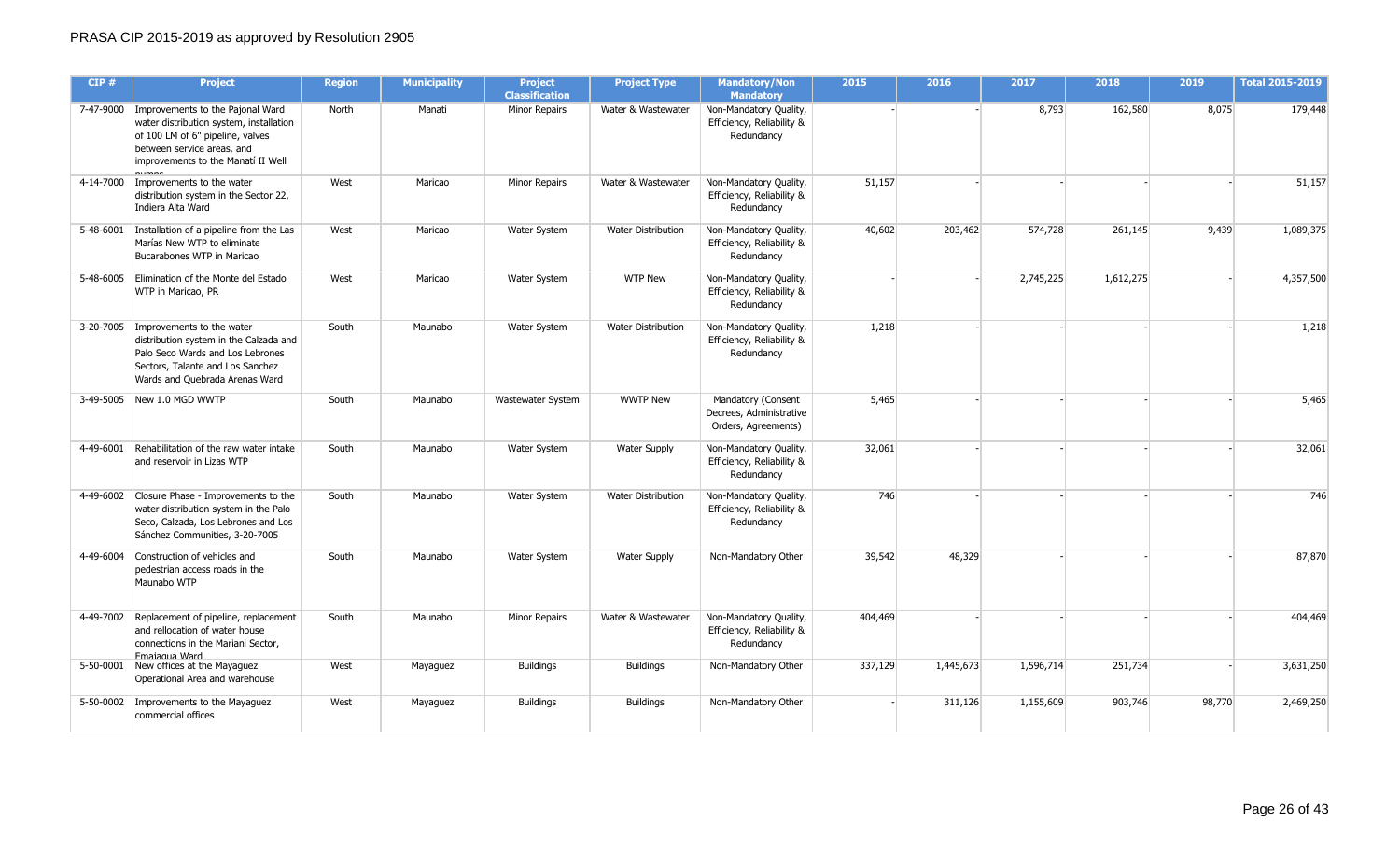| CIP#      | <b>Project</b>                                                                                                                                                                    | <b>Region</b> | <b>Municipality</b> | <b>Project</b><br><b>Classification</b> | <b>Project Type</b>          | <b>Mandatory/Non</b><br><b>Mandatory</b>                             | 2015      | 2016    | 2017    | 2018      | 2019      | <b>Total 2015-2019</b> |
|-----------|-----------------------------------------------------------------------------------------------------------------------------------------------------------------------------------|---------------|---------------------|-----------------------------------------|------------------------------|----------------------------------------------------------------------|-----------|---------|---------|-----------|-----------|------------------------|
|           | 5-50-0003 Rehabilitation and construction of<br>information center offices                                                                                                        | West          | Mayaguez            | <b>Buildings</b>                        | <b>Buildings</b>             | Non-Mandatory Other                                                  | 52,828    | 80,577  |         |           |           | 133,405                |
|           | 5-50-5000   Improvements to the Mayaguez<br>Terrace sanitary sewer system                                                                                                         | West          | Mayaguez            | Wastewater System                       | <b>Wastewater Collection</b> | Non-Mandatory<br>Compliance                                          | 1,357,734 | 513,269 | 11,999  |           |           | 1,883,001              |
|           | 5-50-5021   Improvements to the Concordia<br><b>WWPS</b>                                                                                                                          | West          | Mayaguez            | Wastewater System                       | <b>Pump Stations</b>         | Non-Mandatory<br>Compliance                                          | 506,880   | 21,532  |         |           |           | 528,411                |
|           | 5-50-5023 Design-Build - Connection of the<br>sanitary sewer system of the Charles<br>T, Irizarry School to the PRASA<br>cyctem                                                   | West          | Mayaguez            | Wastewater System                       | Wastewater Collection        | Non-Mandatory<br>Compliance                                          | 287       |         |         |           |           | 287                    |
|           | 5-50-5025 Receiving septic tank in the Mayaguez<br><b>WWTP</b>                                                                                                                    | West          | Mayaguez            | Minor Repairs                           | Water & Wastewater           | Non-Mandatory Quality,<br>Efficiency, Reliability &<br>Redundancy    | 7,210     |         |         |           |           | 7,210                  |
|           | 5-50-5026 Improvements to the Mayaguez<br>WWTP, corrosion control                                                                                                                 | West          | Mayaguez            | Wastewater System                       | <b>WWTP Improvements</b>     | Mandatory (Consent<br>Decrees, Administrative<br>Orders, Agreements) |           |         | 766,920 | 1,664,565 | 1,498,980 | 3,930,465              |
| 5-50-5027 | Improvements to the Urb. Ramirez de<br>Arellano sanitary sewer system                                                                                                             | West          | Mayaguez            | Minor Repairs                           | Water & Wastewater           | Non-Mandatory Quality,<br>Efficiency, Reliability &<br>Redundancy    | 390,857   |         |         |           |           | 390,857                |
|           | 5-50-5028 SCADA rehabilitation of the Mayaguez<br><b>WWTP</b>                                                                                                                     | West          | Mayaguez            | Wastewater System                       | <b>WWTP Improvements</b>     | Non-Mandatory<br>Compliance                                          | 131,132   | 538,703 | 38,985  |           |           | 708,820                |
|           | 5-50-6003   Improvements to the Miradero WTP<br>(filter media, filter underdrain, valves<br>actuators, actuators calibration and<br>integration to the existing control<br>cutam) | West          | Mayaguez            | Water System                            | WTP Improvements             | Non-Mandatory<br>Compliance                                          | 2,044     |         |         |           |           | 2,044                  |
|           | 5-50-6042   Improvements to the water<br>distribution system road PR-343 Km<br>1.5, Mayaguez Mall                                                                                 | West          | Mayaguez            | Water System                            | Water Distribution           | Non-Mandatory Quality,<br>Efficiency, Reliability &<br>Redundancy    | 79,546    | 259,992 | 344,215 | 71,773    |           | 755,526                |
|           | 5-50-6044 Improvements to the raw water<br>system of the Miradero WTP in<br>Mavaguez                                                                                              | West          | Mayaguez            | Water System                            | WTP Improvements             | Non-Mandatory Other                                                  | 87,898    | 409,750 | 163,239 |           |           | 660,888                |
|           | 5-50-6045 Elimination of the STS in the Miradero<br><b>WTP</b>                                                                                                                    | West          | Mayaguez            | Water System                            | Pump Stations                | Non-Mandatory Other                                                  |           |         |         |           | 457,538   | 457,538                |
|           | 5-50-7001   Installation of an emergency<br>generator in the Las Caiseas WPS                                                                                                      | West          | Mayaguez            | Minor Repairs                           | Water & Wastewater           | Non-Mandatory Quality,<br>Efficiency, Reliability &<br>Redundancy    | 138,076   |         |         |           |           | 138,076                |
|           | 5-50-7002 MOA - Elimination of water pipelines<br>in the Camino Los Aleluyas                                                                                                      | West          | Mayaguez            | Minor Repairs                           | Water & Wastewater           | Non-Mandatory Quality,<br>Efficiency, Reliability &<br>Redundancy    | 41,706    |         |         |           |           | 41,706                 |
|           | 5-50-7003 MOA with the Mayaguez Municipality -<br>Improvements to the water<br>distribution system in the Aramis<br>Street                                                        | West          | Mayaguez            | Minor Repairs                           | Water & Wastewater           | Non-Mandatory Growth                                                 |           | 8,475   | 4,977   |           |           | 13,452                 |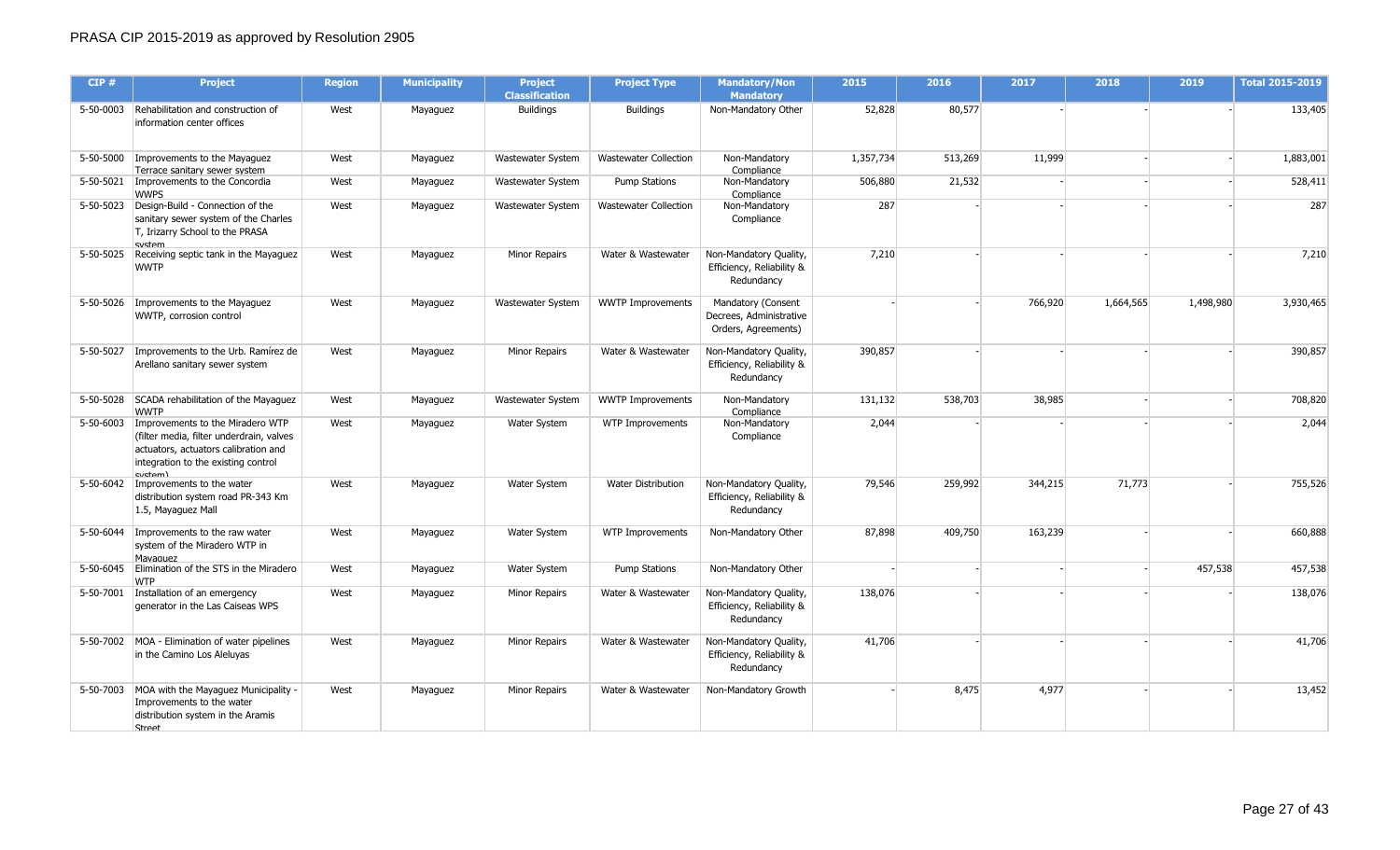| CIP#      | <b>Project</b>                                                                                                                                                                                     | <b>Region</b> | <b>Municipality</b> | <b>Project</b><br><b>Classification</b> | <b>Project Type</b>          | <b>Mandatory/Non</b><br><b>Mandatory</b>                             | 2015      | 2016    | 2017    | 2018    | 2019    | <b>Total 2015-2019</b> |
|-----------|----------------------------------------------------------------------------------------------------------------------------------------------------------------------------------------------------|---------------|---------------------|-----------------------------------------|------------------------------|----------------------------------------------------------------------|-----------|---------|---------|---------|---------|------------------------|
|           | 5-50-7004 MOA with the Mayaguez Municipality -<br>Improvements to the water<br>distribution system in the Los Limones<br>road                                                                      | West          | Mayaguez            | <b>Minor Repairs</b>                    | Water & Wastewater           | Non-Mandatory Growth                                                 | 801       | 15,273  | 6,824   |         |         | 22,899                 |
| 5-50-7007 | Improvements to the water<br>distribution system of the Río Cañas<br>Ward in Mayaguez, PR                                                                                                          | West          | Mayaguez            | Water System                            | <b>Water Distribution</b>    | Non-Mandatory Quality,<br>Efficiency, Reliability &<br>Redundancy    | 108,994   | 463,844 | 46,446  |         |         | 619,285                |
| 7-50-5022 | Improvements to the Sábalos WWPS                                                                                                                                                                   | West          | Mayaguez            | <b>Minor Repairs</b>                    | Water & Wastewater           | Non-Mandatory Quality,<br>Efficiency, Reliability &<br>Redundancy    |           |         | 390,863 | 75,005  |         | 465,867                |
|           | 7-50-8000 Renovation of 180 LM of a 10"<br>sanitary sewer at the Cintrón Street,<br>Dulces Labios Community                                                                                        | West          | Mayaguez            | <b>Minor Repairs</b>                    | Water & Wastewater           | Non-Mandatory<br>Compliance                                          |           |         | 5,826   | 107,713 | 5,350   | 118,889                |
|           | 7-50-9000 Tnstallation of 2.5 Km 8" pipeline to<br>connect the Río Hondo and Quebrada<br>Grande water tanks                                                                                        | West          | Mayaguez            | <b>Minor Repairs</b>                    | Water & Wastewater           | Non-Mandatory Quality,<br>Efficiency, Reliability &<br>Redundancy    | 125,505   |         |         |         |         | 125,505                |
|           | 7-50-9004 MOA with the Mayaguez Municipality -<br>Construction of a new concrete water<br>tank of 0.15 MG and installation of<br>pipeline to connect to the existing<br>$\ddot{\text{c}}$          | West          | Mayaguez            | <b>Minor Repairs</b>                    | Water & Wastewater           | Non-Mandatory Quality,<br>Efficiency, Reliability &<br>Redundancy    | 97,415    | 222,584 |         |         |         | 319,999                |
| 2-51-5025 | Sanitary trunk sewer - Isleta,<br>Violadoras and Lomas Verdes<br>Community                                                                                                                         | West          | Moca                | Wastewater System                       | <b>Wastewater Collection</b> | Non-Mandatory<br>Compliance                                          | 2,804     |         |         |         |         | 2,804                  |
| 5-51-5027 | Rehabilitation of manholes in the<br><b>Voladoras Community</b>                                                                                                                                    | West          | Moca                | <b>Minor Repairs</b>                    | Water & Wastewater           | Non-Mandatory Growth                                                 | 38,758    |         |         |         |         | 38,758                 |
| 5-51-6057 | Rellocation of the Cruz PS to the 1 MG<br><b>Voladoras Tank</b>                                                                                                                                    | West          | Moca                | <b>Minor Repairs</b>                    | Water & Wastewater           | Non-Mandatory Quality,<br>Efficiency, Reliability &<br>Redundancy    |           |         | 193,473 | 236,467 |         | 429,940                |
|           | 5-51-6058 Construction of a 1.0 MG tank in the<br>Limón Sector Cuchillas Ward                                                                                                                      | West          | Moca                | Water System                            | <b>Water Distribution</b>    | Non-Mandatory Quality,<br>Efficiency, Reliability &<br>Redundancy    |           |         |         |         | 241,122 | 241,122                |
| 5-51-6060 | Improvements to the Naranjo Segui<br>water distribution system in Moca, PR                                                                                                                         | West          | Moca                | Water System                            | <b>Water Distribution</b>    | Non-Mandatory<br>Compliance                                          | 162,520   | 324,067 |         |         |         | 486,588                |
|           | 5-51-7005 MOA with the Moca Municipality -<br>Improvements to the water<br>distribution system in the Voladoras<br>Sector in road PR-111 and the<br>Loperena Sector in road PR-444 in<br>$Mmax$ DD | West          | Moca                | Water System                            | <b>Water Distribution</b>    | Non-Mandatory Quality,<br>Efficiency, Reliability &<br>Redundancy    | 10,771    | 45,840  | 4,590   |         |         | 61,201                 |
|           | 7-51-7001   Improvements to the Cerro Gordo<br>water distribution system                                                                                                                           | West          | Moca                | <b>Minor Repairs</b>                    | Water & Wastewater           | Non-Mandatory Other                                                  |           | 16,259  | 74,458  | 1,663   |         | 92,379                 |
|           | 2-36-7001 Rehabilitation and expansion to the<br>Morovis Sur WTP, Phase II<br>(expansion, filter rehab and new STS)                                                                                | North         | Morovis             | Water System                            | WTP Capacity Increase        | Mandatory (Consent<br>Decrees, Administrative<br>Orders, Agreements) | 2,721,407 | 822,220 |         |         |         | 3,543,627              |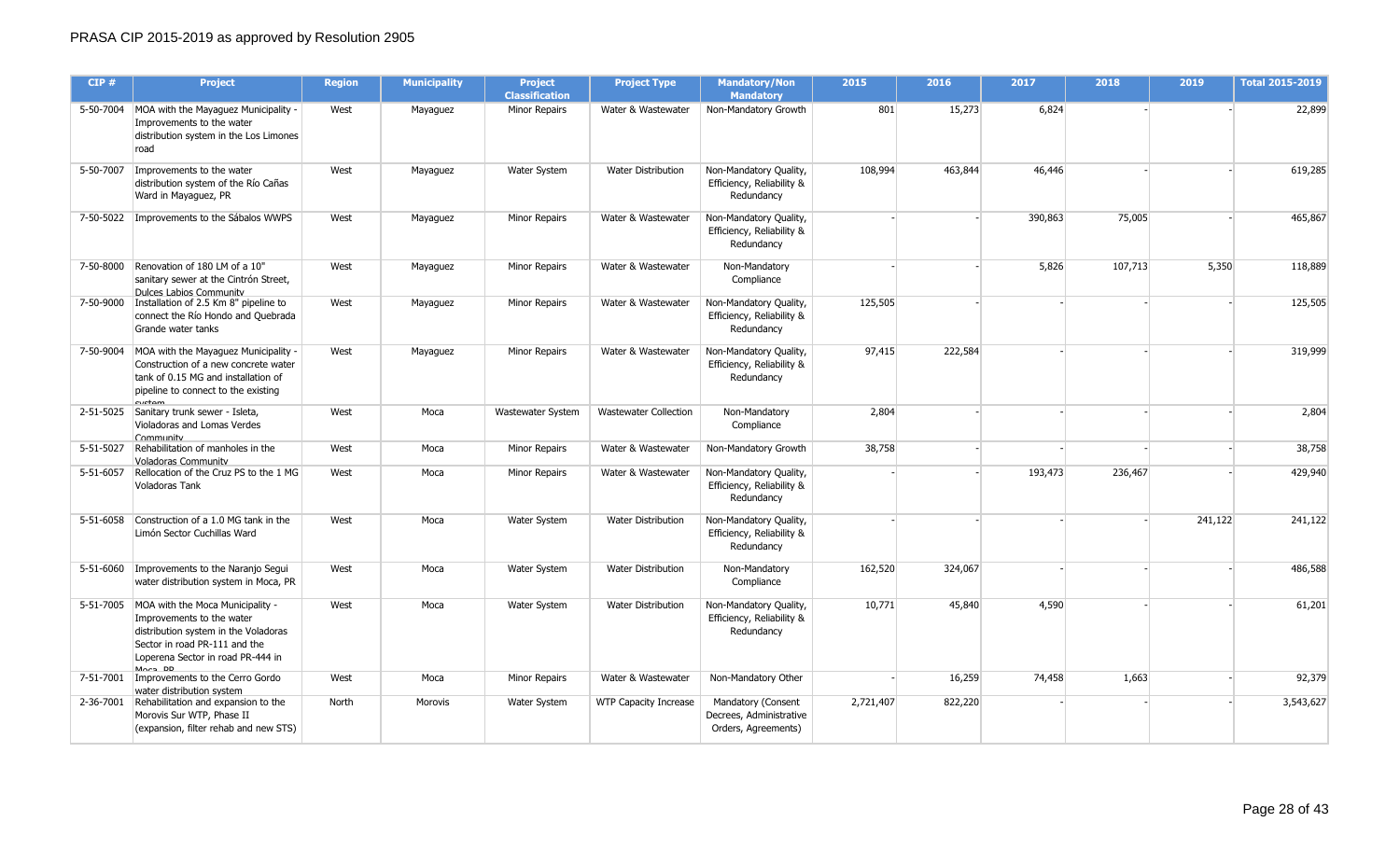| CIP#      | <b>Project</b>                                                                                                                                                                                                               | <b>Region</b> | <b>Municipality</b> | <b>Project</b><br><b>Classification</b> | <b>Project Type</b>          | <b>Mandatory/Non</b><br><b>Mandatory</b>                             | 2015      | 2016      | 2017   | 2018    | 2019      | <b>Total 2015-2019</b> |
|-----------|------------------------------------------------------------------------------------------------------------------------------------------------------------------------------------------------------------------------------|---------------|---------------------|-----------------------------------------|------------------------------|----------------------------------------------------------------------|-----------|-----------|--------|---------|-----------|------------------------|
|           | 2-37-7000 Rehabilitation to the Sanamuerto WTP<br>in Morovis                                                                                                                                                                 | North         | Morovis             | Water System                            | WTP Improvements             | Mandatory (Consent<br>Decrees, Administrative<br>Orders, Agreements) | 1,311     |           |        |         |           | 1,311                  |
|           | 2-52-5013 Pump lift station at the Morovis WWTP                                                                                                                                                                              | North         | Morovis             | Wastewater System                       | <b>WWTP Improvements</b>     | Non-Mandatory Quality,<br>Efficiency, Reliability &<br>Redundancy    |           |           |        |         | 272,852   | 272,852                |
| 2-52-6000 | Morovis Urbano WTP - Filter<br>rehabilitation, valve replacements,<br>installation of tube settlers,<br>flocculation tank capacity increase,<br>improvements to the filter backwash<br>system and distribution tank. Ref PM2 | North         | Morovis             | Water System                            | WTP Improvements             | Mandatory (Consent<br>Decrees, Administrative<br>Orders, Agreements) | 1,498,513 | 1,339,750 |        |         |           | 2,838,263              |
|           | 2-52-6003   Improvements to the Morovis Sur<br>WTP reservoir (New9)                                                                                                                                                          | North         | Morovis             | Water System                            | <b>Water Supply</b>          | Non-Mandatory Quality,<br>Efficiency, Reliability &<br>Redundancy    | 5,217     |           |        |         |           | 5,217                  |
|           | 2-52-6004 MOA with the Morovis Municipality -<br>Replacement of potable water<br>pipelines in various sectors                                                                                                                | North         | <b>Morovis</b>      | Minor Repairs                           | Water & Wastewater           | Non-Mandatory Other                                                  | 77,699    | 64,417    |        |         |           | 142,116                |
|           | 7-52-9000 Improvements to the Cuchillas Sector<br>water distribution system, installation<br>of 700 LM of 4" pipeline, from the 1.0<br>MG tank in the Morovis Sur WTP to<br>the Cocal WPS                                    | North         | Morovis             | Minor Repairs                           | Water & Wastewater           | Non-Mandatory Quality,<br>Efficiency, Reliability &<br>Redundancy    |           |           | 47,802 | 111,809 | 2,431     | 162,041                |
|           | 8-52-5001 New Secondary WWTP (1.7 MGD) (2-<br>$ 52 - 5001\rangle$                                                                                                                                                            | North         | Morovis             | Wastewater System                       | <b>WWTP New</b>              | Mandatory (Consent<br>Decrees, Administrative<br>Orders, Agreements) | 706       |           |        |         |           | 706                    |
|           | 3-19-7011 Cubuy WTP 0.5 MGD, STS and<br>rehabilitation of the Río Cubuy intake<br>and raw water intake - Phase I-B                                                                                                           | East          | Naguabo             | Water System                            | <b>WTP New</b>               | Mandatory (Consent<br>Decrees, Administrative<br>Orders, Agreements) | 9,839     |           |        |         |           | 9,839                  |
|           | 3-19-7015 Water distribution system Maizales<br>Ward - Phase II                                                                                                                                                              | East          | Naguabo             | Water System                            | Water Distribution           | Non-Mandatory<br>Compliance                                          | 1,239     |           |        |         |           | 1,239                  |
|           | 3-22-6120 Río Blanco WTP Reservoir (PER<br>Humacao)                                                                                                                                                                          | East          | Naguabo             | Water System                            | <b>Water Supply</b>          | Mandatory (Consent<br>Decrees, Administrative<br>Orders, Agreements) | 13,219    |           |        |         |           | 13,219                 |
|           | 3-53-5001 Húcares sanitary sewer system in<br>Naguabo, PR                                                                                                                                                                    | East          | Naguabo             | Wastewater System                       | <b>Wastewater Collection</b> | Non-Mandatory<br>Compliance                                          | 17,593    |           |        | 483,176 | 1,041,849 | 1,542,618              |
|           | 3-53-6004 Rehabilitation and improvements to<br>the structure used as an inspection<br>point - potable water pipeline 16"<br>diameter submerged to Vieques<br>(MAF)                                                          | East          | Naguabo             | Minor Repairs                           | Water & Wastewater           | Non-Mandatory Quality,<br>Efficiency, Reliability &<br>Redundancy    | 43,749    | 14,351    |        |         |           | 58,100                 |
| 7-36-9001 | Río Blanco WTP STS                                                                                                                                                                                                           | East          | Naguabo             | Water System                            | WTP Improvements             | Non-Mandatory<br>Compliance                                          | 15,168    |           |        |         |           | 15,168                 |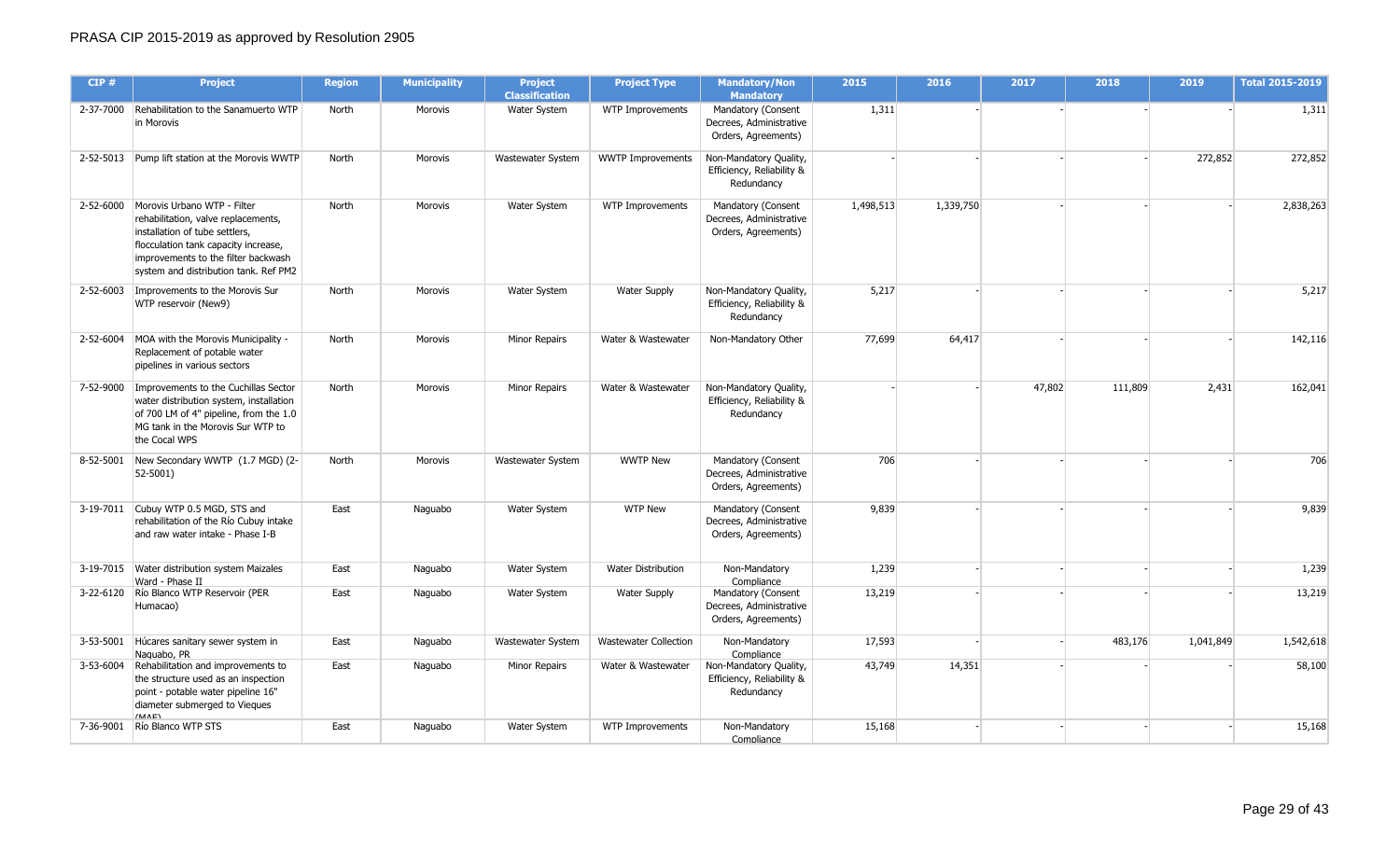| CIP#      | <b>Project</b>                                                                                                                     | <b>Region</b> | <b>Municipality</b> | <b>Project</b><br><b>Classification</b> | <b>Project Type</b>           | <b>Mandatory/Non</b><br><b>Mandatory</b>                             | 2015      | 2016      | 2017      | 2018      | 2019      | <b>Total 2015-2019</b> |
|-----------|------------------------------------------------------------------------------------------------------------------------------------|---------------|---------------------|-----------------------------------------|-------------------------------|----------------------------------------------------------------------|-----------|-----------|-----------|-----------|-----------|------------------------|
|           | 2-04-7000 Cedro Arriba WTP - Compliance                                                                                            | North         | Naranjito           | Water System                            | WTP Improvements              | Mandatory (Consent<br>Decrees, Administrative<br>Orders, Agreements) | 991,680   | 1,126,702 | 26,338    |           |           | 2,144,720              |
|           | 2-06-7000 Compliance improvements Naranjito-<br>Anones, connection to the Comerío<br>system                                        | North         | Naranjito           | Water System                            | Water Distribution            | Mandatory (Consent<br>Decrees, Administrative<br>Orders, Agreements) | 66        |           |           |           |           | 66                     |
| 2-54-5001 | Lago La Plata Community sanitary<br>sewer system, 3 WWPS, lateral<br>sanitary sewers and transmission line                         | North         | Naranjito           | Wastewater System                       | Wastewater Collection         | Mandatory (Consent<br>Decrees, Administrative<br>Orders, Agreements) | 503,618   | 125,860   |           |           |           | 629,477                |
|           | 2-20-6103   Improvements to the Sanamuerto<br>WTP access road                                                                      | North         | Orocovis            | Minor Repairs                           | Water & Wastewater            | Non-Mandatory Other                                                  |           | 63,158    | 586,463   | 600,641   | 38,668    | 1,288,930              |
|           | 4-23-7002 Elimination of the Non-PRASA system<br>and connection to the water<br>distribution system for the La Sapia<br>Community  | South         | Orocovis            | Water System                            | Water Distribution            | Non-Mandatory Growth                                                 | 543       |           |           |           |           | 543                    |
|           | 4-55-5001 Sanitary sewer system El Gato<br>Community, Phase II                                                                     | South         | Orocovis            | Wastewater System                       | Wastewater Collection         | Non-Mandatory Growth                                                 | 522,043   | 1,549,217 | 2,742,876 | 1,346,041 | 222,224   | 6,382,400              |
| 4-55-5005 | Improvements to the Orocovis WWTP                                                                                                  | South         | Orocovis            | Wastewater System                       | <b>WWTP Improvements</b>      | Mandatory (Consent<br>Decrees, Administrative<br>Orders, Agreements) | 732,606   | 175,751   |           |           |           | 908,357                |
|           | 4-55-6006 Design-Build for an access road in the<br>ra water intake of the Orocovis WTP                                            | South         | Orocovis            | Water System                            | <b>Water Supply</b>           | Non-Mandatory Other                                                  | 1,140     |           |           |           |           | 1,140                  |
|           | 4-55-6007 Evaluation of the Orocovis Urbana<br>WTP for compliance with LT2                                                         | South         | Orocovis            | Water System                            | WTP Improvements              | Mandatory (Consent<br>Decrees, Administrative<br>Orders, Agreements) | 1,341,482 | 1,201,968 | 28,098    |           |           | 2,571,548              |
| 4-55-6008 | Construction of a dechlorination<br>system in the Orocovis WWTP                                                                    | South         | Orocovis            | Water System                            | WTP Improvements              | Non-Mandatory<br>Compliance                                          | 23,562    | 52,937    |           |           |           | 76,499                 |
|           | 8-55-5020 Elimination of the Alturas de Orocovis<br>WWTP and El Gato Community<br>sanitary sewer system, Phase I Ref 4-<br>55-5020 | South         | Orocovis            | Wastewater System                       | <b>Wastewater Collection</b>  | Mandatory (Consent<br>Decrees, Administrative<br>Orders, Agreements) | 2,354,182 | 1,552,813 |           |           |           | 3,906,995              |
|           | 3-16-6016 New WTP, Capacity 6.0 MGD - Phase I                                                                                      | South         | Patillas            | Water System                            | <b>WTP New</b>                | Mandatory (Consent<br>Decrees, Administrative<br>Orders, Agreements) | 53,763    |           |           |           |           | 53,763                 |
|           | 3-56-5001 Patillas - Guayama Trunk Sewer                                                                                           | South         | Patillas            | Wastewater System                       | Wastewater Collection         | Mandatory (Consent<br>Decrees, Administrative<br>Orders, Agreements) | 174,294   | 4,038,709 | 7,952,510 | 6,786,697 | 2,040,173 | 20,992,384             |
|           | 4-57-5005 Expansion and improvements to the<br>Peñuelas WWTP                                                                       | South         | Peñuelas            | Wastewater System                       | <b>WWTP Capacity Increase</b> | Mandatory (Consent<br>Decrees, Administrative<br>Orders, Agreements) | 2,583     |           |           |           |           | 2,583                  |
|           | 4-57-5006 Peñuelas WWTP corrosion                                                                                                  | South         | Peñuelas            | Wastewater System                       | <b>WWTP Improvements</b>      | Non-Mandatory<br>Compliance                                          |           | 137,261   | 843,176   | 1,045,800 | 152,513   | 2,178,750              |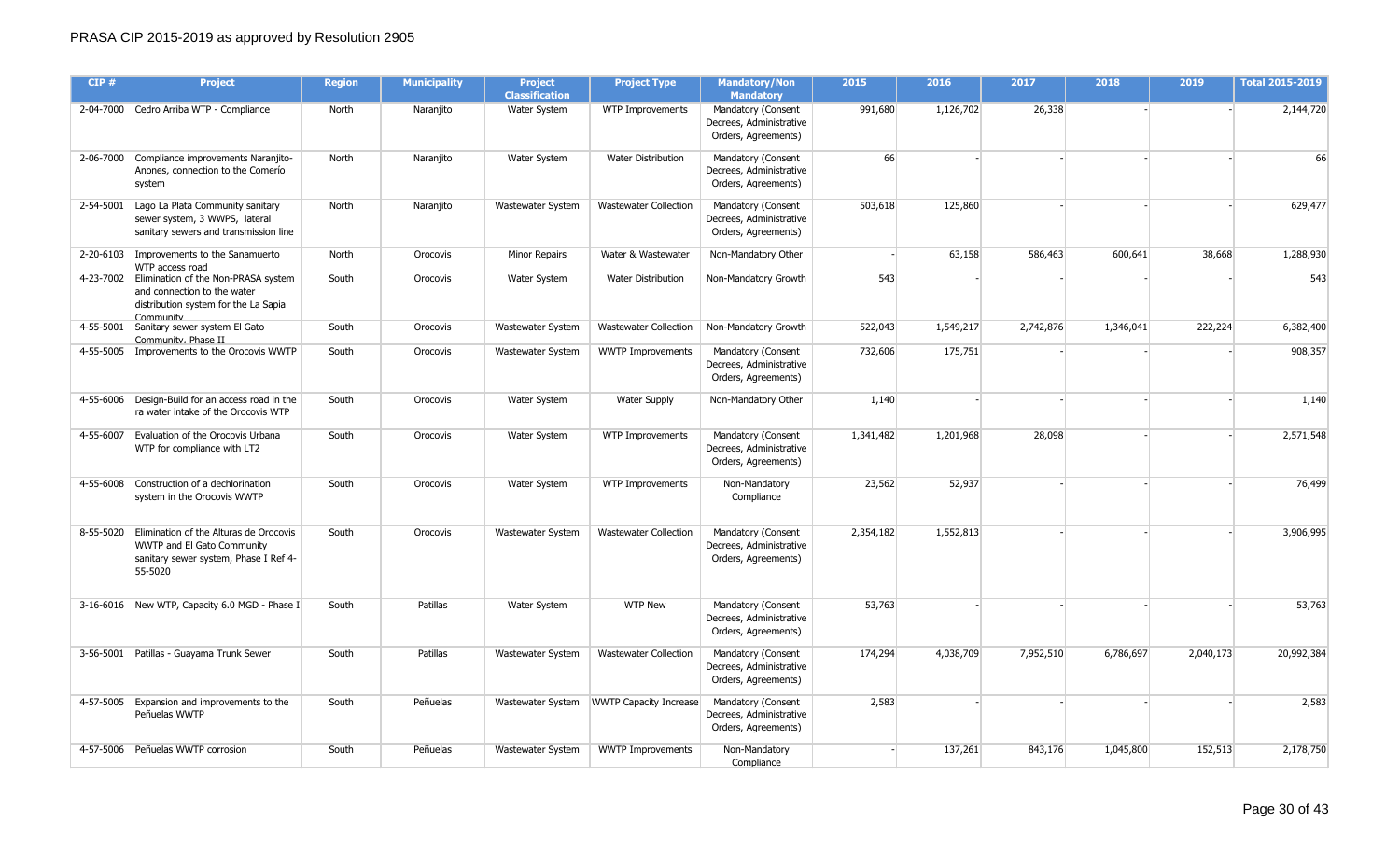| CIP#      | <b>Project</b>                                                                                                                                                       | <b>Region</b> | <b>Municipality</b> | <b>Project</b><br><b>Classification</b> | <b>Project Type</b>          | <b>Mandatory/Non</b><br><b>Mandatory</b>                             | 2015      | 2016       | 2017      | 2018      | 2019      | <b>Total 2015-2019</b> |
|-----------|----------------------------------------------------------------------------------------------------------------------------------------------------------------------|---------------|---------------------|-----------------------------------------|------------------------------|----------------------------------------------------------------------|-----------|------------|-----------|-----------|-----------|------------------------|
|           | 7-57-8002 Design-Build for the sludge<br>management system in Peñuelas<br><b>WWTP</b>                                                                                | South         | Peñuelas            | <b>Minor Repairs</b>                    | Water & Wastewater           | Non-Mandatory<br>Compliance                                          | 11,840    |            |           |           |           | 11,840                 |
| 4-15-6006 | Rellocation of the water distribution<br>system in the area of the docks in<br>Puerto las Américas                                                                   | South         | Ponce               | Water System                            | Water Distribution           | Non-Mandatory Growth                                                 |           |            |           | 82,051    | 257,873   | 339,924                |
| 4-58-5083 | Rehabilitation 28 Km sanitary trunk<br>sewer, Phase II                                                                                                               | South         | Ponce               | Wastewater System                       | <b>Wastewater Collection</b> | Mandatory (Consent<br>Decrees, Administrative<br>Orders, Agreements) | 4,476,421 | 14,185,505 | 8,428,317 | 233,400   |           | 27,323,642             |
| 4-58-5087 | Construction of sanitary sewer system<br>for the historical zone (Ponce en<br>Marcha) Phase IIIA, IIIB, IIIC                                                         | South         | Ponce               | Wastewater System                       | <b>Wastewater Collection</b> | Non-Mandatory<br>Compliance                                          | 174,168   |            |           |           |           | 174,168                |
| 4-58-5091 | Rehabilitation of the anaerobic<br>digesters $#1$ and $#2$ , purchase and<br>installation of a gas chamber and an<br>emergency generator in the Ponce<br>WWTP (New1) | South         | Ponce               | Wastewater System                       | <b>WWTP Improvements</b>     | Non-Mandatory<br>Compliance                                          | 24,352    |            |           |           |           | 24,352                 |
|           | 4-58-5092 Chlorine application system in the<br>splitter box and entrance of the Ponce<br><b>WWTP</b>                                                                | South         | Ponce               | <b>Minor Repairs</b>                    | Water & Wastewater           | Non-Mandatory Quality,<br>Efficiency, Reliability &<br>Redundancy    | 13,115    |            |           |           |           | 13,115                 |
|           | 4-58-5093 Replacement of sanitary trunk sewer<br>and manholes in the Afrodita Street in<br>the Urb. Altavista                                                        | South         | Ponce               | Minor Repairs                           | Water & Wastewater           | Non-Mandatory Quality,<br>Efficiency, Reliability &<br>Redundancy    | 331,979   |            |           |           |           | 331,979                |
|           | 4-58-5094 Replacement of sanitary trunk sewer<br>and manholes in the Orguidea Street<br>in the Urb. Altavista                                                        | South         | Ponce               | <b>Minor Repairs</b>                    | Water & Wastewater           | Non-Mandatory Quality,<br>Efficiency, Reliability &<br>Redundancy    | 514,279   |            |           |           |           | 514,279                |
| 4-58-6002 | Aqueduct of the South                                                                                                                                                | South         | Ponce               | <b>Water System</b>                     | <b>Water Distribution</b>    | Non-Mandatory Quality,<br>Efficiency, Reliability &<br>Redundancy    | 31,680    |            |           |           |           | 31,680                 |
|           | 4-58-6003 Construction of water distribution<br>system for the historical zone (Ponce<br>en Marcha) Phase IIIA, IIIB, IIIC                                           | South         | Ponce               | Water System                            | <b>Water Distribution</b>    | Non-Mandatory<br>Compliance                                          | 277,215   |            |           |           |           | 277,215                |
|           | 4-58-6006 Renovation of the water distribution<br>system, Hostos Avenue and Playa de<br>Ponce, Ponce en Marcha Phase IV-A                                            | South         | Ponce               | Water System                            | Water Distribution           | Mandatory (Consent<br>Decrees, Administrative<br>Orders, Agreements) | 498,650   | 665,290    | 1,256,660 | 665,290   | 162,627   | 3,248,516              |
| 4-58-6066 | New water distribution tank 4 MG in<br>the Ponce Vieja WTP                                                                                                           | South         | Ponce               | Water System                            | <b>Water Distribution</b>    | Non-Mandatory<br>Compliance                                          | 3,932,679 | 3,634,391  | 84,960    |           |           | 7,652,030              |
|           | 4-58-6069 Improvements to the Ponce Nueva<br>WTP for compliance                                                                                                      | South         | Ponce               | Water System                            | WTP Improvements             | Mandatory (Consent<br>Decrees, Administrative<br>Orders, Agreements) | 819,273   | 2,096,866  | 4,088,888 | 3,273,441 | 1,316,366 | 11,594,833             |
|           | 4-58-6070   Improvements to the Ponce Vieja<br>WTP for compliance                                                                                                    | South         | Ponce               | Water System                            | WTP Improvements             | Mandatory (Consent<br>Decrees, Administrative<br>Orders, Agreements) | 177,177   | 1,263,627  | 2,692,076 | 1,373,508 | 164,821   | 5,671,210              |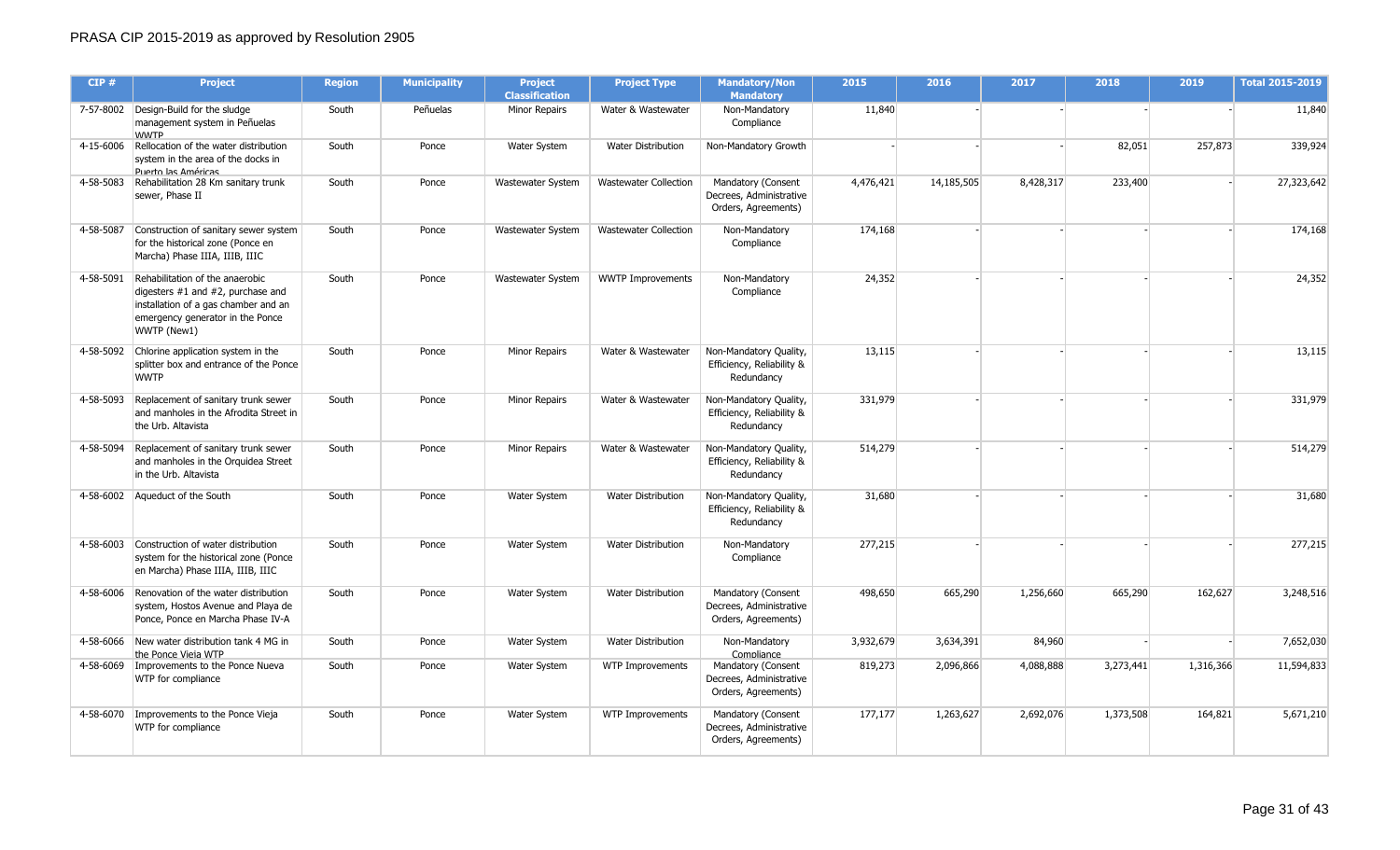| CIP#      | <b>Project</b>                                                                                                                                                                                                             | <b>Region</b> | <b>Municipality</b> | <b>Project</b><br><b>Classification</b> | <b>Project Type</b>       | <b>Mandatory/Non</b><br><b>Mandatory</b>                             | 2015      | 2016      | 2017      | 2018      | 2019      | <b>Total 2015-2019</b> |
|-----------|----------------------------------------------------------------------------------------------------------------------------------------------------------------------------------------------------------------------------|---------------|---------------------|-----------------------------------------|---------------------------|----------------------------------------------------------------------|-----------|-----------|-----------|-----------|-----------|------------------------|
|           | 4-58-6071   Improvements to the Coto Laurel WTP<br>for compliance                                                                                                                                                          | South         | Ponce               | Water System                            | WTP Improvements          | Mandatory (Consent<br>Decrees, Administrative<br>Orders, Agreements) | 167,706   | 1,313,710 | 2,697,701 | 1,265,054 | 129,749   | 5,573,921              |
|           | 4-58-6072   Design-Build for a new electrical<br>substation of 150 KVA, for the Cerca<br>del Cielo PS                                                                                                                      | South         | Ponce               | Minor Repairs                           | Water & Wastewater        | Non-Mandatory Quality,<br>Efficiency, Reliability &<br>Redundancy    | 512       |           |           |           |           | 512                    |
| 4-58-6073 | Rehabilitation of pipeline and<br>manholes of the raw water intake<br>nineline of the Cerrillos PS                                                                                                                         | South         | Ponce               | Minor Repairs                           | Water & Wastewater        | Non-Mandatory<br>Compliance                                          | 494,928   | 94,296    |           |           |           | 589,224                |
|           | 4-58-6074   Improvements to the filter system of<br>the Hogares Seguros WTP                                                                                                                                                | South         | Ponce               | Minor Repairs                           | Water & Wastewater        | Non-Mandatory<br>Compliance                                          | 293,053   |           |           |           |           | 293,053                |
| 4-58-6075 | Renovation of the water distribution<br>system, Hostos Avenue and Playa de<br>Ponce, Ponce en Marcha Phase IV-B                                                                                                            | South         | Ponce               | <b>Water System</b>                     | <b>Water Distribution</b> | Non-Mandatory Quality,<br>Efficiency, Reliability &<br>Redundancy    |           |           |           | 435,967   | 1,619,307 | 2,055,275              |
|           | 4-58-6077 Renovation of the water distribution<br>system, Hostos Avenue and Playa de<br>Ponce, Ponce en Marcha Phase IV-C                                                                                                  | South         | Ponce               | <b>Water System</b>                     | Water Distribution        | Non-Mandatory Other                                                  |           |           |           | 523,086   | 3,034,730 | 3,557,816              |
|           | 4-58-7002 Hydropneumatic system and<br>installation of a 2" pipeline in<br>Mercedita Community                                                                                                                             | South         | Ponce               | Minor Repairs                           | Water & Wastewater        | Non-Mandatory Quality,<br>Efficiency, Reliability &<br>Redundancy    | 266,207   |           |           |           |           | 266,207                |
| 4-58-9002 | Design-Build of a building next to the<br>existing El Tuque Operations Center<br>building                                                                                                                                  | South         | Ponce               | <b>Buildings</b>                        | <b>Buildings</b>          | Non-Mandatory Other                                                  | 582,949   |           |           |           |           | 582,949                |
|           | 4-80-6010 MOA - incidental works to the<br>underground first order limit of the<br>historical zone in coordination with the<br>PR Electric and Power Authority<br>(PREPA) Phase I and II (Ponce en<br>Marchal (LA_90_E000) | South         | Ponce               | Renovation and<br>Replacement           | Water & Wastewater        | Non-Mandatory Quality,<br>Efficiency, Reliability &<br>Redundancy    | 756,275   | 145,126   |           |           |           | 901,401                |
| 7-58-8002 | Design-Build for Improvements to the<br>septic receiving tanks system in the<br>Ponce WWTP                                                                                                                                 | South         | Ponce               | Minor Repairs                           | Water & Wastewater        | Non-Mandatory<br>Compliance                                          | 17,848    |           |           |           |           | 17,848                 |
|           | 7-58-9002   Improvements to the Guaraguao WTP                                                                                                                                                                              | South         | Ponce               | <b>Minor Repairs</b>                    | Water & Wastewater        | Mandatory (Consent<br>Decrees, Administrative<br>Orders, Agreements) | 273,926   | 1,321,967 | 224,517   |           |           | 1,820,410              |
|           | 7-58-9003 Design-Build for Improvements to the<br>filters of the Real Anón WTP                                                                                                                                             | South         | Ponce               | Minor Repairs                           | Water & Wastewater        | Non-Mandatory<br>Compliance                                          | 56,581    |           |           |           |           | 56,581                 |
|           | 7-58-9006 Design-Build for electrical substation<br>of 75 KVA for the Fagot Well                                                                                                                                           | South         | Ponce               | Minor Repairs                           | Water & Wastewater        | Non-Mandatory Quality,<br>Efficiency, Reliability &<br>Redundancy    | 42,237    |           |           |           |           | 42,237                 |
| 7-58-9007 | Design-Build for Improvements to the<br>electrical substation of the Jacaranda<br>PS                                                                                                                                       | South         | Ponce               | Minor Repairs                           | Water & Wastewater        | Non-Mandatory Quality,<br>Efficiency, Reliability &<br>Redundancy    | 5,286     |           |           |           |           | 5,286                  |
| 2-59-6000 | Improvements to the Guajataca WTP:<br>Rehabilitation and installation of two<br>package plant modules                                                                                                                      | North         | Quebradillas        | Water System                            | WTP Improvements          | Mandatory (Consent<br>Decrees, Administrative<br>Orders, Agreements) | 1,153,087 | 1,774,450 |           |           |           | 2,927,537              |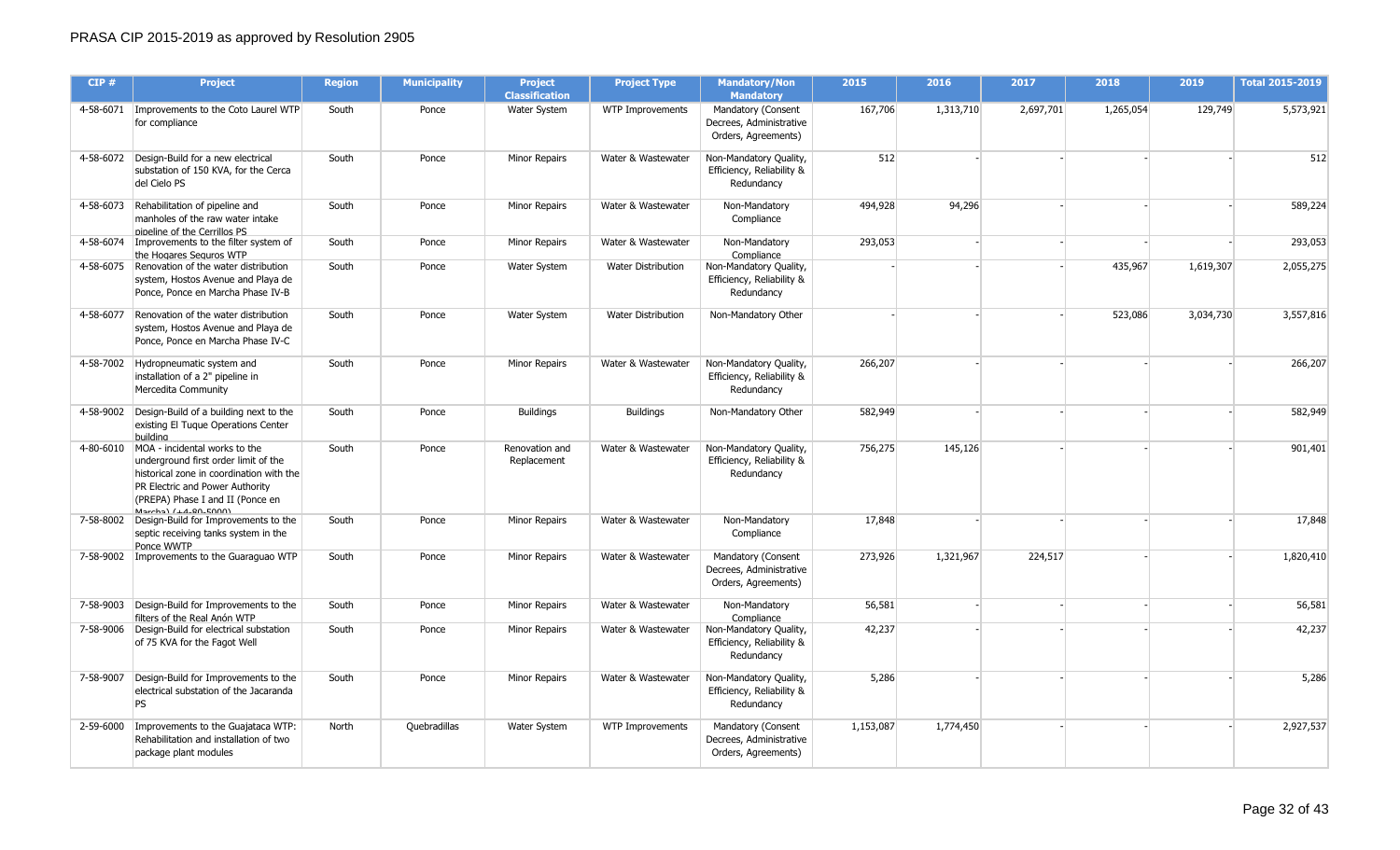| CIP#      | <b>Project</b>                                                                                                                                             | <b>Region</b> | <b>Municipality</b> | <b>Project</b><br><b>Classification</b> | <b>Project Type</b> | <b>Mandatory/Non</b><br><b>Mandatory</b> | 2015      | 2016      | 2017      | 2018      | 2019      | <b>Total 2015-2019</b> |
|-----------|------------------------------------------------------------------------------------------------------------------------------------------------------------|---------------|---------------------|-----------------------------------------|---------------------|------------------------------------------|-----------|-----------|-----------|-----------|-----------|------------------------|
|           | 2-59-6002 Electrical and mechanical<br>improvements and installation of an<br>emergency power generator in the PS<br>and reservoir of the Quebradillas WTP | North         | Quebradillas        | Water System                            | WTP Improvements    | Non-Mandatory Other                      | 347,990   | 764,844   |           |           |           | 1,112,834              |
| 2-59-7001 | Replacement of the filter media in the<br>three filters of the Quebradillas WTP                                                                            | North         | Quebradillas        | Renovation and<br>Replacement           | Water & Wastewater  | Non-Mandatory Other                      | 112,088   | 395,099   |           |           |           | 507,188                |
| 1-99-0001 | Minor construction repairs,<br>replacement and renewal works,<br>Includes 1-99-0002, 1-99-0003 and 1-<br>99-0004                                           | Metro         | Ren Y otros         | Minor Repairs                           | Water & Wastewater  | Structure                                | 3,358,473 | 6,449,264 |           |           |           | 9,807,737              |
|           | 1-99-0005 Minor construction repairs,<br>replacement and renewal works, 2017-<br>2019                                                                      | Metro         | Ren Y otros         | Minor Repairs                           | Water & Wastewater  | Structure                                |           |           | 355,863   | 1,597,750 | 3,275,388 | 5,229,000              |
|           | 2-99-0013 Minor construction repairs,<br>replacement and renewal works,<br>Includes 2-99-0014, 2-99-0015 and 2-<br>99-0016                                 | North         | Ren Y otros         | Minor Repairs                           | Water & Wastewater  | Structure                                | 1,120,405 |           |           |           |           | 1,120,405              |
| 2-99-0017 | Minor construction repairs,<br>replacement and renewal works, 2017-<br>2019                                                                                | North         | Ren Y otros         | <b>Minor Repairs</b>                    | Water & Wastewater  | Structure                                |           |           | 355,863   | 1,597,750 | 3,275,388 | 5,229,000              |
|           | 3-99-0005 Minor construction repairs,<br>replacement and renewal works,<br>Includes 3-99-0006, 3-99-0007 and 3-<br>99-0008                                 | East          | Ren Y otros         | <b>Minor Repairs</b>                    | Water & Wastewater  | Structure                                | 3,196,884 | 4,334,148 |           |           |           | 7,531,032              |
|           | 3-99-0009 Minor construction repairs,<br>replacement and renewal works, 2017-<br>2019                                                                      | East          | Ren Y otros         | Minor Repairs                           | Water & Wastewater  | Structure                                |           |           | 1,278,200 | 2,774,275 | 2,498,300 | 6,550,775              |
| 4-99-0009 | Minor construction repairs,<br>replacement and renewal works,<br>Includes 4-99-0010, 4-99-0011 and 4-<br>99-0012                                           | South         | Ren Y otros         | Minor Repairs                           | Water & Wastewater  | Structure                                | 4,396,360 | 3,758,913 |           |           |           | 8,155,273              |
|           | 4-99-0013 Minor construction repairs,<br>replacement and renewal works, 2017-<br>2019                                                                      | South         | Ren Y otros         | <b>Minor Repairs</b>                    | Water & Wastewater  | Structure                                |           |           | 355,863   | 1,597,750 | 3,275,388 | 5,229,000              |
|           | 5-99-0017 Minor construction repairs,<br>replacement and renewal works,<br>Includes 5-99-0018, 5-99-0018 and 5-<br>99-0020                                 | West          | Ren Y otros         | Minor Repairs                           | Water & Wastewater  | Structure                                | 1,229,175 |           |           |           |           | 1,229,175              |
| 5-99-0021 | Minor construction repairs,<br>replacement and renewal works, 2017-<br>2019                                                                                | West          | Ren Y otros         | Minor Repairs                           | Water & Wastewater  | Structure                                |           |           | 355,863   | 1,597,750 | 3,275,388 | 5,229,000              |
|           | 5-60-5001 Closure Phase - Sanitary sewer system<br>in the Barrero Community                                                                                | West          | Rincon              | Minor Repairs                           | Water & Wastewater  | Non-Mandatory Growth                     |           | 31,943    | 99,509    |           |           | 131,451                |
|           | 5-60-5002 Demolition works to the structures of<br>the old Rincón WWTP                                                                                     | West          | Rincon              | Minor Repairs                           | Water & Wastewater  | Non-Mandatory Other                      | 118,010   |           |           |           |           | 118,010                |
|           | 5-60-7002   Installation of a 2"potable water<br>pipeline in the road PR-413 Km 3.4<br>Interior                                                            | West          | Rincon              | Minor Repairs                           | Water & Wastewater  | Non-Mandatory Growth                     | 235       |           |           |           |           | 235                    |
|           | 1-61-6001   Improvements to the raw water intake<br>of the Guzmán Arriba WTP                                                                               | Metro         | Rio Grande          | Minor Repairs                           | Water & Wastewater  | Non-Mandatory<br>Compliance              | 148,064   | 511,556   | 37,020    |           |           | 696,640                |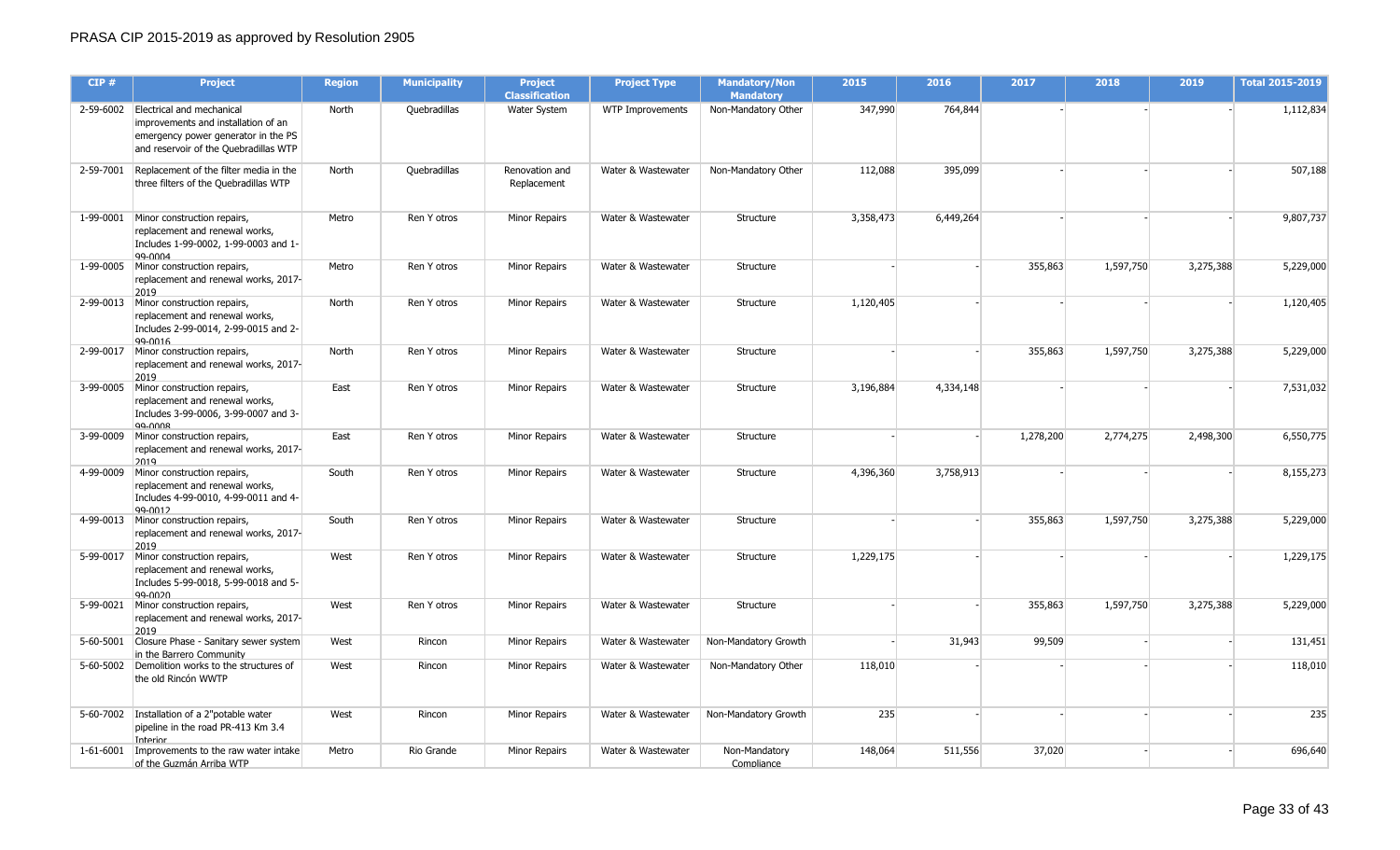| CIP#      | <b>Project</b>                                                                                                                                               | <b>Region</b> | <b>Municipality</b> | <b>Project</b><br><b>Classification</b> | <b>Project Type</b>          | <b>Mandatory/Non</b><br><b>Mandatory</b>                             | 2015      | 2016      | 2017      | 2018    | 2019 | <b>Total 2015-2019</b> |
|-----------|--------------------------------------------------------------------------------------------------------------------------------------------------------------|---------------|---------------------|-----------------------------------------|------------------------------|----------------------------------------------------------------------|-----------|-----------|-----------|---------|------|------------------------|
|           | 3-02-7030 Guzmán Arriba WTP - Compliance                                                                                                                     | Metro         | Rio Grande          | Water System                            | WTP Improvements             | Mandatory (Consent<br>Decrees, Administrative<br>Orders, Agreements) | 256,470   |           |           |         |      | 256,470                |
| 3-61-0001 | Rehabilitation and Improvements to<br>the electrical system of the<br>distribution pumps of the El Yunque<br>WTP in Río Grande PR                            | East          | Rio Grande          | Renovation and<br>Replacement           | Water & Wastewater           | Non-Mandatory Quality,<br>Efficiency, Reliability &<br>Redundancy    | 435,750   |           |           |         |      | 435,750                |
|           | 3-61-5020 Río Grande Estates sanitary trunk<br>sewer or divert to Coco Beach                                                                                 | East          | Rio Grande          | Wastewater System                       | <b>Wastewater Collection</b> | Mandatory (Consent<br>Decrees, Administrative<br>Orders, Agreements) | 434,302   | 1,964,468 | 2,169,711 | 342,072 |      | 4,910,552              |
|           | 3-61-5021 Study and rehabilitation of the sanitary<br>sewer system in Río Grande Estates                                                                     | East          | Rio Grande          | Wastewater System                       | <b>Wastewater Collection</b> | Non-Mandatory<br>Compliance                                          | 54,939    | 164,087   | 38,287    |         |      | 257,313                |
|           | 3-61-5023 Rehabilitation and improvements in<br>the Villas de Río Grande WWPS                                                                                | East          | Rio Grande          | Minor Repairs                           | Water & Wastewater           | Non-Mandatory Quality,<br>Efficiency, Reliability &<br>Redundancy    | 150,490   |           |           |         |      | 150,490                |
|           | 3-61-6000 Jiménez WTP (STS) (1 MGD) Ref<br><b>PM38</b>                                                                                                       | East          | Rio Grande          | Water System                            | WTP Improvements             | Mandatory (Consent<br>Decrees, Administrative<br>Orders, Agreements) | 229,507   | 671,609   | 156,709   |         |      | 1,057,824              |
|           | 3-61-6001   Improvements to the Palmasola water<br>distribution system, Guzmán Arriba<br>WTP, Cubuy Phase 1 (New10)                                          | East          | Rio Grande          | Water System                            | Water Distribution           | Non-Mandatory Quality,<br>Efficiency, Reliability &<br>Redundancy    | 495,181   |           |           |         |      | 495,181                |
|           | 3-61-6031   Improvements to the STS of the Río<br>Grande (El Yungue) WTP                                                                                     | East          | Rio Grande          | Water System                            | <b>STS</b>                   | Mandatory (Consent<br>Decrees, Administrative<br>Orders, Agreements) | 294,506   | 18,328    |           |         |      | 312,834                |
|           | 7-61-9000 Improvements to the occupational<br>safety of the El Yunaue WTP                                                                                    | East          | Rio Grande          | Minor Repairs                           | Water & Wastewater           | Non-Mandatory<br>Compliance                                          | 16,139    | 58,620    | 1,370     |         |      | 76,130                 |
|           | 4-63-5002 Sanitary sewer system in the La<br>Máquina Community, Santana Ward                                                                                 | West          | Sabana Grande       | <b>Wastewater System</b>                | <b>Wastewater Collection</b> | Non-Mandatory<br>Compliance                                          | 357       |           |           |         |      | 357                    |
|           | 4-63-5010   West sanitary trunk sewer road PR-2,<br>Liborio, Lluveras, Phase I                                                                               | West          | Sabana Grande       | Wastewater System                       | <b>Wastewater Collection</b> | Non-Mandatory<br>Compliance                                          | 1,232     |           |           |         |      | 1,232                  |
|           | 5-63-5003 MOA - Improvements to the PRIDCO<br>WWPS in the Vicente Quilinche<br>Avenue                                                                        | West          | Sabana Grande       | Minor Repairs                           | Water & Wastewater           | Non-Mandatory<br>Compliance                                          | 21,569    | 221,010   | 37,535    |         |      | 280,115                |
|           | 5-63-6002 Elimination of the La Máquina WTP,<br>new water distribution system<br>Maginas WTP                                                                 | West          | Sabana Grande       | Water System                            | <b>Water Distribution</b>    | Mandatory (Consent<br>Decrees, Administrative<br>Orders, Agreements) | 1,249,854 | 1,480,194 | 345,378   |         |      | 3,075,426              |
|           | 3-05-7000 Aguirre and Montesoria Communities<br>water distribution system                                                                                    | South         | Salinas             | Water System                            | Water Distribution           | Non-Mandatory<br>Compliance                                          | 415       |           |           |         |      | 415                    |
| 3-64-5001 | Installation of the Cocos Community<br>sanitary sewer system, includes close-<br>out of Arcadio Maldonado (Requires<br>the 3-64-5030 project to be operable) | South         | Salinas             | <b>Wastewater System</b>                | <b>Wastewater Collection</b> | Non-Mandatory<br>Compliance                                          | 2,503,122 | 582,056   |           |         |      | 3,085,177              |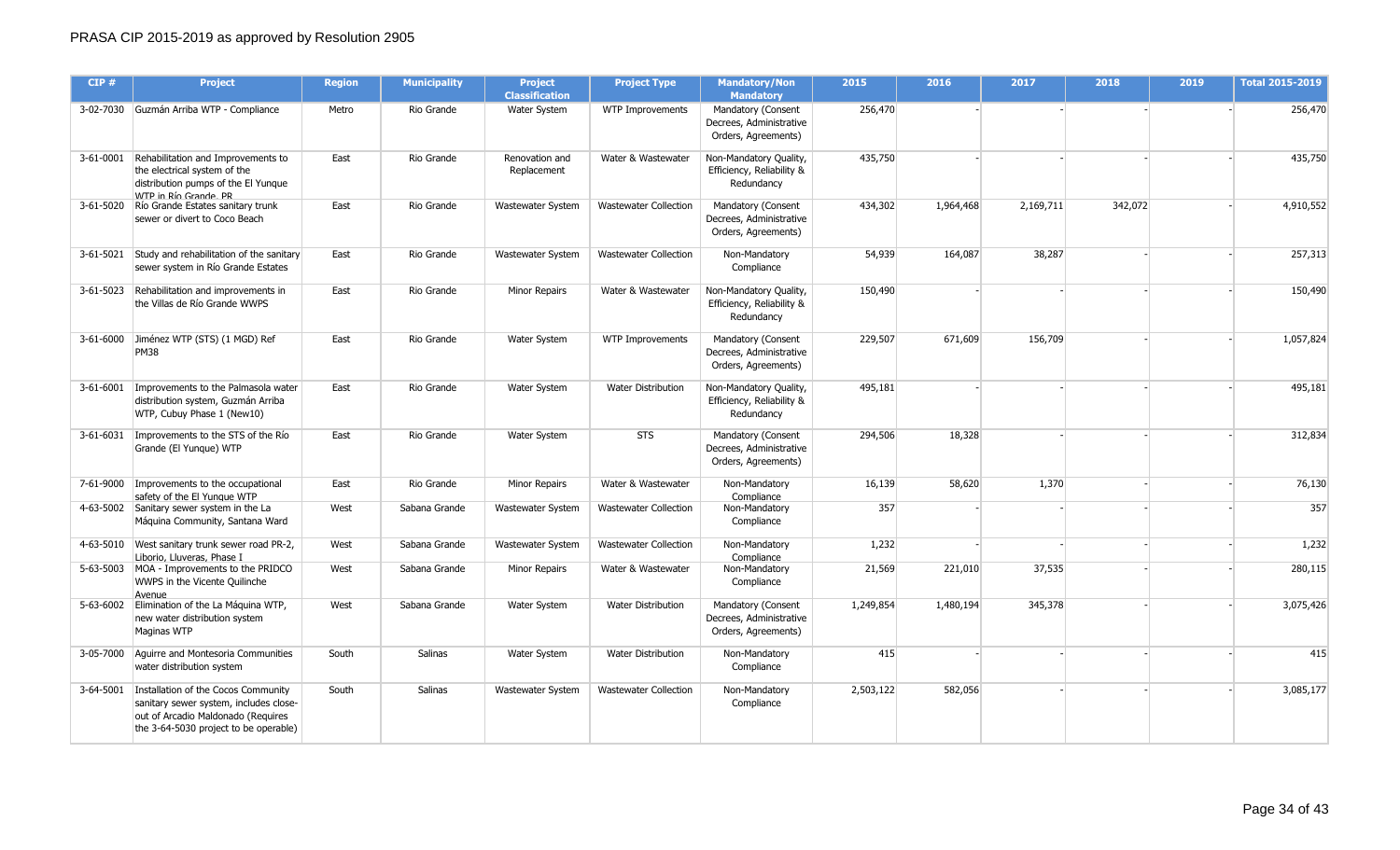| CIP#      | <b>Project</b>                                                                                                                     | <b>Region</b> | <b>Municipality</b> | <b>Project</b><br><b>Classification</b> | <b>Project Type</b>           | <b>Mandatory/Non</b><br><b>Mandatory</b>                             | 2015      | 2016      | 2017      | 2018      | 2019    | <b>Total 2015-2019</b> |
|-----------|------------------------------------------------------------------------------------------------------------------------------------|---------------|---------------------|-----------------------------------------|-------------------------------|----------------------------------------------------------------------|-----------|-----------|-----------|-----------|---------|------------------------|
|           | 3-64-5010 Aguirre and Montesoria Communities<br>sanitary sewer system                                                              | South         | Salinas             | Wastewater System                       | <b>Wastewater Collection</b>  | Non-Mandatory<br>Compliance                                          | 911       |           |           |           |         | 911                    |
|           | 3-64-5030 Cocos sanitary trunk sewer from road<br>PR-1 to Salinas Guayama sanitary<br>trunk sewer in road PR-3 (see 3-64-<br>5001) | South         | Salinas             | Wastewater System                       | <b>Wastewater Collection</b>  | Non-Mandatory<br>Compliance                                          | 344       |           |           |           |         | 344                    |
|           | 4-64-5001 Rehabilitation of the Salinas trunk<br>sewer                                                                             | South         | <b>Salinas</b>      | <b>Wastewater System</b>                | <b>Wastewater Collection</b>  | Non-Mandatory Other                                                  |           | 458,990   | 1,005,130 | 1,051,610 | 389,270 | 2,905,000              |
|           | 4-64-6002 Construction of the water distribution<br>system for the Brisas Sector in Salinas                                        | South         | <b>Salinas</b>      | <b>Minor Repairs</b>                    | Water & Wastewater            | Non-Mandatory Growth                                                 | 21,900    |           |           |           |         | 21,900                 |
|           | 4-64-6003 Elimination of the Texidor, Las Monjas<br>and San Felipe Wells                                                           | South         | <b>Salinas</b>      | Water System                            | Water Distribution            | Non-Mandatory Other                                                  |           | 625,301   | 2,804,923 | 2,286,816 | 238,210 | 5,955,250              |
| 4-16-6000 | Transmission line 1 MGD Lajas/San<br>Germán                                                                                        | West          | San German          | Water System                            | <b>Water Distribution</b>     | Mandatory (Consent<br>Decrees, Administrative<br>Orders, Agreements) | 1,685,183 |           |           |           |         | 1,685,183              |
| 4-65-5023 | Expansion from 2.2 to 4.0 MGD in the<br>existing WWTP                                                                              | West          | San German          | Wastewater System                       | <b>WWTP Capacity Increase</b> | Mandatory (Consent<br>Decrees, Administrative<br>Orders, Agreements) | 858       |           |           |           |         | 858                    |
|           | 5-65-0001 Construction of operational and<br>commercial offices in the area of San<br>Germán                                       | West          | San German          | <b>Buildings</b>                        | <b>Buildings</b>              | Non-Mandatory Other                                                  | 122,776   | 141,926   | 20,918    |           |         | 285,620                |
|           | 5-65-5001 Elimination of the Reparto<br>Universitario WWPS                                                                         | West          | San German          | <b>Minor Repairs</b>                    | Water & Wastewater            | Non-Mandatory Quality,<br>Efficiency, Reliability &<br>Redundancv    | 80,268    |           |           |           |         | 80,268                 |
|           | 5-65-5002 Elimination of the El Poli WWPS in San<br>Germán, PR                                                                     | West          | San German          | Wastewater System                       | <b>Wastewater Collection</b>  | Non-Mandatory Other                                                  | 25,143    |           |           |           |         | 25,143                 |
|           | 5-65-7001 MOA - Extension of the water<br>distribution system in the Caín Alto<br>Ward, Don Yolo Sector                            | West          | San German          | <b>Minor Repairs</b>                    | Water & Wastewater            | Non-Mandatory Quality,<br>Efficiency, Reliability &<br>Redundancy    | 16,152    | 17,356    |           |           |         | 33,508                 |
|           | 7-65-7001 Extension of the service area of the<br>Pin Ouiñonez Community                                                           | West          | San German          | <b>Minor Repairs</b>                    | Water & Wastewater            | Non-Mandatory Growth                                                 |           |           | 24,820    | 109,342   |         | 134,162                |
|           | 1-11-5065 Rehabilitation of 66" sanitary trunk<br>sewer Puerto Nuevo WWTP -<br><b>Fmergency</b>                                    | Metro         | San Juan            | Wastewater System                       | Wastewater Collection         | Non-Mandatory Other                                                  | 183,002   | 1,547,346 | 1,383,472 | 66,180    |         | 3,180,000              |
|           | 1-66-0001 Purchase of machinery to make water<br>house connections under pressure                                                  | Metro         | San Juan            | Minor Repairs                           | Water & Wastewater            | Non-Mandatory Other                                                  |           | 329,175   | 47,025    |           |         | 376,200                |
| 1-66-2001 | Cafeteria and Metro Region Central<br>Building (Sede) Ref 1-80-2056                                                                | Metro         | San Juan            | <b>Buildings</b>                        | <b>Buildings</b>              | Non-Mandatory Other                                                  | 393,262   | 7,787     |           |           |         | 401,049                |
|           | 1-66-5013 El Capa Community sanitary trunk<br>sewer in the road PR-199                                                             | Metro         | San Juan            | Wastewater System                       | <b>Wastewater Collection</b>  | Non-Mandatory<br>Compliance                                          | 3,629     |           |           |           |         | 3,629                  |
|           | 1-66-5014   Degritter system for the Puerto Nuevo<br><b>WWTP</b>                                                                   | Metro         | San Juan            | <b>Wastewater System</b>                | <b>WWTP Improvements</b>      | Mandatory (Consent<br>Decrees, Administrative<br>Orders, Agreements) | 2,837,273 | 8,558,340 | 5,815,706 | 297,394   |         | 17,508,712             |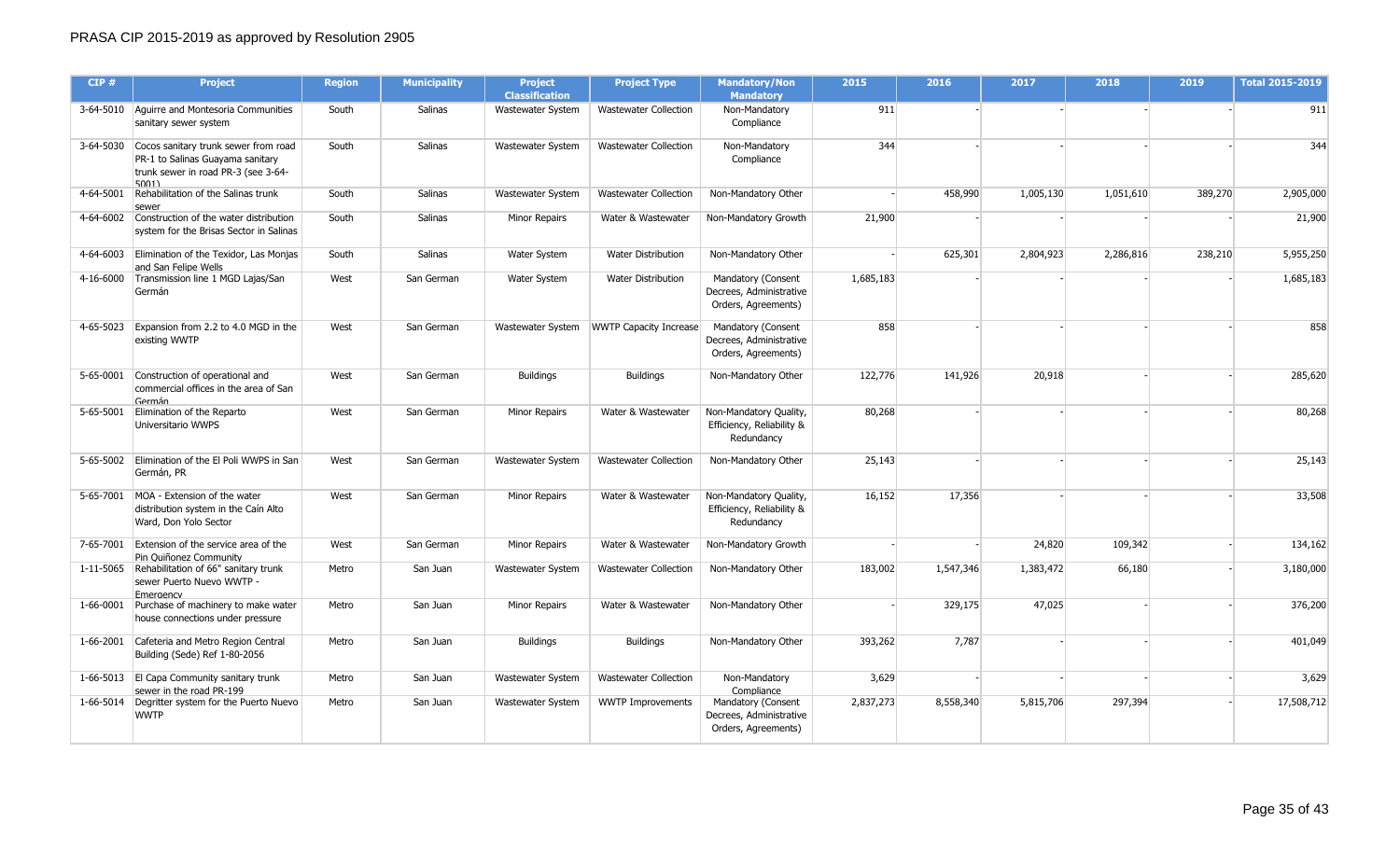| CIP#      | <b>Project</b>                                                                                                                                | <b>Region</b> | <b>Municipality</b> | <b>Project</b><br><b>Classification</b> | <b>Project Type</b>          | <b>Mandatory/Non</b><br><b>Mandatory</b>                             | 2015      | 2016      | 2017       | 2018      | 2019      | <b>Total 2015-2019</b> |
|-----------|-----------------------------------------------------------------------------------------------------------------------------------------------|---------------|---------------------|-----------------------------------------|------------------------------|----------------------------------------------------------------------|-----------|-----------|------------|-----------|-----------|------------------------|
|           | 1-66-5060 Elimination of Colomer WWPS and<br>rehabilitation of the Condado sanitary<br>sewer system                                           | Metro         | San Juan            | Wastewater System                       | <b>Pump Stations</b>         | Mandatory (Consent<br>Decrees, Administrative<br>Orders, Agreements) | 442       |           |            |           |           | 442                    |
|           | 1-66-5076 San José and Miramar siphon -<br>compliance administrative orders (+1-<br>$66 - 5077$                                               | Metro         | San Juan            | Water System                            | <b>Water Distribution</b>    | Non-Mandatory<br>Compliance                                          | 4,114     |           |            |           |           | 4,114                  |
| 1-66-5083 | Rehabilitation of the San José sanitary<br>trunk sewer, Enlace Caño Martín Peña                                                               | Metro         | San Juan            | Wastewater System                       | <b>Wastewater Collection</b> | Mandatory (Consent<br>Decrees, Administrative<br>Orders, Agreements) | 6,007,289 | 1,278,585 |            |           |           | 7,285,874              |
|           | 1-66-5093 Installation of water house<br>connections for the Elementary<br>School, Head Start, Gymnasium and<br>recidence 710R in Ohrero Ward | Metro         | San Juan            | Minor Repairs                           | Water & Wastewater           | Non-Mandatory<br>Compliance                                          |           |           | 129,408    | 24,833    |           | 154,241                |
| 1-66-5094 | Improvements to the Puerto Nuevo<br>WWTP incinerator, emissions control                                                                       | Metro         | San Juan            | Wastewater System                       | <b>WWTP Improvements</b>     | Non-Mandatory<br>Compliance                                          | 885,968   | 8,606,542 | 10,336,289 | 1,265,668 |           | 21,094,467             |
|           | 1-66-5095 Rehabilitation of the Barrio Obrero<br>Oeste Community sanitary sewer<br>system                                                     | Metro         | San Juan            | Wastewater System                       | <b>Wastewater Collection</b> | Mandatory (Consent<br>Decrees, Administrative<br>Orders, Agreements) | 7,160     |           |            |           |           | 7,160                  |
|           | 1-66-5096  "Ideal Plant" improvements to the<br>Puerto Nuevo WWTP                                                                             | Metro         | San Juan            | Wastewater System                       | <b>WWTP Improvements</b>     | Non-Mandatory Quality,<br>Efficiency, Reliability &<br>Redundancy    | 983,535   | 1,755,421 | 615,218    |           |           | 3,354,173              |
| 1-66-5098 | Relocation of the 30" sanitary trunk<br>sewer in the Jardín Botánico Estación<br>Experimental                                                 | Metro         | San Juan            | Minor Repairs                           | Water & Wastewater           | Non-Mandatory Quality,<br>Efficiency, Reliability &<br>Redundancy    | 6,300     |           |            |           |           | 6,300                  |
| 1-66-5099 | Combined Sewer Overflows in San<br>Juan (CSO) Figueroa, Old San Juan,<br>Santurce and Ponce de León Wards                                     | Metro         | San Juan            | Wastewater System                       | <b>Wastewater Collection</b> | Non-Mandatory<br>Compliance                                          | 4,766,299 | 934,474   |            |           |           | 5,700,773              |
|           | 1-66-5101 Replacement of the elbow in the exit<br>pipeline at the effluent building of the<br>Puerto Nuevo WWTP                               | Metro         | San Juan            | Minor Repairs                           | Water & Wastewater           | Non-Mandatory<br>Compliance                                          | 81,703    | 99,859    |            |           |           | 181,563                |
|           | 1-66-5103 Sanitary sewer system for the south<br>sector of the Israel and Bitumul<br>Communities                                              | Metro         | San Juan            | Wastewater System                       | <b>Wastewater Collection</b> | Mandatory (Consent<br>Decrees, Administrative<br>Orders, Agreements) | 224,779   | 1,727,388 | 6,372,466  | 5,690,220 | 725,793   | 14,740,648             |
|           | 1-66-5104 Relocation of the Rexach sanitary<br>trunk sewer in the Caño Martín Peña                                                            | Metro         | San Juan            | Wastewater System                       | <b>Wastewater Collection</b> | Mandatory (Consent<br>Decrees, Administrative<br>Orders, Agreements) | 44,500    | 1,471,196 | 5,464,441  | 4,273,473 | 467,046   | 11,720,656             |
|           | 1-66-5105 Buena Vista Community sanitary<br>sewer system in Santurce, PR                                                                      | Metro         | San Juan            | Wastewater System                       | <b>Wastewater Collection</b> | Mandatory (Consent<br>Decrees, Administrative<br>Orders, Agreements) | 61,804    |           | 319,407    | 2,304,290 | 4,973,617 | 7,659,117              |
|           | 1-66-5106 Design-Build of the new sanitary<br>sewer system in the Yambele Sector,<br>Monacillo Ward in San Juan, PR                           | Metro         | San Juan            | Wastewater System                       | <b>Wastewater Collection</b> | Non-Mandatory Growth                                                 |           | 24,879    | 237,583    | 10,936    |           | 273,398                |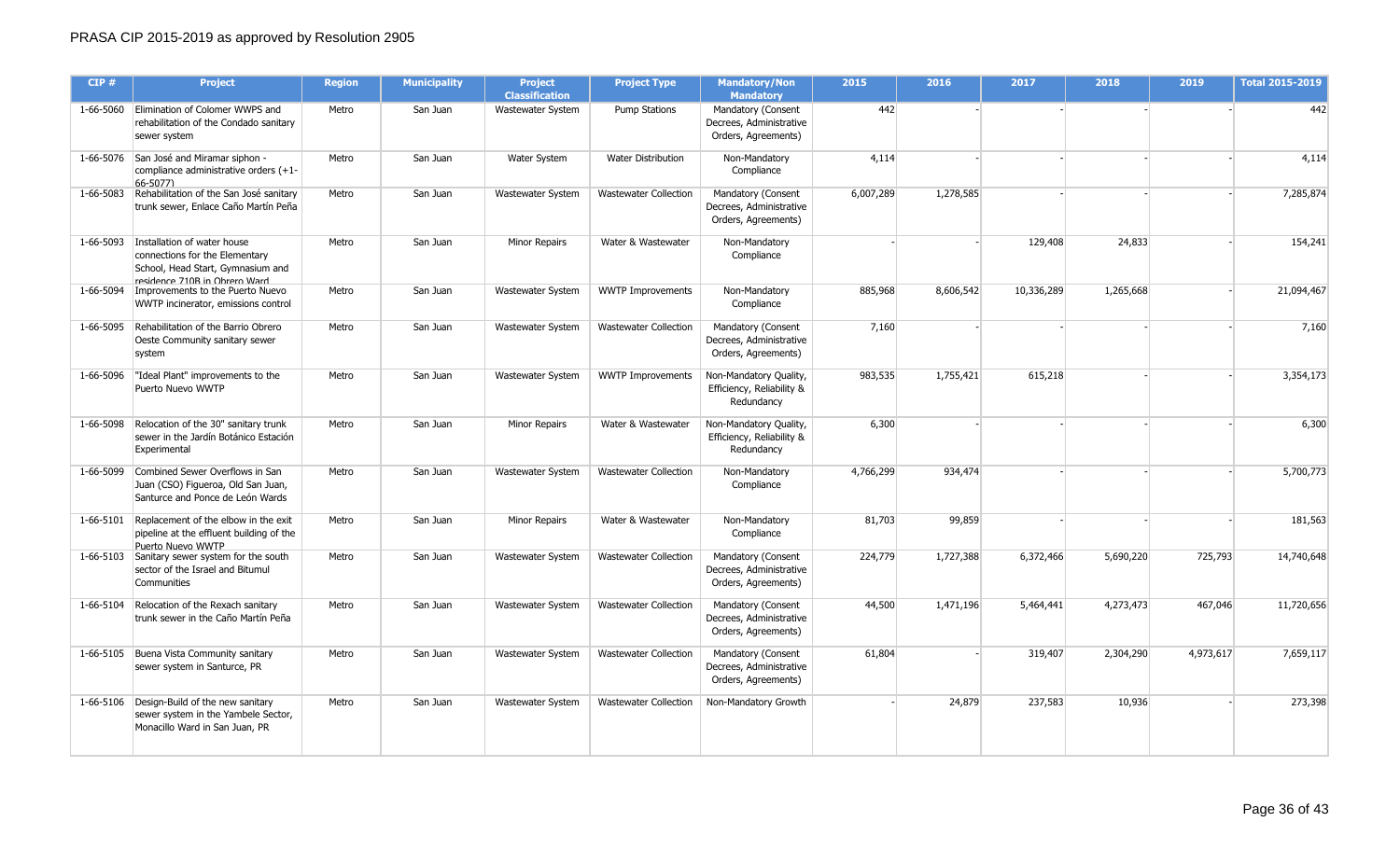| CIP#      | <b>Project</b>                                                                                                                                        | <b>Region</b> | <b>Municipality</b> | <b>Project</b><br><b>Classification</b> | <b>Project Type</b>          | <b>Mandatory/Non</b><br><b>Mandatory</b>                             | 2015    | 2016      | 2017      | 2018      | 2019       | Total 2015-2019 |
|-----------|-------------------------------------------------------------------------------------------------------------------------------------------------------|---------------|---------------------|-----------------------------------------|------------------------------|----------------------------------------------------------------------|---------|-----------|-----------|-----------|------------|-----------------|
|           | 1-66-5108 Construction of sludge drying beds in<br>the Puerto Nuevo WWTP                                                                              | Metro         | San Juan            | Wastewater System                       | <b>WWTP Improvements</b>     | Non-Mandatory<br>Compliance                                          |         | 183,015   | 1,542,555 | 2,244,113 | 387,818    | 4,357,500       |
|           | 1-66-6089 Improvements to the water<br>distribution system in the Urb.<br><b>Mansions Hills</b>                                                       | Metro         | San Juan            | Minor Repairs                           | Water & Wastewater           | Non-Mandatory Quality,<br>Efficiency, Reliability &<br>Redundancy    | 26,033  | 172,315   | 8,264     |           |            | 206,612         |
| 1-66-6090 | Structural improvements to the La<br>Plata Dam - installation of anchorages                                                                           | Metro         | San Juan            | Water System                            | <b>Water Supply</b>          | Non-Mandatory Other                                                  | 178,033 | 1,652,170 | 1,692,113 | 108,934   |            | 3,631,250       |
|           | 1-66-6091 Buena Vista Community water<br>distribution system in Santurce, PR                                                                          | Metro         | San Juan            | <b>Water System</b>                     | <b>Water Distribution</b>    | Non-Mandatory Quality,<br>Efficiency, Reliability &<br>Redundancy    | 43,559  |           | 1,005,016 | 7,250,469 | 15,649,528 | 23,948,571      |
|           | 1-66-6092 Water distribution system for the<br>south sector of the Israel and Bitumul<br>Communities                                                  | Metro         | San Juan            | <b>Water System</b>                     | <b>Water Distribution</b>    | Non-Mandatory Quality,<br>Efficiency, Reliability &<br>Redundancy    | 191,801 | 119,753   | 178,972   | 261,878   | 331,624    | 1,084,028       |
|           | 1-66-7002 Design-Build improvements to the<br>Camino and Guzmán water<br>distribution system in the Los<br>Olvidados Community                        | Metro         | San Juan            | <b>Water System</b>                     | <b>Water Distribution</b>    | Non-Mandatory Quality,<br>Efficiency, Reliability &<br>Redundancy    | 22,289  |           |           |           |            | 22,289          |
|           | 1-66-7003 Water distribution system for sector in<br>the Israel and Bitumul Community                                                                 | Metro         | San Juan            | <b>Minor Repairs</b>                    | Water & Wastewater           | Mandatory (Consent<br>Decrees, Administrative<br>Orders, Agreements) | 6,164   | 79,492    | 293,252   | 261,856   | 33,400     | 674,164         |
| 1-66-7005 | Relocation of the Boringuen potable<br>water transmission line in the Caño<br>Martín Peña                                                             | Metro         | San Juan            | Water System                            | Water Distribution           | Mandatory (Consent<br>Decrees, Administrative<br>Orders, Agreements) | 299,595 | 1,284,227 | 1,667,059 | 309,746   |            | 3,560,627       |
|           | 7-66-5091 Installation of 175 LM of an 8"<br>sanitary sewer in the Los Peña Sector<br>in Ramón Garav Street                                           | Metro         | San Juan            | <b>Minor Repairs</b>                    | Water & Wastewater           | Non-Mandatory<br>Compliance                                          | 1,527   |           |           |           |            | 1,527           |
|           | 3-67-5000 Elimination of the existing WWTP for a<br>trunk sewer to Caguas WWTP (Phase<br>II)                                                          | East          | San Lorenzo         | Wastewater System                       | <b>Wastewater Collection</b> | Mandatory (Consent<br>Decrees, Administrative<br>Orders, Agreements) | 45,659  |           |           |           |            | 45,659          |
|           | 3-67-6001   Improvements to the Cerro Gordo<br><b>WTP STS</b>                                                                                         | East          | San Lorenzo         | Water System                            | <b>WTP Improvements</b>      | Mandatory (Consent<br>Decrees, Administrative<br>Orders, Agreements) | 786,221 | 3,138,481 | 2,922,034 | 396,819   |            | 7,243,555       |
|           | 3-67-6002 Improvements to the raw water intake<br>and PS of the Cerro Gordo WTP                                                                       | East          | San Lorenzo         | Water System                            | Water Supply                 | Non-Mandatory<br>Compliance                                          | 284,651 | 1,668,937 | 3,214,553 | 2,680,165 | 657,709    | 8,506,015       |
|           | 3-67-7002 Improvements to the water<br>distribution system, replacement of<br>545 LM for PVC of 4" and 6" in the<br>Roosevelt and Los Velazquez Wards | East          | San Lorenzo         | Minor Repairs                           | Water & Wastewater           | Non-Mandatory Quality,<br>Efficiency, Reliability &<br>Redundancy    | 13,176  |           |           |           |            | 13,176          |
|           | 7-67-9002 Access road to the backwash tank in<br>the Cerro Gordo WTP                                                                                  | East          | San Lorenzo         | <b>Minor Repairs</b>                    | Water & Wastewater           | Non-Mandatory<br>Compliance                                          | 2,382   |           |           |           |            | 2,382           |
|           | 2-03-6001 San Sebastián WTP - Improvements<br>to two raw water intakes                                                                                | West          | San Sebastian       | Water System                            | <b>Water Supply</b>          | Non-Mandatory Quality,<br>Efficiency, Reliability &<br>Redundancy    | 698,984 | 31,631    |           |           |            | 730,614         |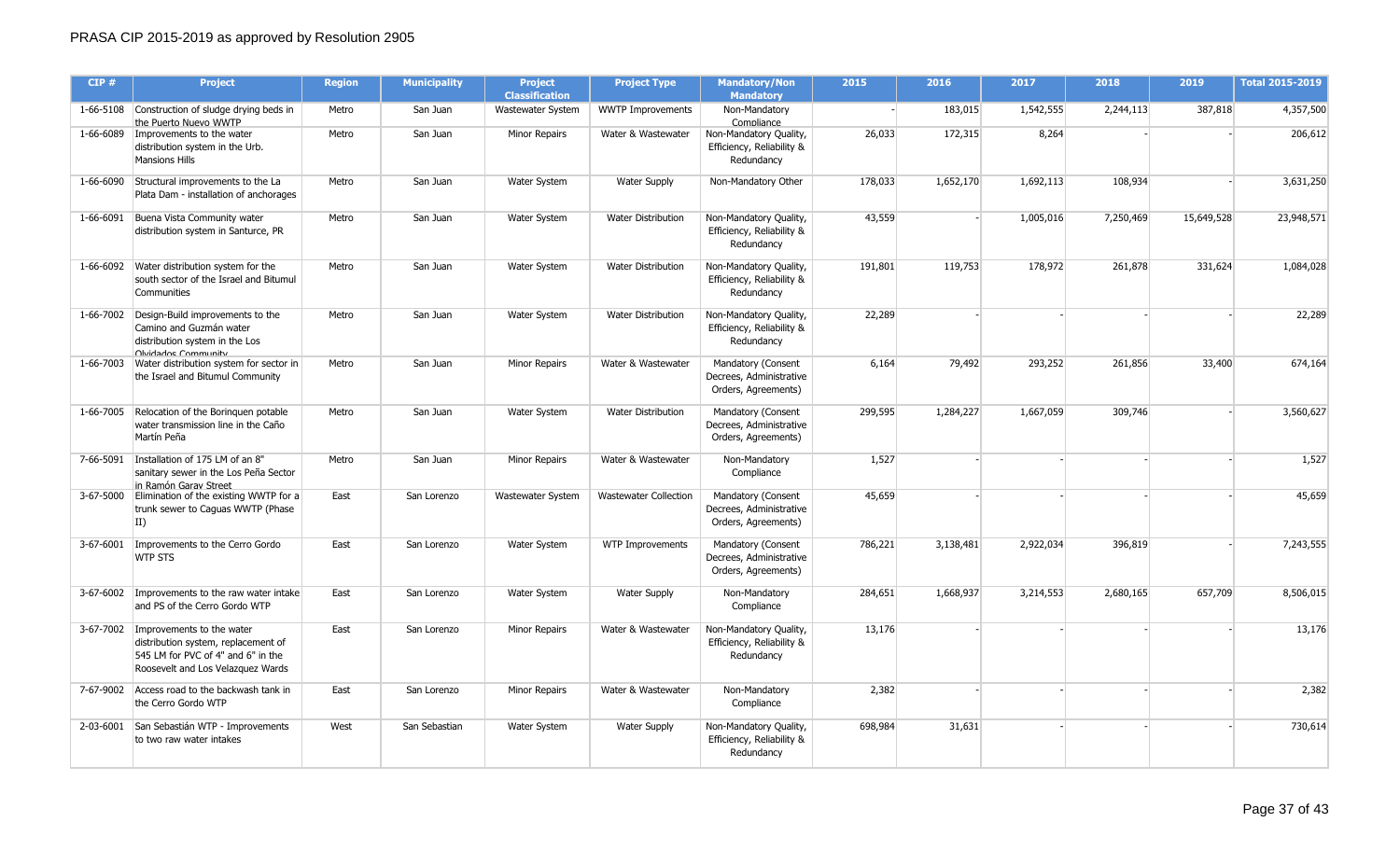| CIP#      | <b>Project</b>                                                                                                                                                                                                                                                           | <b>Region</b> | <b>Municipality</b> | <b>Project</b><br><b>Classification</b> | <b>Project Type</b>          | <b>Mandatory/Non</b><br><b>Mandatory</b>                             | 2015      | 2016      | 2017      | 2018      | 2019      | <b>Total 2015-2019</b> |
|-----------|--------------------------------------------------------------------------------------------------------------------------------------------------------------------------------------------------------------------------------------------------------------------------|---------------|---------------------|-----------------------------------------|------------------------------|----------------------------------------------------------------------|-----------|-----------|-----------|-----------|-----------|------------------------|
|           | 2-68-5030 Relocation of sanitary trunk sewer in<br>road PR-111 and road PR-125 parallel<br>to the Culebrinas river                                                                                                                                                       | West          | San Sebastian       | Wastewater System                       | <b>Wastewater Collection</b> | Non-Mandatory<br>Compliance                                          | 1,560,635 | 2,142,842 | 214,570   |           |           | 3,918,046              |
|           | 5-68-5000 Replacement of sanitary sewers with<br>infiltration and inflow issues. Ref PM61                                                                                                                                                                                | West          | San Sebastian       | Wastewater System                       | <b>Wastewater Collection</b> | Mandatory (Consent<br>Decrees, Administrative<br>Orders, Agreements) | 884       |           |           |           |           | 884                    |
| 5-68-5001 | Improvements to the Chinto Rondón<br><b>WWPS</b>                                                                                                                                                                                                                         | West          | San Sebastian       | Minor Repairs                           | Water & Wastewater           | Non-Mandatory Quality,<br>Efficiency, Reliability &<br>Redundancy    |           |           | 310,815   | 59,644    |           | 370,459                |
|           | 5-68-6042 Improvements to the San Sebastián<br>WTP's water transmission line                                                                                                                                                                                             | West          | San Sebastian       | Water System                            | Water Distribution           | Mandatory (Consent<br>Decrees, Administrative<br>Orders, Agreements) | 282,398   |           |           |           |           | 282,398                |
| 7-68-8000 | Elimination of the Los Alamos PS                                                                                                                                                                                                                                         | West          | San Sebastian       | Minor Repairs                           | Water & Wastewater           | Non-Mandatory Quality,<br>Efficiency, Reliability &<br>Redundancy    |           | 102,983   | 404,322   |           |           | 507,305                |
|           | 4-69-5029   Improvements to the Urbana WWTP,<br>prevention of spills to the soil and<br>improvements to the chlorination<br>system, which includes handrails,<br>screens and two monitoring stations                                                                     | South         | Santa Isabel        | Wastewater System                       | <b>WWTP Improvements</b>     | Non-Mandatory<br>Compliance                                          | 911       |           |           |           |           | 911                    |
|           | 4-69-5042 Improvements to the aeration system<br>(Sequencing Batch Reactor-SBR) of<br>the Santa Isabel WWTP                                                                                                                                                              | South         | Santa Isabel        | Wastewater System                       | <b>WWTP Improvements</b>     | Non-Mandatory Quality,<br>Efficiency, Reliability &<br>Redundancy    | 177,882   |           | 482,227   | 1,377,791 | 1,308,901 | 3,346,801              |
|           | 4-69-5043 Replacement of the sanitary trunk<br>sewer and manholes in the<br>Monserrate Sector in Santa Isabel, PR                                                                                                                                                        | South         | Santa Isabel        | Renovation and<br>Replacement           | Water & Wastewater           | Non-Mandatory<br>Compliance                                          |           | 436,999   | 219,156   |           |           | 656,155                |
|           | 1-70-6043 Replacement of the discharge pipeline<br>of the STS of the Enrique Ortega WTP<br>to eliminate overflows and provide<br>transport capacity                                                                                                                      | Metro         | Toa Alta            | Water System                            | STS                          | Mandatory (Consent<br>Decrees, Administrative<br>Orders, Agreements) | 237,749   | 13,444    |           |           |           | 251,192                |
|           | 1-70-6047 Protection to the Enrique Ortega WTP<br>transmission lines                                                                                                                                                                                                     | Metro         | Toa Alta            | <b>Minor Repairs</b>                    | Water & Wastewater           | Non-Mandatory Other                                                  | 102,057   | 329,888   | 7,712     |           |           | 439,657                |
|           | 1-70-6048   Improvements to the La Plata<br>Reservoir - scour repairs                                                                                                                                                                                                    | Metro         | Toa Alta            | Water System                            | <b>Water Supply</b>          | Non-Mandatory Other                                                  | 239,926   | 1,178,876 | 1,833,806 | 261,972   |           | 3,514,581              |
| 1-70-6049 | Aeration system in the La Plata<br><b>Reservoir</b>                                                                                                                                                                                                                      | Metro         | Toa Alta            | Water System                            | <b>Water Supply</b>          | Non-Mandatory Other                                                  | 289,774   | 1,350,825 | 538,151   |           |           | 2,178,750              |
| 2-09-6002 | Improvements to the Enrique Ortega<br>WTP Phase II (install 2 PS of 20 MGD<br>each, MCC, switchgear for the new PS<br>and for the 5 existing ones, construct<br>second electrical line of 115 kv with<br>substation and transf of 13.2 kv,<br>includes demolition works) | Metro         | Toa Alta            | Water System                            | <b>WTP Improvements</b>      | Mandatory (Consent<br>Decrees, Administrative<br>Orders, Agreements) | 3,608     |           |           |           |           | 3,608                  |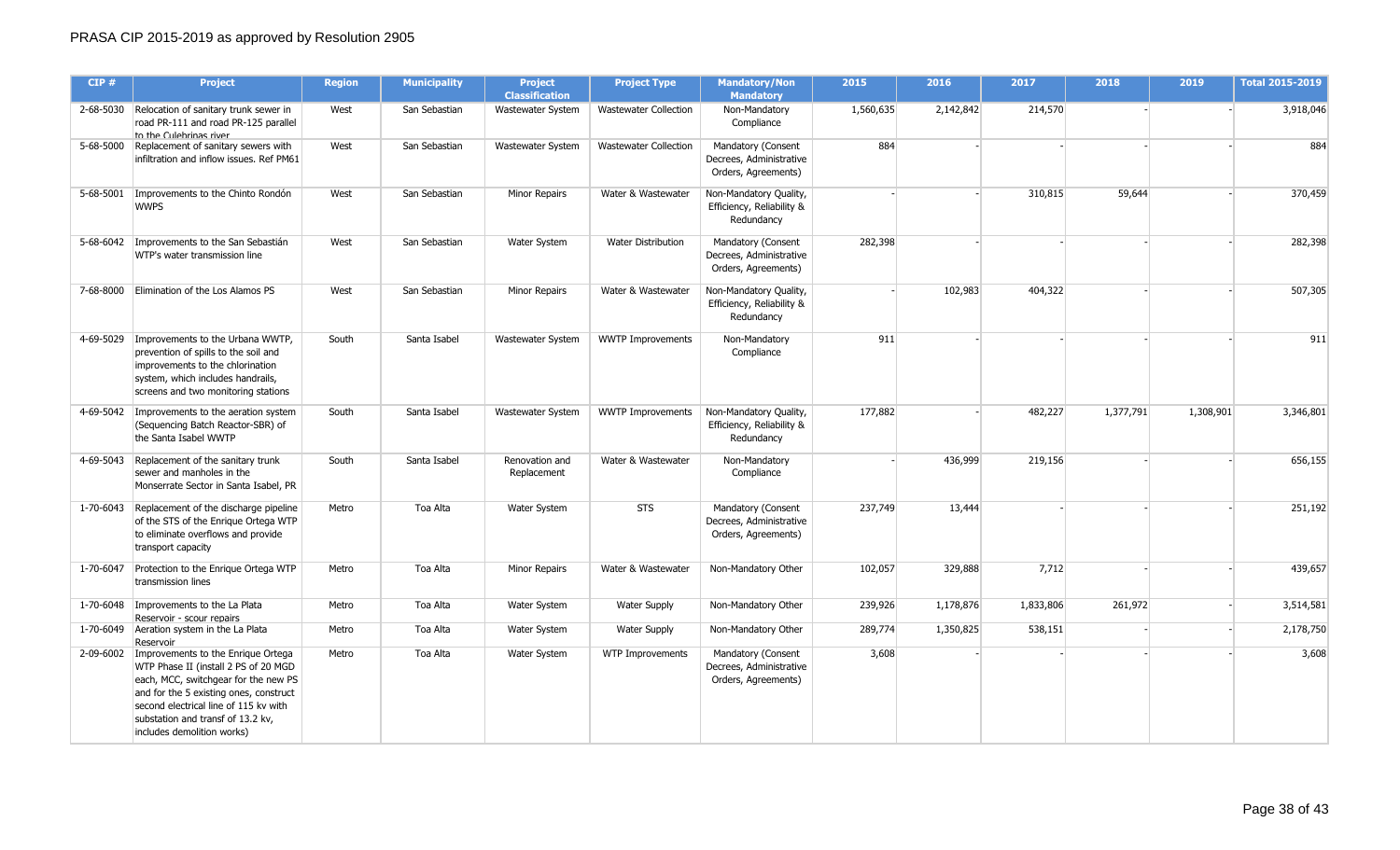| CIP#      | <b>Project</b>                                                                                                                                                                                        | <b>Region</b> | <b>Municipality</b> | <b>Project</b><br><b>Classification</b> | <b>Project Type</b>          | <b>Mandatory/Non</b><br><b>Mandatory</b>                             | 2015      | 2016      | 2017      | 2018      | 2019      | <b>Total 2015-2019</b> |
|-----------|-------------------------------------------------------------------------------------------------------------------------------------------------------------------------------------------------------|---------------|---------------------|-----------------------------------------|------------------------------|----------------------------------------------------------------------|-----------|-----------|-----------|-----------|-----------|------------------------|
|           | 2-09-6006   Improvements to the Enrique Ortega<br>WTP Phase III (Construct raw water<br>pipe and tank to prevent surge)                                                                               | Metro         | Toa Alta            | Water System                            | WTP Improvements             | Non-Mandatory Quality,<br>Efficiency, Reliability &<br>Redundancy    | 451       |           |           |           |           | 451                    |
| 2-09-6007 | Improvements to the Enrique Ortega<br>WTP and PS Phase IV (Rehabilitation<br>of mixing units, flocculation, filters and<br>soil stabilization)                                                        | Metro         | Toa Alta            | Water System                            | WTP Improvements             | Non-Mandatory<br>Compliance                                          | 1,702,683 | 5,353,669 | 8,704,669 | 3,826,882 | 416,396   | 20,004,300             |
|           | 2-09-6008   Improvements to the Enrique Ortega<br>WTP and PS, Phase V (Replacement<br>of the 5 existing PSs, improvements to<br>the chemical system, aerators,<br>chlorination, and sludge treatment) | Metro         | Toa Alta            | Water System                            | WTP Improvements             | Non-Mandatory Quality,<br>Efficiency, Reliability &<br>Redundancy    |           |           |           | 990,582   | 4,917,533 | 5,908,115              |
|           | 2-09-6041 Construction of a 1 MG storage tank,<br>Contorno, and installation of 240 LM<br>of a 12" pipeline to connect to a<br>ninalina in tha La Virnancita PS                                       | North         | Toa Alta            | Water System                            | <b>Water Distribution</b>    | Non-Mandatory Quality,<br>Efficiency, Reliability &<br>Redundancy    | 202       |           |           |           |           | 202                    |
|           | 2-09-7025 La Plata WTP (Reservoir) - Phase I<br>Improvement to Security Issues in the<br>Reservoir (drainages and pounding)                                                                           | Metro         | Toa Alta            | Water System                            | <b>Water Supply</b>          | Non-Mandatory<br>Compliance                                          | 403,613   | 1,534,412 | 69,656    |           |           | 2,007,681              |
|           | 2-70-5019   I/I study in the Toa Alta Heights<br>sanitary collection system                                                                                                                           | North         | Toa Alta            | Wastewater System                       | <b>Wastewater Collection</b> | Mandatory (Consent<br>Decrees, Administrative<br>Orders, Agreements) | 19,898    | 165,953   | 642,600   | 416,754   | 22,460    | 1,267,666              |
| 2-70-5020 | Elimination of the Toa Alta WWTP                                                                                                                                                                      | North         | Toa Alta            | Wastewater System                       | <b>WWTP Improvements</b>     | Non-Mandatory<br>Compliance                                          |           | 274,523   | 2,313,833 | 3,366,169 | 581,726   | 6,536,250              |
|           | 7-70-6045   Improvements to the Lomas 1 water<br>distribution system                                                                                                                                  | North         | Toa Alta            | <b>Minor Repairs</b>                    | Water & Wastewater           | Non-Mandatory Quality,<br>Efficiency, Reliability &<br>Redundancy    |           |           | 55,549    | 47,319    |           | 102,868                |
|           | 7-70-7000 Land acquisition in the Los Pachecos<br>Sector to finish the pipes renovation<br>projects REN-54133                                                                                         | North         | Toa Alta            | <b>Minor Repairs</b>                    | Water & Wastewater           | Non-Mandatory Quality,<br>Efficiency, Reliability &<br>Redundancy    | 4,340     |           |           |           |           | 4,340                  |
|           | 7-70-8000 Land acquisition for the Urb. Jardines<br>Escorial WWPS (Public-private-<br>projects)                                                                                                       | North         | Toa Alta            | <b>Minor Repairs</b>                    | Water & Wastewater           | Non-Mandatory Quality,<br>Efficiency, Reliability &<br>Redundancy    | 4,112     |           |           |           |           | 4,112                  |
|           | 7-70-9000 Surge protection system for the<br>Enrique Ortega WTP raw water<br>nineline                                                                                                                 | Metro         | Toa Alta            | Water System                            | <b>Water Supply</b>          | Non-Mandatory<br>Compliance                                          | 131,772   | 471,073   | 21,385    |           |           | 624,230                |
|           | 1-71-5003 Closure Phase - Completion of Marisol,<br>Kennedy, Vegas and Camasayes<br>lateral sanitary sewers (Ref 1-71-<br>50011                                                                       | Metro         | Toa Baja            | Wastewater System                       | Wastewater Collection        | Non-Mandatory<br>Compliance                                          | 50,117    |           |           |           |           | 50,117                 |
| 1-71-5027 | Structural rehabilitation of the<br>Levittown WWPS                                                                                                                                                    | Metro         | Toa Baja            | Wastewater System                       | <b>Pump Stations</b>         | Non-Mandatory Other                                                  | 267,294   | 572,688   | 57,345    |           |           | 897,327                |
|           | 1-71-6001 Rehabilitation of the La Virgencita<br>WTP Phase II, includes collector wells<br>$1 - 09 - 6041$                                                                                            | Metro         | Toa Baja            | Water System                            | WTP Improvements             | Non-Mandatory Growth                                                 | 4,254     |           |           |           |           | 4,254                  |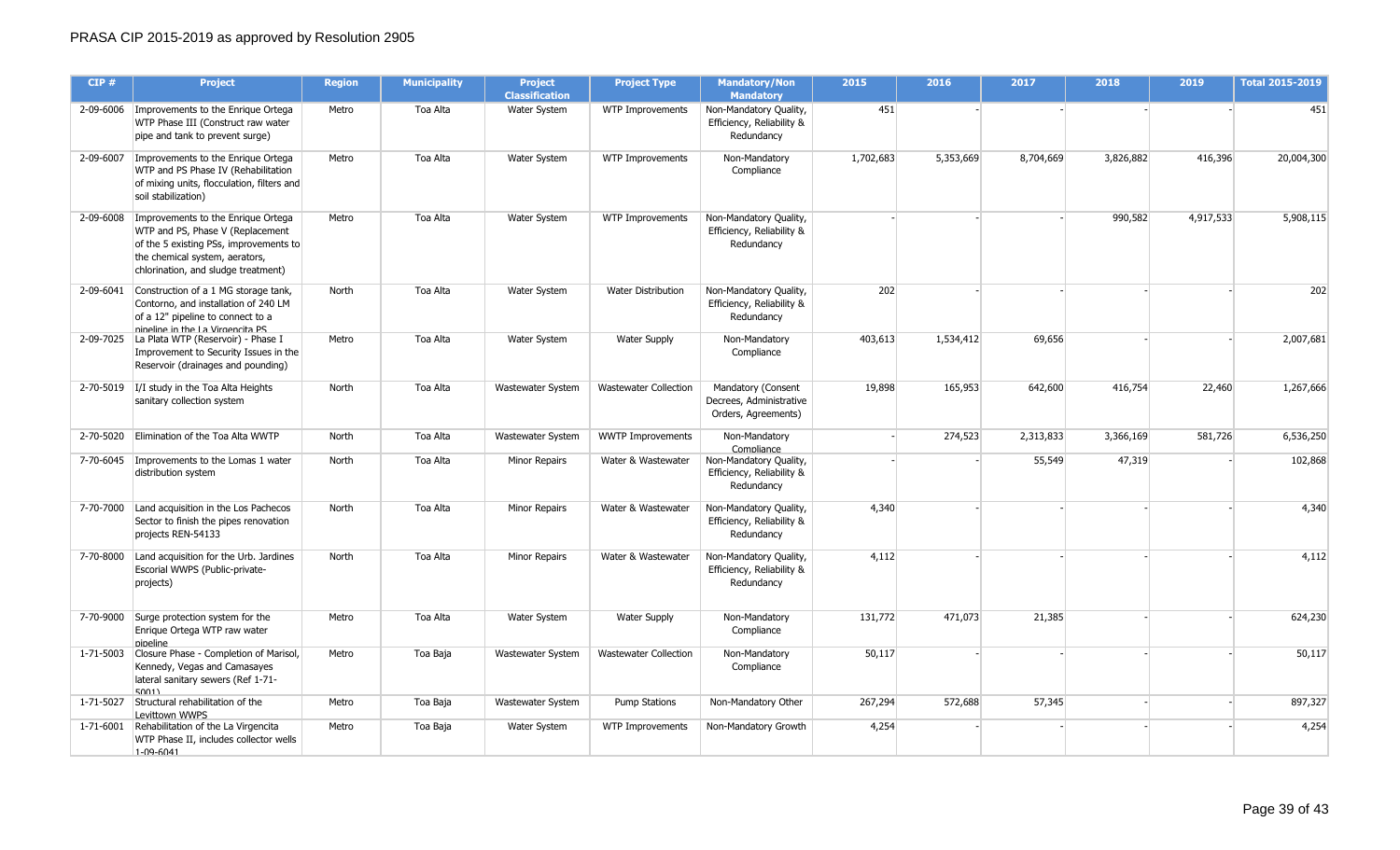| CIP#      | <b>Project</b>                                                                                                                                         | <b>Region</b> | <b>Municipality</b> | <b>Project</b><br><b>Classification</b> | <b>Project Type</b>          | <b>Mandatory/Non</b><br><b>Mandatory</b>                             | 2015    | 2016    | 2017   | 2018 | 2019 | <b>Total 2015-2019</b> |
|-----------|--------------------------------------------------------------------------------------------------------------------------------------------------------|---------------|---------------------|-----------------------------------------|------------------------------|----------------------------------------------------------------------|---------|---------|--------|------|------|------------------------|
|           | 1-71-6002 Interconnection of the La Pepsi WPS<br>to raw water tanks in Bayamón                                                                         | Metro         | Toa Baja            | Water System                            | <b>Pump Stations</b>         | Non-Mandatory Quality,<br>Efficiency, Reliability &<br>Redundancy    | 2,253   |         |        |      |      | 2,253                  |
|           | 1-71-6003 Design-Build for the installation of the<br>interconnection between the main 48"<br>and 16" water distribution pipelines in<br>the road PR-2 | Metro         | Toa Baja            | Minor Repairs                           | Water & Wastewater           | Non-Mandatory Other                                                  | 14,805  | 108,573 | 17,626 |      |      | 141,004                |
|           | 7-71-5000 Land acquisition for sanitary trunk<br>sewer in Candelaria Arenas Ward<br>(Finca Navy)                                                       | Metro         | Toa Baja            | Minor Repairs                           | Water & Wastewater           | Non-Mandatory Quality,<br>Efficiency, Reliability &<br>Redundancy    | 6,832   |         |        |      |      | 6,832                  |
|           | 8-71-5025   Ingenio Community sanitary sewer<br>system (1-71-5025)                                                                                     | Metro         | Toa Baja            | Wastewater System                       | <b>Wastewater Collection</b> | Non-Mandatory<br>Compliance                                          | 2,293   |         |        |      |      | 2,293                  |
| 1-01-6230 | Sergio Cuevas WTP, construction of<br>chlorine contact tanks, Phase I,<br>Capacity 13.62 MG                                                            | Metro         | Trujillo Alto       | Water System                            | <b>WTP Improvements</b>      | Mandatory (Consent<br>Decrees, Administrative<br>Orders, Agreements) | 1,845   |         |        |      |      | 1,845                  |
|           | 1-66-6000 Emergency power generators Fairview<br>PS and Cupey Water System PS                                                                          | Metro         | Trujillo Alto       | Water System                            | <b>Pump Stations</b>         | Non-Mandatory Quality,<br>Efficiency, Reliability &<br>Redundancy    | 6,362   |         |        |      |      | 6,362                  |
|           | 1-72-5042 Rehabilitation and improvements to<br>the sanitary sewer system in the<br>Nuestra Señora de Covadonga<br>Subsidized Housing                  | Metro         | Trujillo Alto       | Minor Repairs                           | Water & Wastewater           | Non-Mandatory Quality,<br>Efficiency, Reliability &<br>Redundancy    | 6,958   | 105,996 | 15,142 |      |      | 128,096                |
|           | 1-72-6001 Sergio Cuevas WTP, equalization tank<br><b>STS</b>                                                                                           | Metro         | Trujillo Alto       | Water System                            | <b>STS</b>                   | Mandatory (Consent<br>Decrees, Administrative<br>Orders, Agreements) | 651,876 | 71,242  |        |      |      | 723,118                |
|           | 1-72-6038 Rehabilitation of the hydroelectric<br>generator plant in the Carraízo<br>Reservoir                                                          | Metro         | Trujillo Alto       | Water System                            | <b>Water Supply</b>          | Non-Mandatory Quality,<br>Efficiency, Reliability &<br>Redundancy    | 293,541 |         |        |      |      | 293,541                |
|           | 1-72-6040 Design-Build for the integration of the<br>continuous monitoring system in<br>Sergio Cuevas WTP                                              | Metro         | Trujillo Alto       | Water System                            | WTP Improvements             | Non-Mandatory<br>Compliance                                          | 277,310 |         |        |      |      | 277,310                |
| 1-72-9001 | Improvements to the warehouse /<br>distribution center                                                                                                 | Metro         | Trujillo Alto       | Minor Repairs                           | Water & Wastewater           | Non-Mandatory Other                                                  | 28,050  |         |        |      |      | 28,050                 |
|           | 7-72-2000 Access Control System for Urb. Golen<br>Hills next to Sergio Cuevas WTP,<br>Municipal Ordinance #13                                          | Metro         | Trujillo Alto       | <b>Minor Repairs</b>                    | Water & Wastewater           | Non-Mandatory Other                                                  | 91,474  |         |        |      |      | 91,474                 |
|           | 8-01-6024 Compliance - Sergio Cuevas WTP<br>(Strictly Compliance) [Ref. 1-01-6024]                                                                     | Metro         | Trujillo Alto       | <b>Water System</b>                     | <b>WTP Improvements</b>      | Mandatory (Consent<br>Decrees, Administrative<br>Orders, Agreements) | 1,935   |         |        |      |      | 1,935                  |
| 9-99-6227 | Phase V-1 Improvements to the<br>Transmission and Distribution Systems<br>Carolina-Canóvanas-Trujillo Alto                                             | Metro         | Trujillo Alto       | Water System                            | <b>Water Distribution</b>    | Non-Mandatory Growth                                                 | 1,095   |         |        |      |      | 1,095                  |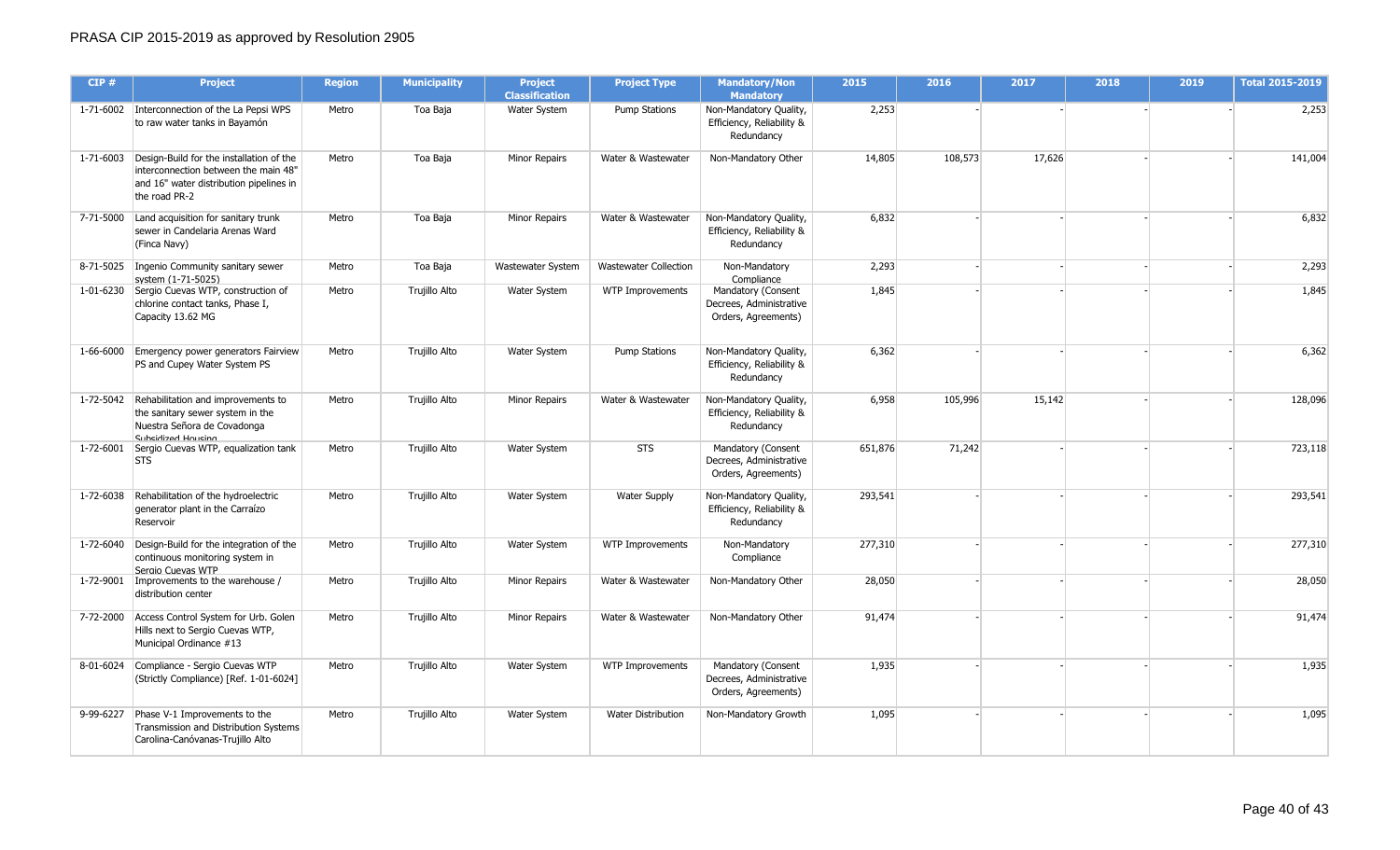| CIP#      | <b>Project</b>                                                                                                                                   | <b>Region</b> | <b>Municipality</b> | <b>Project</b><br><b>Classification</b> | <b>Project Type</b>           | <b>Mandatory/Non</b><br><b>Mandatory</b>                             | 2015      | 2016      | 2017    | 2018    | 2019   | <b>Total 2015-2019</b> |
|-----------|--------------------------------------------------------------------------------------------------------------------------------------------------|---------------|---------------------|-----------------------------------------|-------------------------------|----------------------------------------------------------------------|-----------|-----------|---------|---------|--------|------------------------|
|           | 2-06-7003 Closure Phase - Lago Caonillas Raw<br>Water PS and Improvements to the<br>transmission line (Ref. 9-99-7057)                           | North         | Utuado              | <b>Water System</b>                     | <b>WTP Capacity Increase</b>  | Mandatory (Consent<br>Decrees, Administrative<br>Orders, Agreements) | 1,343     |           |         |         |        | 1,343                  |
|           | 2-73-7000 Design and Construction of<br>Improvements to the Water<br>Distribution System of Sabana Grande<br><b>Ward</b>                         | North         | Utuado              | Water System                            | <b>Water Distribution</b>     | Non-Mandatory Quality,<br>Efficiency, Reliability &<br>Redundancy    | 70,864    | 512,243   | 407,972 | 21,259  |        | 1,012,338              |
|           | 7-73-9001   Improvements to the Water<br>Distribution System for Sammy Vélez<br>Community - Construction of a 0.05<br>MG Tank                    | North         | Utuado              | Water System                            | <b>Water Distribution</b>     | Non-Mandatory Quality,<br>Efficiency, Reliability &<br>Redundancy    | 773,091   | 367,864   |         |         |        | 1,140,955              |
|           | 8-06-7002 WTP from 2 MGD to 3 MGD, Pump<br>Station at Lago Caonillas, and attend<br>Turbidity problem (Ref. 2-06-7002)                           | North         | Utuado              | Water System                            | <b>WTP Capacity Increase</b>  | Mandatory (Consent<br>Decrees, Administrative<br>Orders, Agreements) | 8,400     |           |         |         |        | 8,400                  |
|           | 2-74-5000 Lateral Sanitary Sewers for the<br>Maricao Community in Maricao Ward<br>and connection to the principal<br><b>Sanitary Trunk Sewer</b> | North         | Vega Alta           | Wastewater System                       | <b>Wastewater Collection</b>  | Non-Mandatory Growth                                                 | 1,812     |           |         |         |        | 1,812                  |
| 2-74-5005 | Lateral Sanitary Sewers for the<br>Espinosa and Ponderosa Communities<br>and connection to the principal<br>Sanitary Trunk Sewer                 | North         | Vega Alta           | Wastewater System                       | <b>Wastewater Collection</b>  | Non-Mandatory<br>Compliance                                          | 1,096     |           |         |         |        | 1,096                  |
| 2-74-5015 | Expansion of Vega Alta WWTP                                                                                                                      | North         | Vega Alta           | Wastewater System                       | <b>WWTP Capacity Increase</b> | Mandatory (Consent<br>Decrees, Administrative<br>Orders, Agreements) | 3,971     |           |         |         |        | 3,971                  |
|           | 2-74-5018 Rehabilitation of Package Plant #1 and<br>a new rake Bar Screen in Vega Alta<br><b>WWTP</b>                                            | North         | Vega Alta           | Wastewater System                       | <b>WWTP Improvements</b>      | Non-Mandatory<br>Compliance                                          | 1,846,807 | 710,338   | 32,246  |         |        | 2,589,392              |
|           | 2-74-7002 Installation of 1 Km of piping of 4"<br>diameter in Ojo de Aqua Sector                                                                 | North         | Vega Alta           | <b>Minor Repairs</b>                    | Water & Wastewater            | Non-Mandatory Quality,<br>Efficiency, Reliability &<br>Redundancy    |           |           | 184,862 | 195,513 |        | 380,375                |
|           | 7-74-5017 Design and Construction of WWPS for<br>Hacienda del Molino Community, in<br>Sabana Ward                                                | North         | Vega Alta           | Wastewater System                       | <b>Pump Stations</b>          | Non-Mandatory Other                                                  | 774       |           |         |         |        | 774                    |
| 7-74-9001 | Instlation of 300 LM of water piping of<br>4" diameter in Emilio Varcalcel Street                                                                | North         | Vega Alta           | <b>Minor Repairs</b>                    | Water & Wastewater            | Non-Mandatory Quality,<br>Efficiency, Reliability &<br>Redundancy    |           |           |         | 84,111  | 32,710 | 116,821                |
| 2-75-0001 | Rehabilitation of existent building for<br>the rellocation of maintenance<br>personnel in the Operations Center of<br>the Vega Baja Area         | North         | Vega Baja           | <b>Buildings</b>                        | <b>Buildings</b>              | Non-Mandatory Other                                                  | 288,476   | 328,400   |         |         |        | 616,877                |
|           | 2-75-5051 Closure Phase - Second Lateral<br>Sanitary Sewer and Trunk Sewer,<br>Pump Stations, Sandin Community in<br>Puerto Nuevo Ward           | North         | Vega Baja           | Wastewater System                       | <b>Wastewater Collection</b>  | Non-Mandatory<br>Compliance                                          | 3,691,332 | 5,032,454 | 228,451 |         |        | 8,952,237              |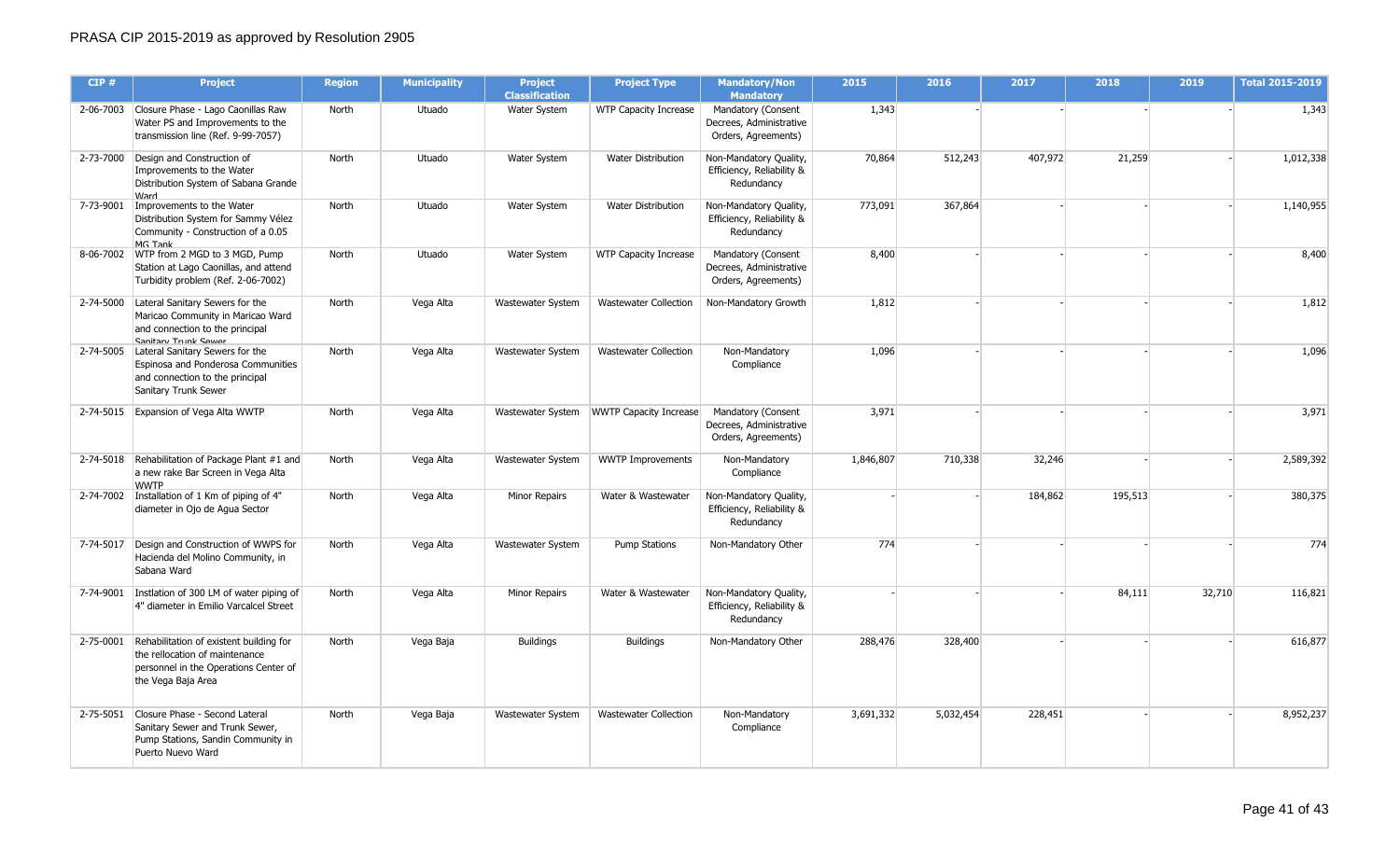| CIP#      | <b>Project</b>                                                                                                                                                       | <b>Region</b> | <b>Municipality</b> | <b>Project</b><br><b>Classification</b> | <b>Project Type</b>          | <b>Mandatory/Non</b><br><b>Mandatory</b>                             | 2015      | 2016      | 2017      | 2018      | 2019   | Total 2015-2019 |
|-----------|----------------------------------------------------------------------------------------------------------------------------------------------------------------------|---------------|---------------------|-----------------------------------------|------------------------------|----------------------------------------------------------------------|-----------|-----------|-----------|-----------|--------|-----------------|
|           | 2-75-5055 Rehabilitation of Old Sanitary Trunk<br>Sewer at Vega Baja                                                                                                 | North         | Vega Baja           | Wastewater System                       | <b>Wastewater Collection</b> | Non-Mandatory Other                                                  |           | 784,470   | 2,700,960 | 1,434,885 | 44,685 | 4,965,000       |
|           | 2-75-6011 Rehabilitation of existent units and<br>installation of new units in Vega Bara<br>WTP (LT2)                                                                | North         | Vega Baja           | Water System                            | <b>WTP Improvements</b>      | Mandatory (Consent<br>Decrees, Administrative<br>Orders, Agreements) | 2,490,004 | 2,010,652 | 47,002    |           |        | 4,547,658       |
|           | 2-75-6012   Improvements to Villa Pinares Well                                                                                                                       | North         | Vega Baja           | Minor Repairs                           | Water & Wastewater           | Non-Mandatory Quality,<br>Efficiency, Reliability &<br>Redundancy    | 43,721    | 66,686    |           |           |        | 110,407         |
|           | 4-22-6021   Improvements to the Transmission<br>and Water Distribution System,<br>Aceitunas, Phase II                                                                | South         | Villalba            | Water System                            | <b>STS</b>                   | Mandatory (Consent<br>Decrees, Administrative<br>Orders, Agreements) | 1,797     |           |           |           |        | 1,797           |
|           | 4-77-6003 Purchase and installation of an<br>Aeration System in the Toa Vaca<br>Reservoir and in Cidra Reservoir                                                     | South         | Villalba            | Water System                            | <b>Water Supply</b>          | Mandatory (Consent<br>Decrees, Administrative<br>Orders, Agreements) | 28,343    |           |           |           |        | 28,343          |
|           | 4-77-6004 Closure Phase and Automation of Toa<br>Vaca WTP (Ref. 9-99-7070)                                                                                           | South         | Villalba            | Water System                            | <b>WTP New</b>               | Non-Mandatory<br>Compliance                                          | 2,249,372 | 335,984   |           |           |        | 2,585,356       |
|           | 4-77-6072 Replacement of membranes of Toa<br>Vaca WTP                                                                                                                | South         | Villalba            | Water System                            | WTP Improvements             | Non-Mandatory<br>Compliance                                          | 4,698,999 |           |           |           |        | 4,698,999       |
|           | 4-77-6073 Pre-Sedimentation Tanks in Toa Vaca<br><b>WTP</b>                                                                                                          | South         | Villalba            | Water System                            | WTP Improvements             | Non-Mandatory Quality,<br>Efficiency, Reliability &<br>Redundancy    | 1,234,012 | 2,719,594 | 781,680   |           |        | 4,735,286       |
|           | 7-77-6071 Construction for improvements of the<br>control systems for the gates at Toa<br>Vaca Dam                                                                   | South         | Villalba            | Minor Repairs                           | Water & Wastewater           | Non-Mandatory Other                                                  |           | 145,296   | 273,424   |           |        | 418,720         |
|           | 3-78-5016 Improvements to Control Room in the<br>principal pump station of the Yabucoa<br><b>WWTP</b>                                                                | East          | Yabucoa             | <b>Minor Repairs</b>                    | Water & Wastewater           | Non-Mandatory Quality,<br>Efficiency, Reliability &<br>Redundancy    | 501       |           |           |           |        | 501             |
|           | 3-78-6002 Rehabilitation and Improvements to<br>the Jácanas WPS (Phase III)                                                                                          | East          | Yabucoa             | <b>Minor Repairs</b>                    | Water & Wastewater           | Non-Mandatory Quality,<br>Efficiency, Reliability &<br>Redundancy    | 45,703    | 179,435   |           |           |        | 225,138         |
|           | 7-78-7002 Interconnection of Central Roig and<br>Guayanés Dams, installation of 1,500<br>LM of piping of 16" diameter in road<br>PR-3 and Barrio Limones Access Road | East          | Yabucoa             | <b>Minor Repairs</b>                    | Water & Wastewater           | Non-Mandatory Quality,<br>Efficiency, Reliability &<br>Redundancy    | 419,049   | 227,632   |           |           |        | 646,681         |
|           | 7-78-9000   Improvements to the Triphase Electric<br>Service of the Jácanas WPS Phase III<br>in Jácanas Ward                                                         | East          | Yabucoa             | Minor Repairs                           | Water & Wastewater           | Non-Mandatory Quality,<br>Efficiency, Reliability &<br>Redundancy    | 33,055    | 65,913    |           |           |        | 98,968          |
| 7-78-9002 | Rehabilitation of Voluntario Well                                                                                                                                    | East          | Yabucoa             | <b>Minor Repairs</b>                    | Water & Wastewater           | Non-Mandatory Quality,<br>Efficiency, Reliability &<br>Redundancy    | 49,332    | 42,023    |           |           |        | 91,355          |
|           | 4-02-6000 Water Distribution System for Urbano<br>Tank 2.0 MGD, Phase III                                                                                            | South         | Yauco               | Water System                            | <b>Water Distribution</b>    | Non-Mandatory<br>Compliance                                          | 4,281     |           |           |           |        | 4,281           |